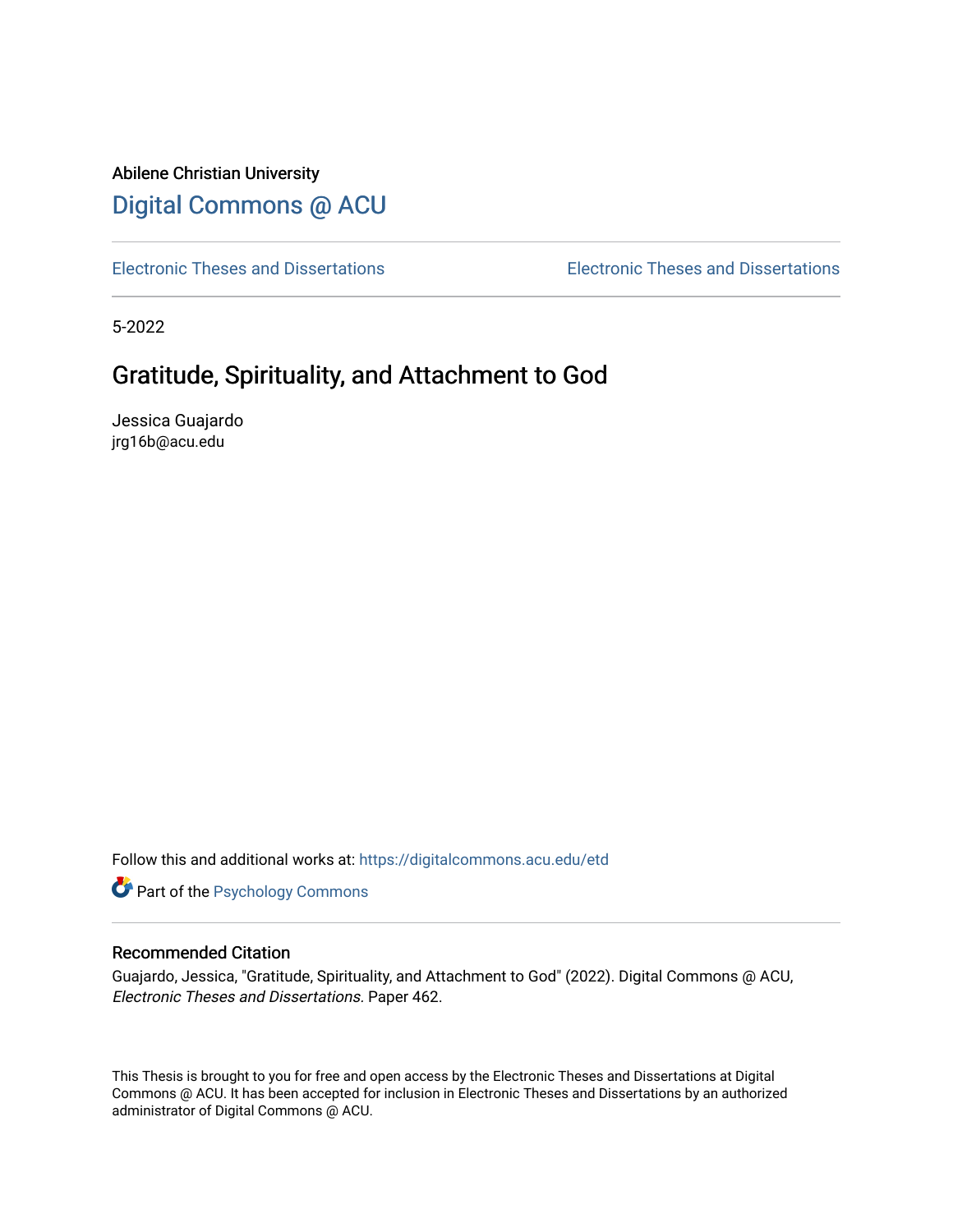## ABSTRACT

Aspects of positive psychology, such as gratitude, have been widely studied to show improvements in one's overall perception of their well-being. Similarly, religion/spirituality is a common avenue that is sought to find peace and comfort during difficult circumstances in the hope of increasing their subjective well-being and perceived meaning in life. This study seeks to explore if gratitude to God could affect one's spiritual well-being in a similar fashion to how gratitude may improve other aspects of an individual's well-being. Particularly, this study explores if divine gratitude mediates the relationship between spiritual well-being and attachment to God. Although most initial predictions were supported, the mediation analysis was not founded by the research in this study. Nonetheless, novel connections were discovered between how gratitude, well-being, and religion/spirituality interconnect with one another in ways that are beneficial for to know for researchers and clinicians alike. Implication of the findings, limitations, and future directions are discussed.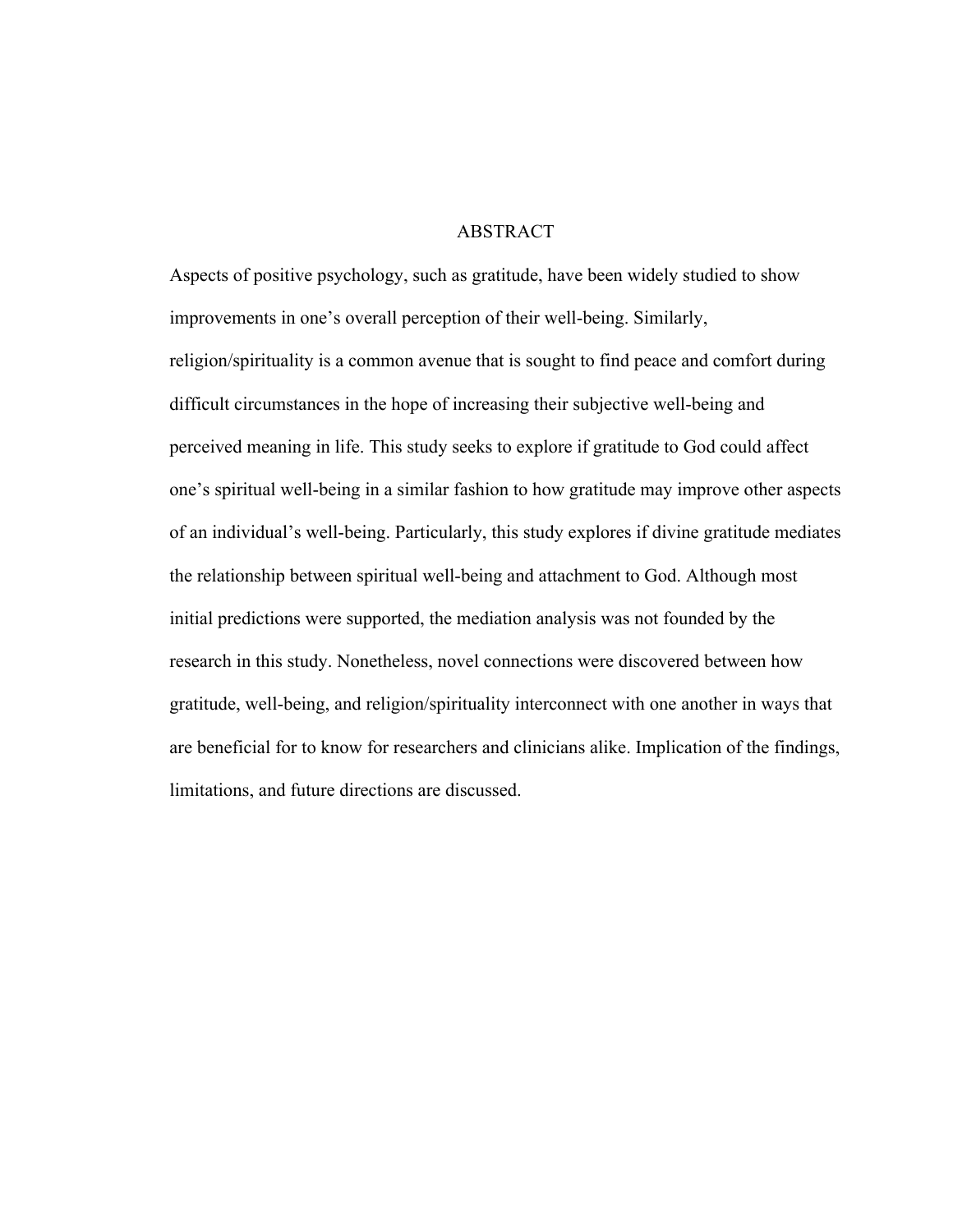Gratitude, Spirituality, and Attachment to God

A Thesis

Presented to

The Faculty of the Department of Psychology

Abilene Christian University

In Partial Fulfillment

Of the Requirements for the Degree

Master of Science

Clinical Psychology

By

Jessica Guajardo

May 2022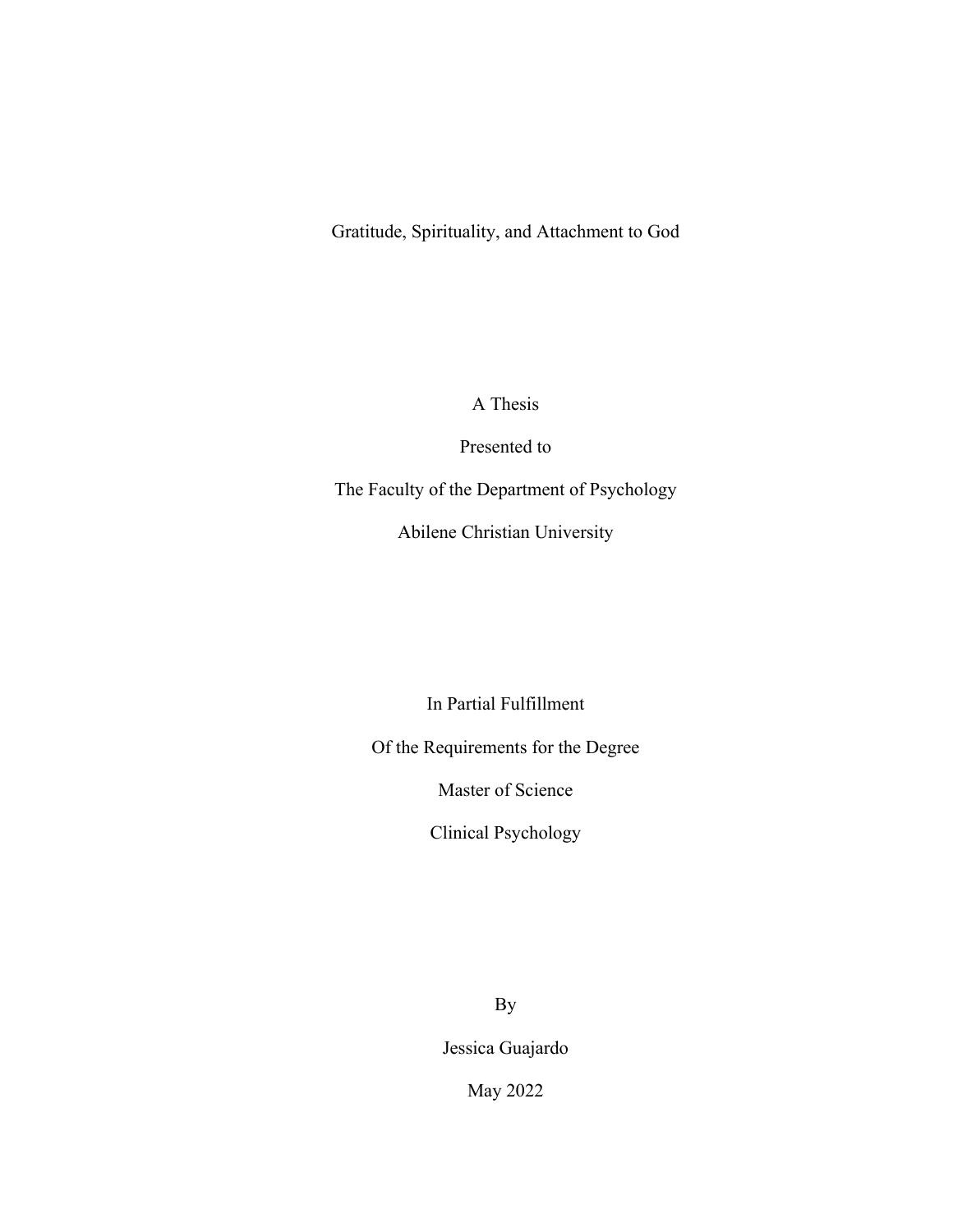This thesis, directed and approved by the committee for the thesis candidate Jessica Guajardo, has been accepted by the Office of Graduate Programs of Abilene Christian University in partial fulfillment of the requirements for the degree

Master of Science in Psychology

 $2 - 2n$ 

Assistant Provost for Residential Graduate Programs

Date Apr 29, 2022

Thesis Committee

David Mosher, Chair

Cherisse Flanagan id MoAnulty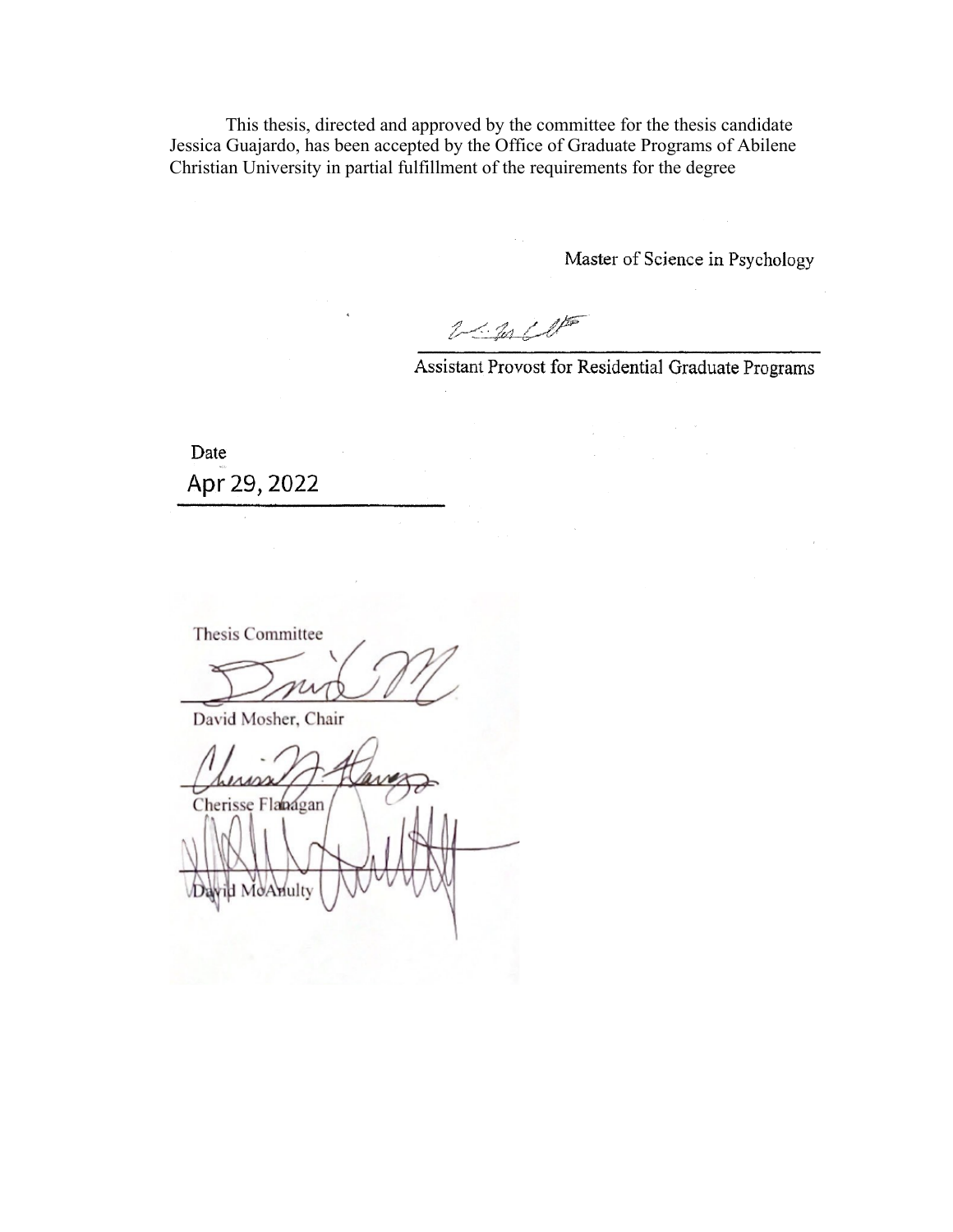It is with immense gratitude that I dedicate this thesis to the four most beloved people in my life. To my parents, for their unconditional support, their patient ears, and for demonstrating to me the value of hard work. To my brothers, J.R. and Jacob, for their special contribution my life, for never leaving my side, and for being the best cheerleaders. In each of you is how I found the person that I aspire to be, thank you.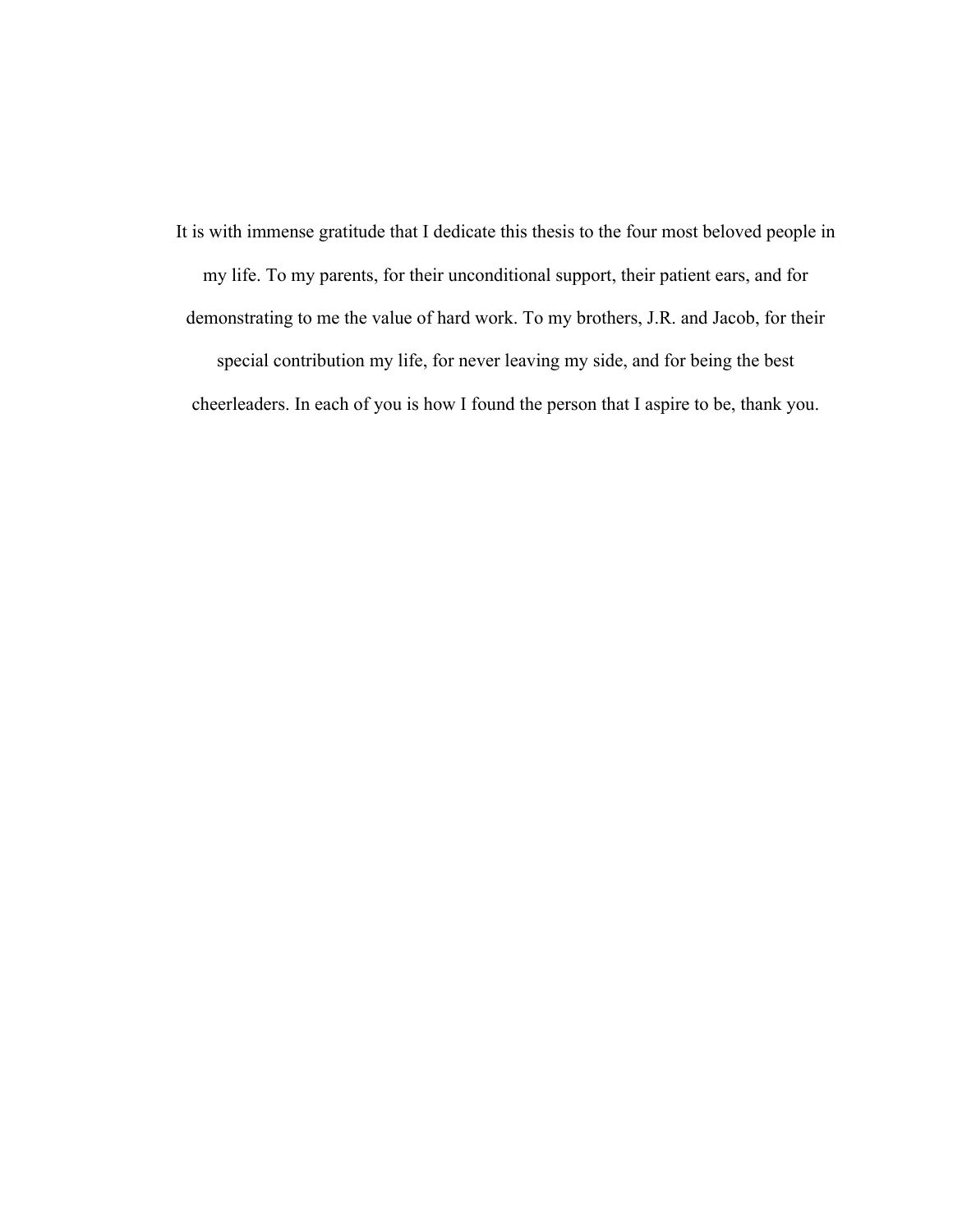## ACKNOWLEDGMENTS

I would like to give a heartfelt thank you to all of the contributions and guidance that I have received on this thesis and in this program.

To the ACU Graduate Psychology Program, for providing a faithful environment to learn and grow as a student, researcher, professional, and individual.

To Dr. Mosher, for his unwavering encouragement, knowledgeable supervision, and kind and patient presence during often stressful times.

To Dr. Flanagan, for being a constant source of support, a nurturing and caring professor, and someone I look up to immensely.

To Dr. McAnulty, for his realism, clinical knowledge, and desire to aid students in

professional development.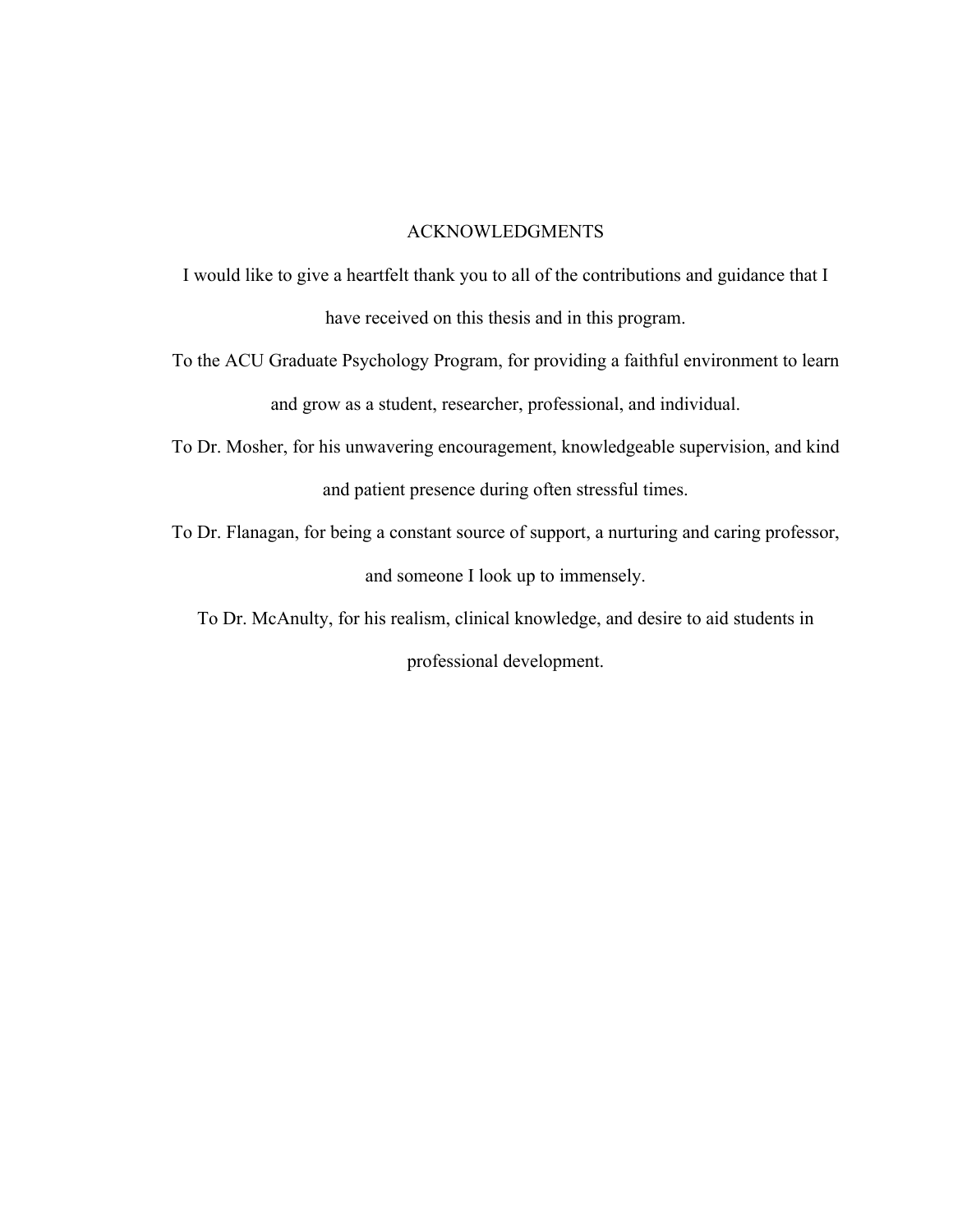© Copyright by Jessica Guajardo (2022)

All Rights Reserved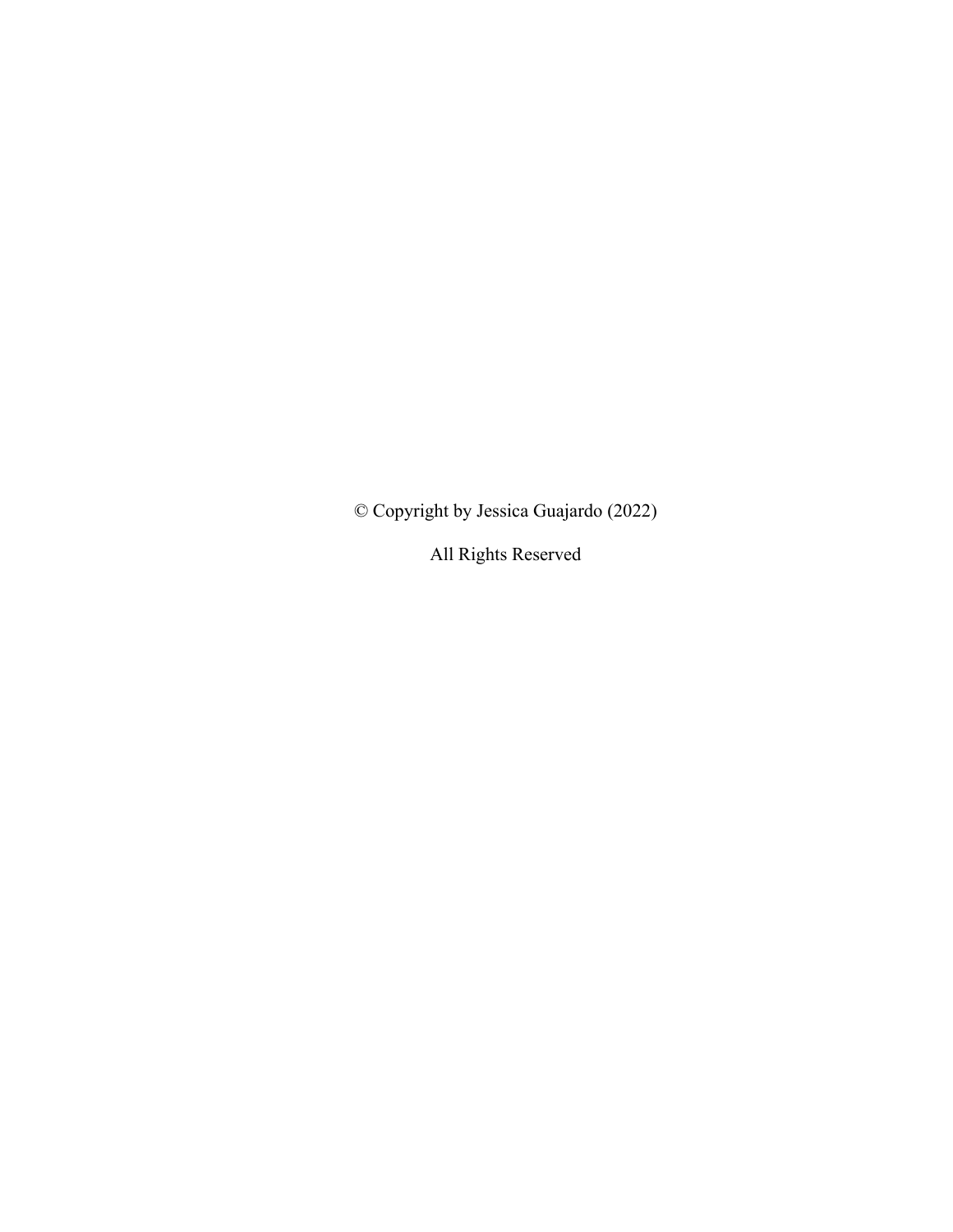# **TABLE OF CONTENTS**

| $\mathbf{I}$ . |                                                                         |
|----------------|-------------------------------------------------------------------------|
|                |                                                                         |
|                |                                                                         |
|                |                                                                         |
|                |                                                                         |
|                | Gratitude as it Relates to Meaning in Life and Subjective Well-Being  5 |
|                |                                                                         |
|                |                                                                         |
|                | Divine Gratitude, Spiritual Well-Being, and Meaning in Life9            |
|                |                                                                         |
|                |                                                                         |
|                |                                                                         |
|                |                                                                         |
|                |                                                                         |
| II.            |                                                                         |
|                | 17<br>Methods                                                           |
|                |                                                                         |
|                |                                                                         |
|                |                                                                         |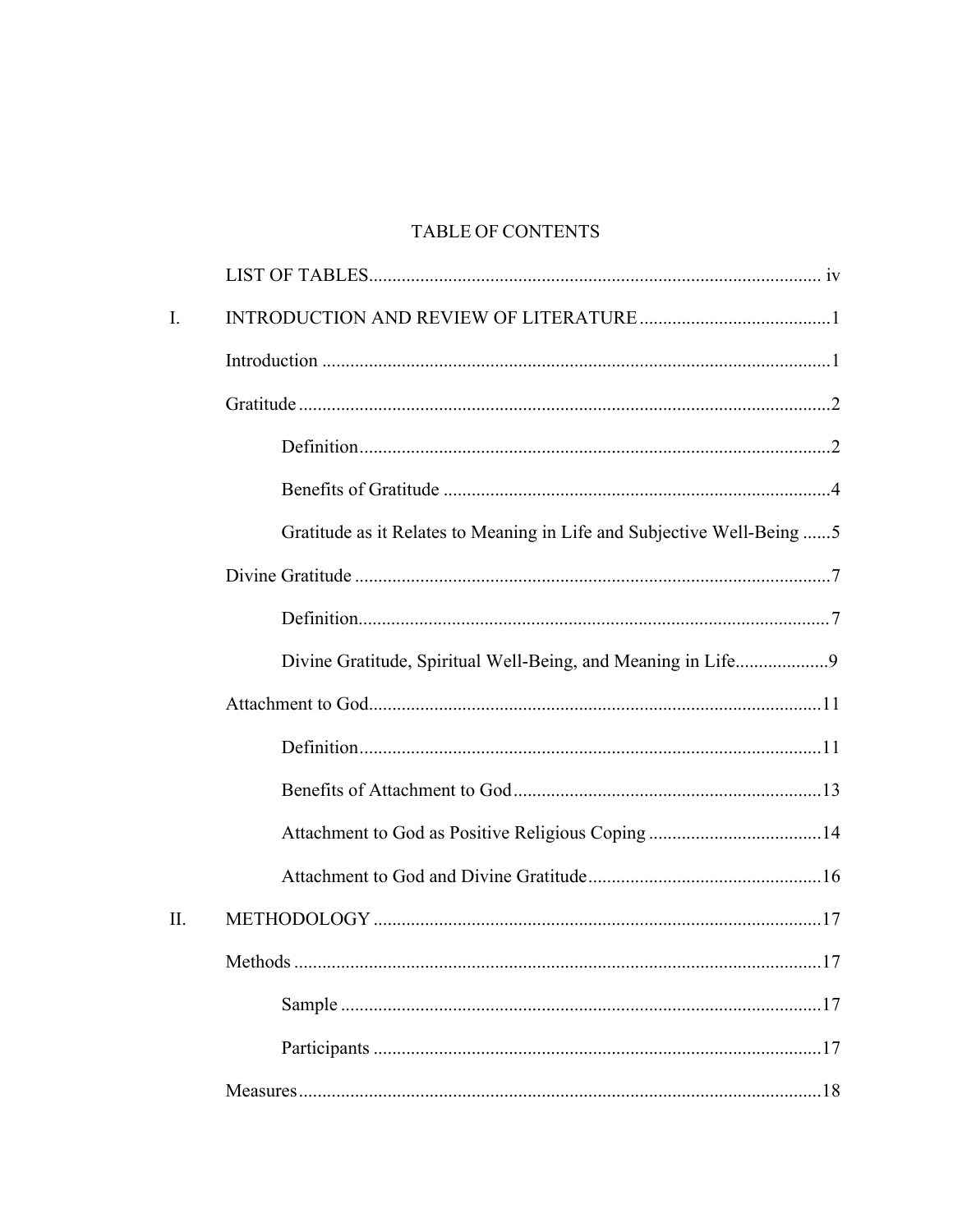$III.$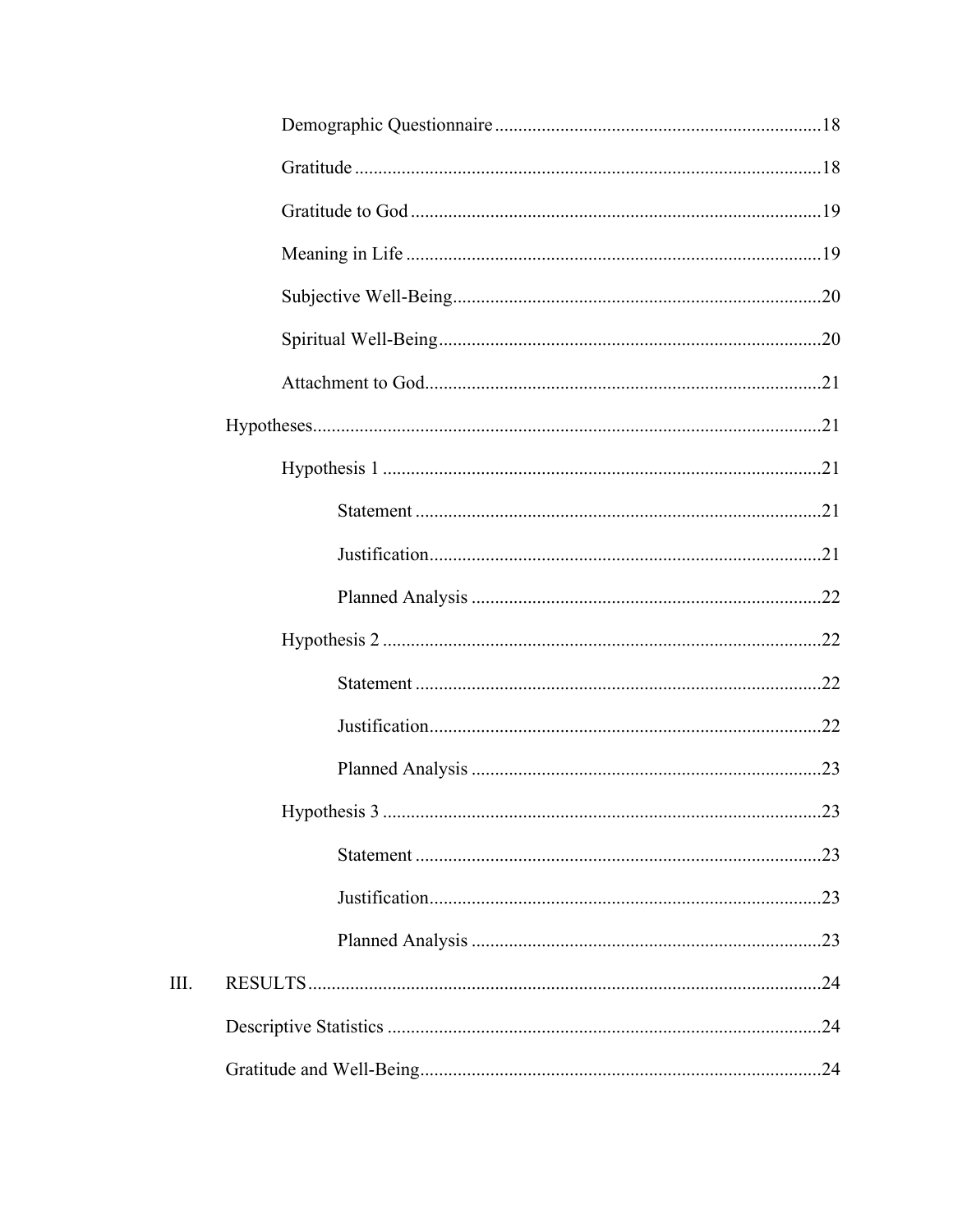|     | Attachment to God, Spiritual Well-Being, and Divine Gratitude 26 |  |
|-----|------------------------------------------------------------------|--|
| IV. |                                                                  |  |
|     |                                                                  |  |
|     |                                                                  |  |
|     |                                                                  |  |
|     |                                                                  |  |
|     |                                                                  |  |
|     |                                                                  |  |
|     |                                                                  |  |
|     |                                                                  |  |
|     |                                                                  |  |
|     |                                                                  |  |
|     |                                                                  |  |
|     |                                                                  |  |
|     | APPENDIX B: The Gratitude Questionnaire-Six Item Form (GQ-6) 45  |  |
|     |                                                                  |  |
|     |                                                                  |  |
|     |                                                                  |  |
|     |                                                                  |  |
|     |                                                                  |  |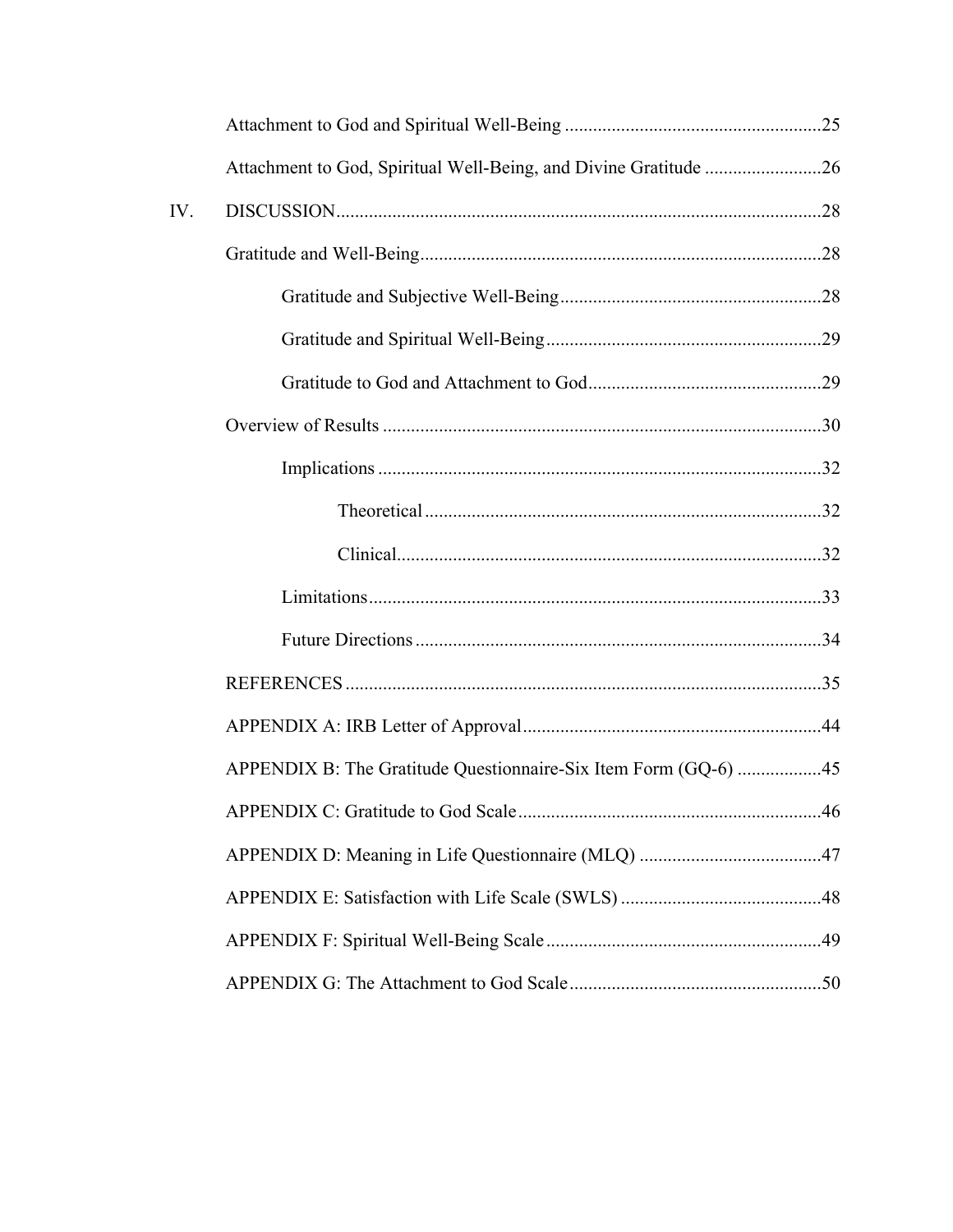# LIST OF TABLES

| 1. Descriptive Statistics of Scales Measuring Gratitude, Gratitude to God, Subjective |  |
|---------------------------------------------------------------------------------------|--|
| Well-Being, Spiritual Well-Being, Meaning in Life, and Attachment to God24            |  |
| 2. Summary of Correlations Between Gratitude and Subjective Well-Being25              |  |
|                                                                                       |  |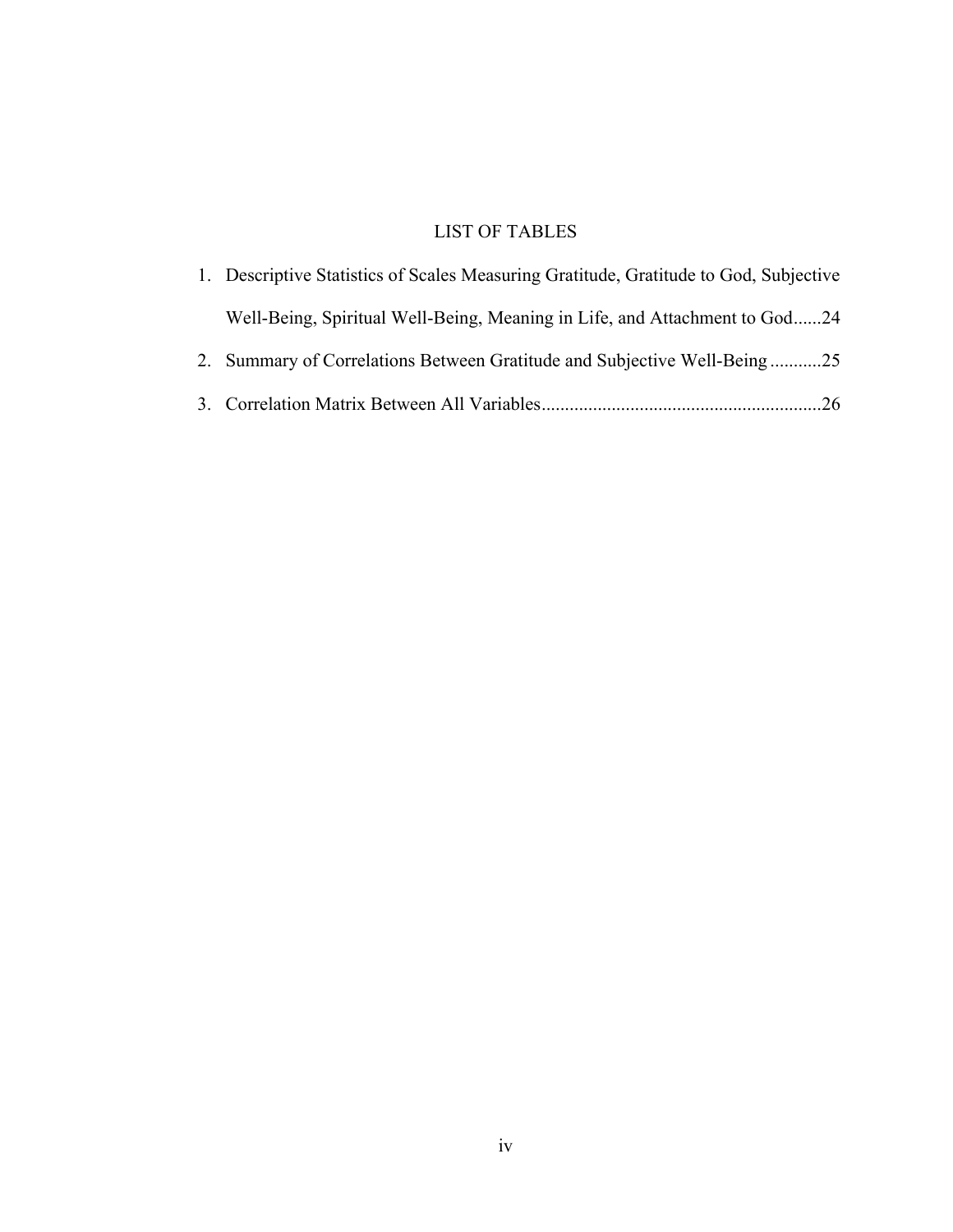# CHAPTER I

# INTRODUCTION AND REVIEW OF LITERATURE

## **Introduction**

It is commonly regarded that religion dates back several hundred thousand years, with individuals, communities, and cultures seeking to gain meaning, purpose, and wellbeing through various religious avenues. Additionally, psychologists have noted how individuals turn toward religion/spirituality when faced with negative emotions or traumas. This body of literature has boomed in recent years as religion is an often-sought avenue to combat difficult circumstances (Bonab et al., 2013). Moreover, religion and spiritually have a well-documented link to better physical and mental health (Koenig, 2012).

Similarly, a large body of research examines the link between gratefulness to subjective well-being (e.g., social connectedness and meaning in life) (Liao & Weng, 2018). The positive emotional experience of gratitude enhances a person's well-being in that it 1) alters their perception (e.g., shifting away from rumination over stressors), 2) contributes to moments of social connectedness that then build lasting social resources, and 3) increases a sense of meaning in life (Liao & Weng, 2018). In a similar way, various studies have demonstrated that a secure attachment to God can lead to a greater sense of spiritual well-being, such as lowering depression and grief while increasing meaning (Kelley et al., 2012). Yet, the pathways for how religious and spiritual constructs (i.e., attachment to God) lead to positive health are still being explored. Many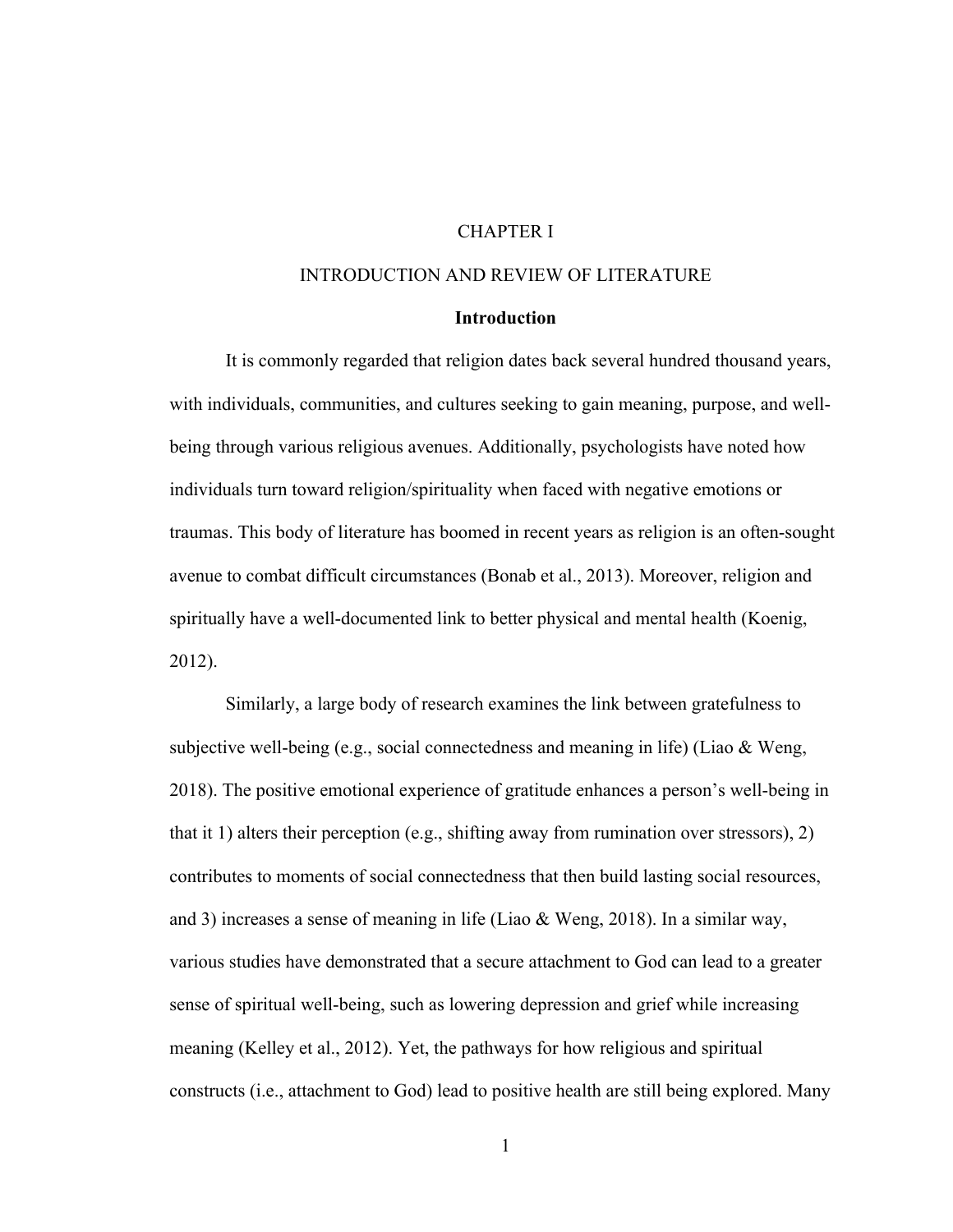avenues could lead to a secure attachment to God (e.g., church attendance, turning to God for support), and this relationship could give religious people a stronger sense of meaning in life, which likely to contributes to feeling grateful to God for the things and people in their lives (Krause et al., 2015). However, while the link between gratitude and subjective well-being is well documented (Emmons & McCullough, 2003), investigations into the effects of gratitude expressed to the Sacred (i.e., divine gratitude) being have only just begun.

This thesis seeks to explore whether divine gratitude could influence one's spiritual well-being in ways that are similar to how gratitude promotes other aspects of well-being. Specifically, this study explores a new area of research and examines if divine gratitude mediates the relationship between attachment to God and spiritual wellbeing. I briefly give definitions and review the research on gratitude and its correlates before discussing the latest research on divine gratitude and related topics.

## **Gratitude**

## **Definition**

Although widely studied, researchers initially found it difficult to come to a consensus on the definition of *gratitude* as a construct (Olson et al., 2019), but most researchers agree that gratitude comprises the recognition of life's benefits and an appreciation of the positives in this world (Bono & Sender, 2018; Seligman et al., 2005). The word *gratitude* originates from the Latin root *gratia*, which can be translated as "favour," and *gratus*, meaning "pleasing" (Manala, 2018). All derivatives from that Latin root relate to "kindness, generosity, gifts, the beauty of giving, receiving, and repaying benefits and kindness" (Manala, 2018, p. 2). Thomas and Watkins (2003) define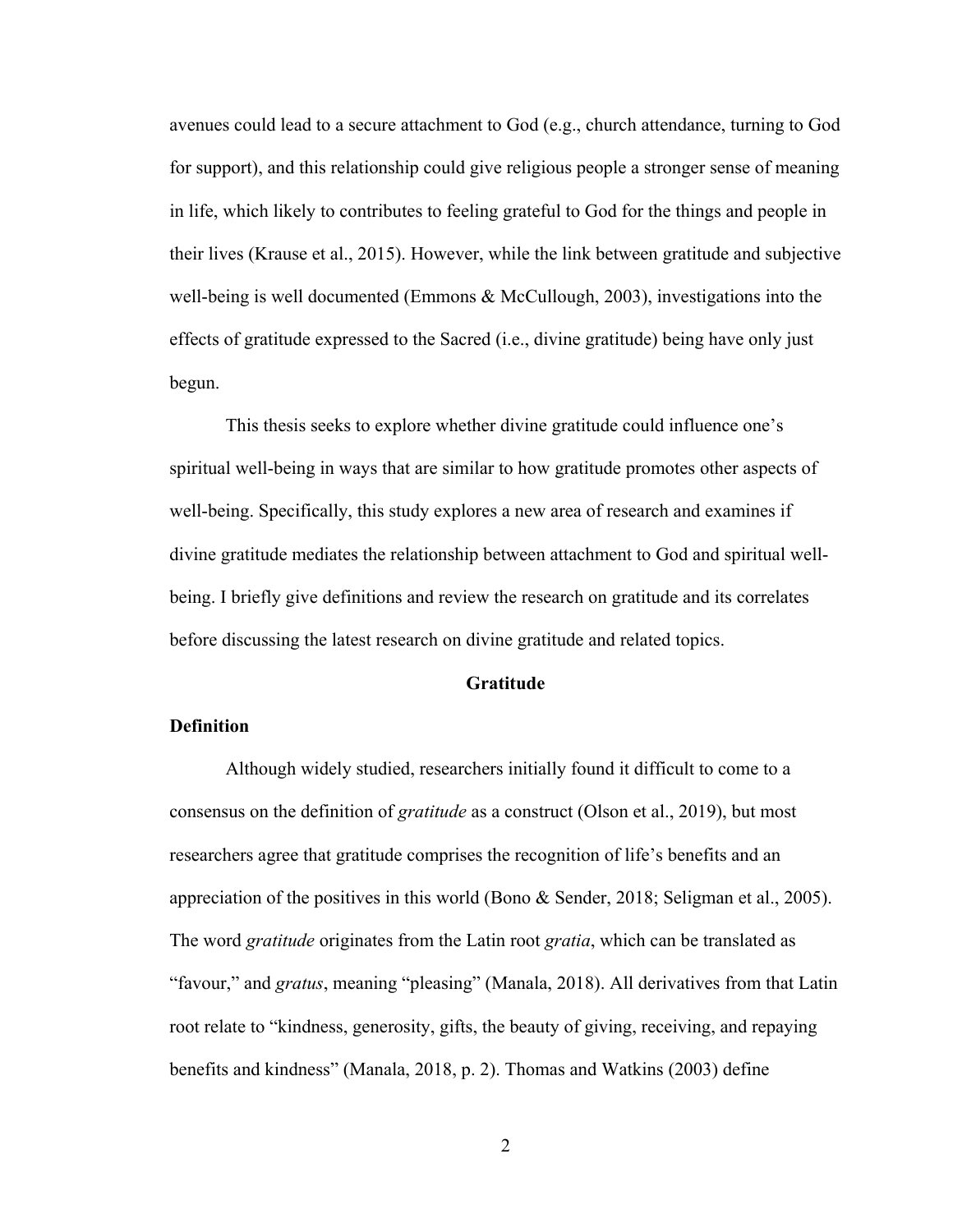*gratitude* as a broader life orientation that reflects widely on the positives in life, such as abundance, appreciating the little things, and appreciating what others have done for us. Additionally, McCullough et al. (2008) describe gratitude as a positive emotion that is preceded by the perception that one has benefitted from the intentional, voluntary, and altruistic action of another person. Islamic Scholar Ghazali claims that there are three elements of gratitude: (1) knowledge of the gift; (2) the joy caused by the gift; and (3) the action to reciprocate under the will of the giver (Van den Bergh, 1957).

In a broad conceptualization, gratitude contains elements of an emotion, a cognition, a personality trait, and an attitude, while also frequently considered an outcome of personal, positive experiences (Emmons & McCullough, 2003). From a global, cross-cultural perspective, gratitude recognizes that a gift must come from a giver, and joyful thankfulness in response to this gift is considered gratitude (Emmons  $\&$ McCullough, 2003).

Although typically considered as a positive emotion, researchers examine gratitude within a large range of pleasant and unpleasant conditions. For example, gratitude has been observed in the contexts of joy, reunion, and even trauma (Tennen & Affleck, 2002). Notably, those who experience gratitude in trauma are better able to flourish by experiencing high levels of emotional, social, and psychological well-being (Tennen & Affleck, 2002). Along with a better ability to flourish, gratefulness has contributed as a source of human strength in regard to achieving and maintaining a good mental health status (e.g., positive outlook on life, increased happiness) across various life conditions (Emmons & Crumpler, 2000).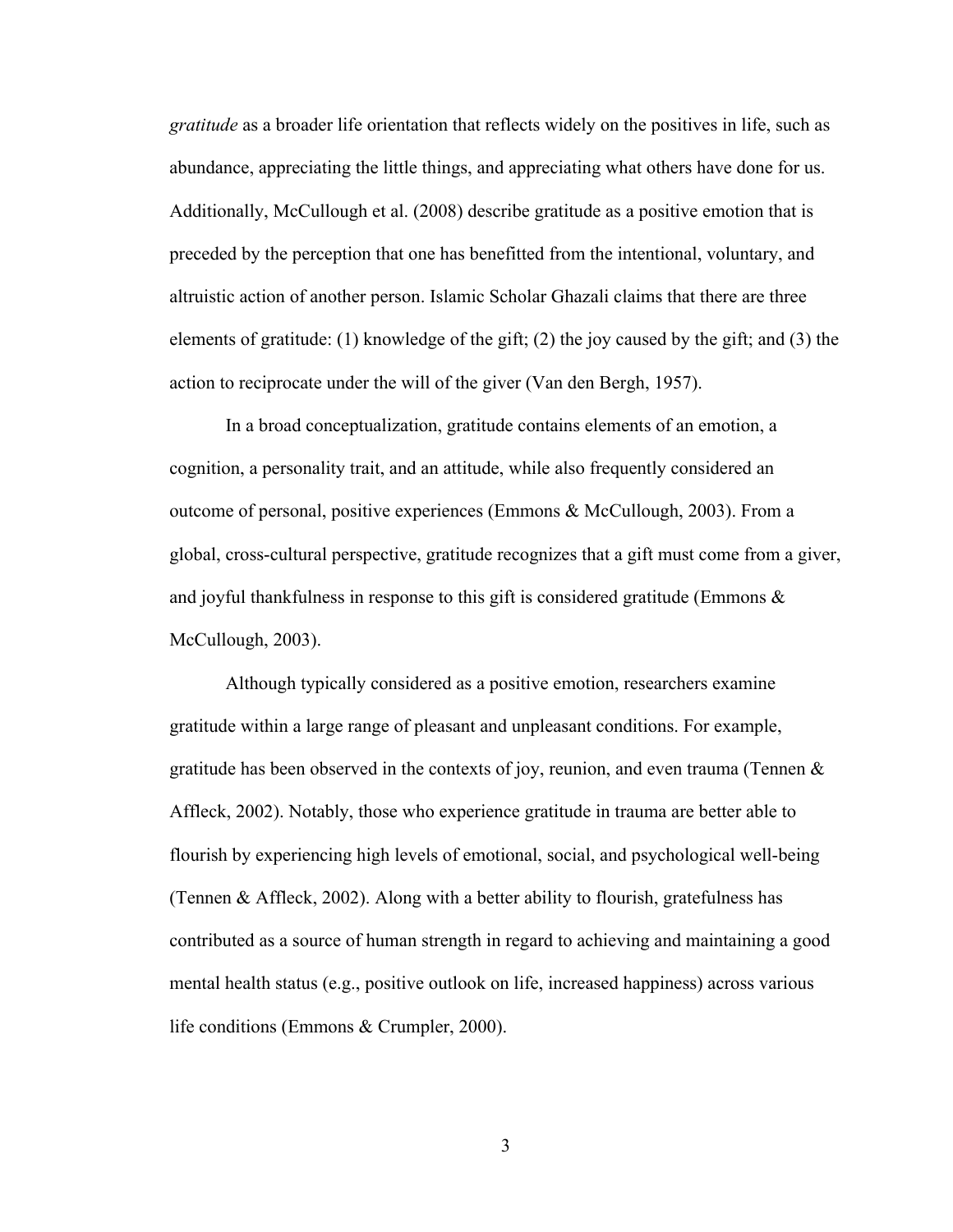#### **Benefits of Gratitude**

Unsurprisingly, gratitude is a prominent component of positive psychology, which counters the preceding medical model of human functioning that focuses heavily on distress and pathology (Chopnik et al., 2019). Positive psychology hones in on factors that contribute to well-being, happiness, and life satisfaction (Chopnik et al., 2019). In particular, gratitude and its related interventions (e.g., feeling and expressing gratitude) relate to a wide variety of positive emotional, relational, and health outcomes (Chopnik et al., 2019). Further, Althaus et al. (2018) concluded that gratitude may have a positive effect on an individual's quality of life, while also reducing psychological distress. On one hand, gratitude is a temporary emotional state, such as feeling grateful when a person shows an undeserved act of kindness to another. On the other hand, gratitude can be a characteristic or trait that varies in intensity, frequency, or duration (Gabana et al., 2019). Both instances have factors that contribute positively to an individual's well-being. State gratitude, which is experienced temporarily, correlates with higher optimism, life satisfaction, prosocial behavior, social support, and lower negative affect (Gabana et al., 2019). Additionally, Gabana et al. (2019) claim that trait gratitude, which is an inherent characteristic of an individual, predicts both psychological well-being and perceived life satisfaction.

In light of this, O'Connell and Byrt (2018) suggest that gratitude holds the ability to predict enhanced subjective physical health through reducing self-reported perceptions of loneliness and stress. In essence, gratitude shifts one's mind and perceptions away from the stressors and towards the silver linings. In an adult sample of 790 people, gratitude had no effect on individual's physical health when controlling for loneliness and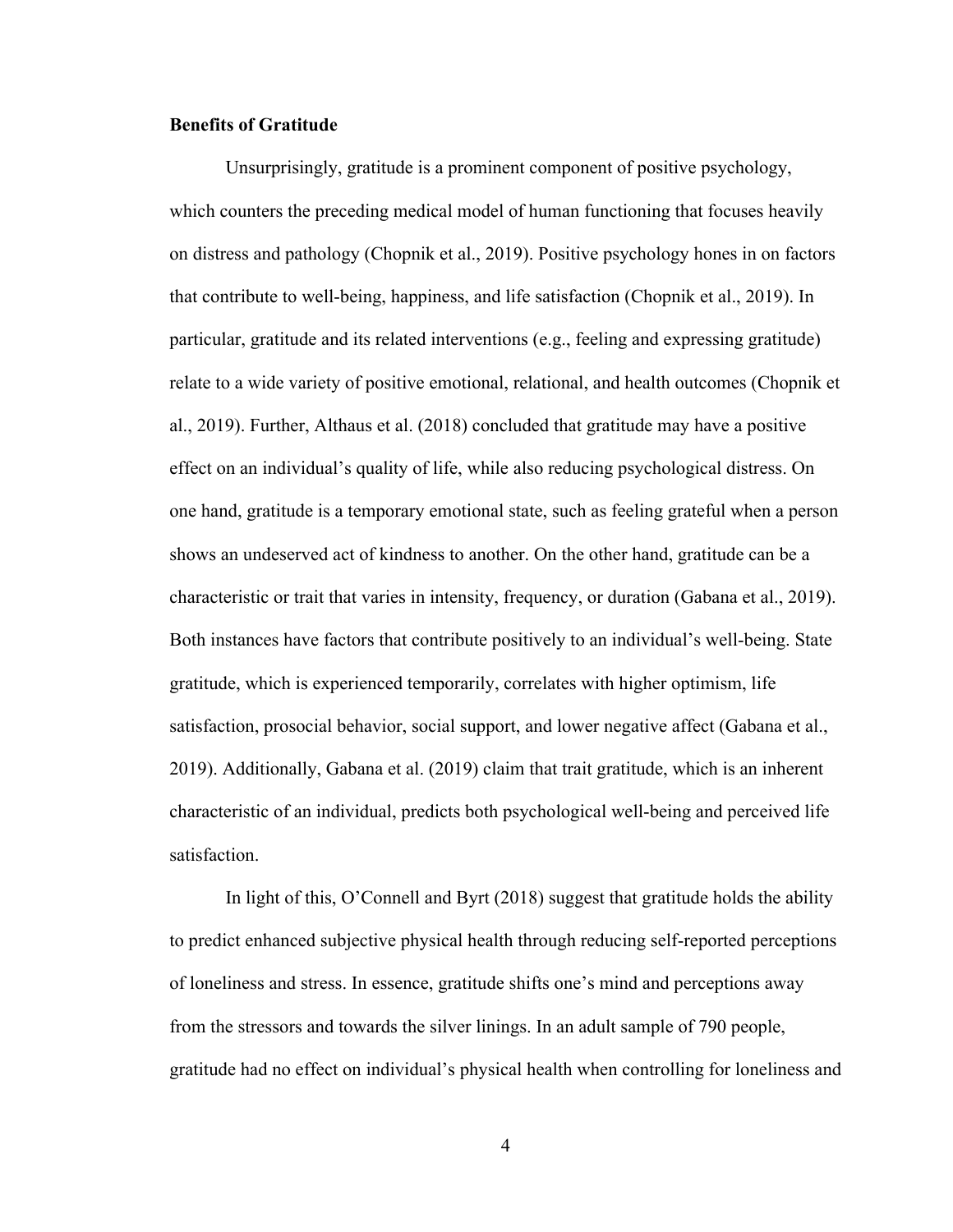stress levels. This finding suggests that it is gratitude that directly influences levels of loneliness and stress outside of physical health. Along with psychological and physical health benefits, the cognitive tendencies of gratefulness predict positive joy and happiness (Watkins et al., 2018). In a sample of 481 first-year undergraduate college students, trait gratitude mediated the relationship between needs satisfaction and subjective well-being in four distinct pathways: (1) holding highly positive views of others, (2) experiencing active expectations about life, (3) positively facing social situations, and (4) maintaining a positive perspective on life (Wang, 2020). Overall, the outcome of higher levels of gratitude allowed individuals to have more harmonious relationships, improved life adjustment, and more personal energy, which all contributed to the development of greater subjective well-being in these individuals (Wang, 2020).

#### **Gratitude as it Relates to Meaning in Life and Subjective Well-Being**

*Meaning in life* has been defined as "the sense made of, and significance felt regarding, the nature of one's being and existence" (Steger et al., 2006, p. 81). Other definitions suggest that fulfillment of meaning also includes a sense of significance, coherence, and purpose (Van Tongeren et al., 2016). Similar to *gratitude*, *meaning in life* has been difficult to define. Liao and Weng (2018) propose that some predictors for a sense of significant meaning in one's life may include religious faith, financial resources, and positive affect. Van Tongeren et al. (2016) propose that people experience a sense of meaning when their lives have connection and significance that goes beyond themselves (i.e., individuals believing that they have a positive impact on other people) and that prosocial behavior (i.e., expressing gratitude towards others) may help provide meaning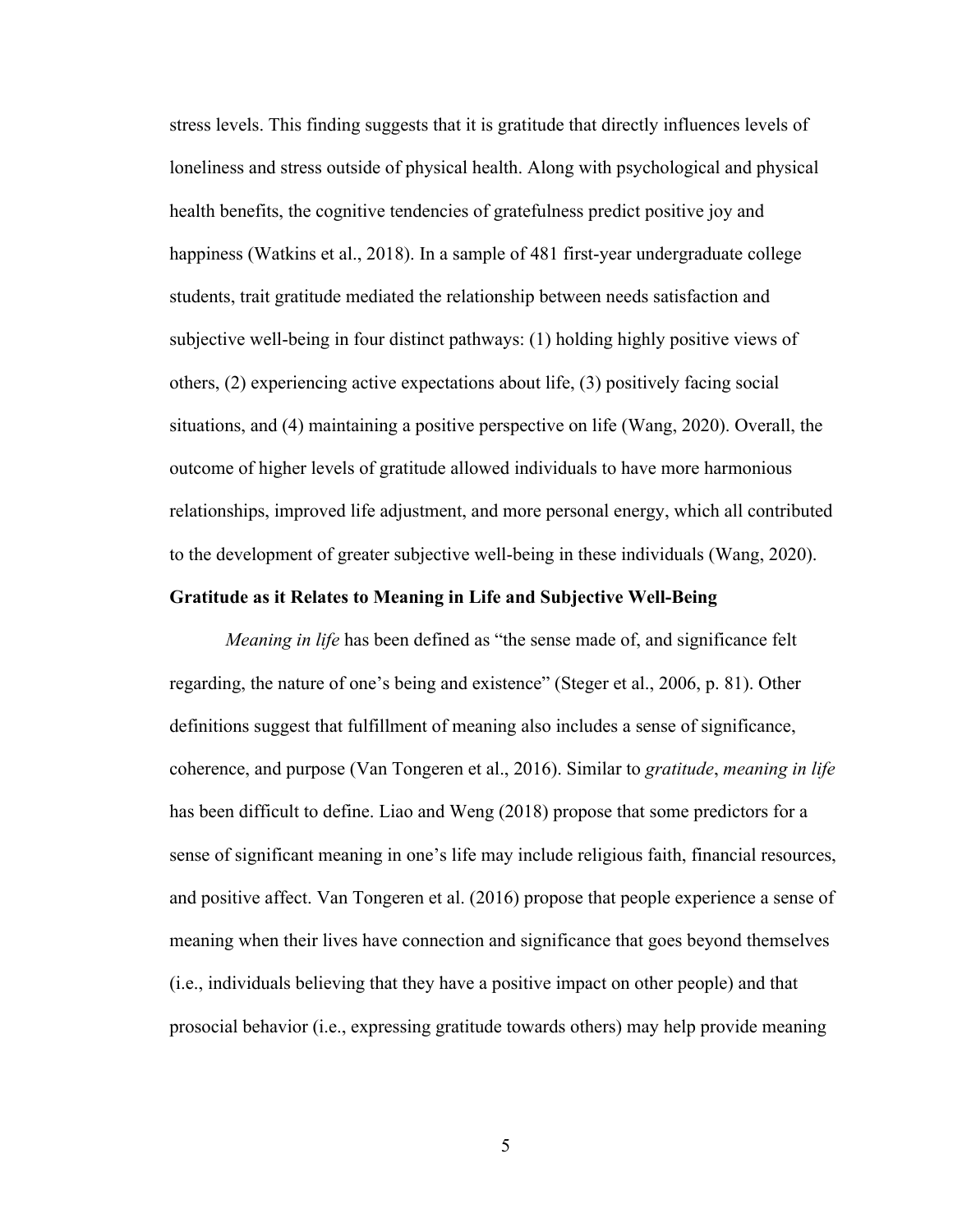in one's life. Thus, the presence of meaning in life may also be a contributing factor in creating a link between gratefulness and subjective well-being (Liao & Weng, 2018).

Diener et al. (2002) define *subjective well-being* (SWB) as "a person's cognitive and affective evaluations of his or her life" (p. 187). Subjective well-being is traditionally thought of in three parts: (1) high levels of positive emotions, (2) low levels of negative emotions, and (3) satisfaction with life. Simply put, SWB is how an individual may think and feel about his/her life based on their own perceptions. A study by Liao and Weng (2018) suggests that the positive emotion of gratefulness can help provide the cognitive resources needed for establishing social connectedness and the presence of meaning in life, both of which have both been shown to be effective in increasing one's own subjective well-being. The resulting positive affect from experiencing gratitude broadens an individual's way of thinking (e.g., thought-action repertoire), which enables people to build enduring resources past a temporary positive feeling, such as connecting to people, learning skills, and garnering insight about the meaning in their current life (King et al., 2006). Gratitude as a positive emotion predicts four things: (1) positive emotions directly enhance subjective well-being, (2) gratitude strengthens the social bonds used in maintaining good mental health in times of adversity or hardships, (3) gratitude is an adaptive coping strategy that lowers stress and enhances well-being, and (4) grateful individuals are more altruistic, which also contributes to the enhancement of social bonds and subjective well-being (Jans-Beken et al., 2017).

Gratitude also encompasses the potential to aid individuals in feeling satisfied with their lives, while still feeling eager to achieve more and improve their endeavors (Armenta et al., 2020). A large body of research suggests that this boost of well-being is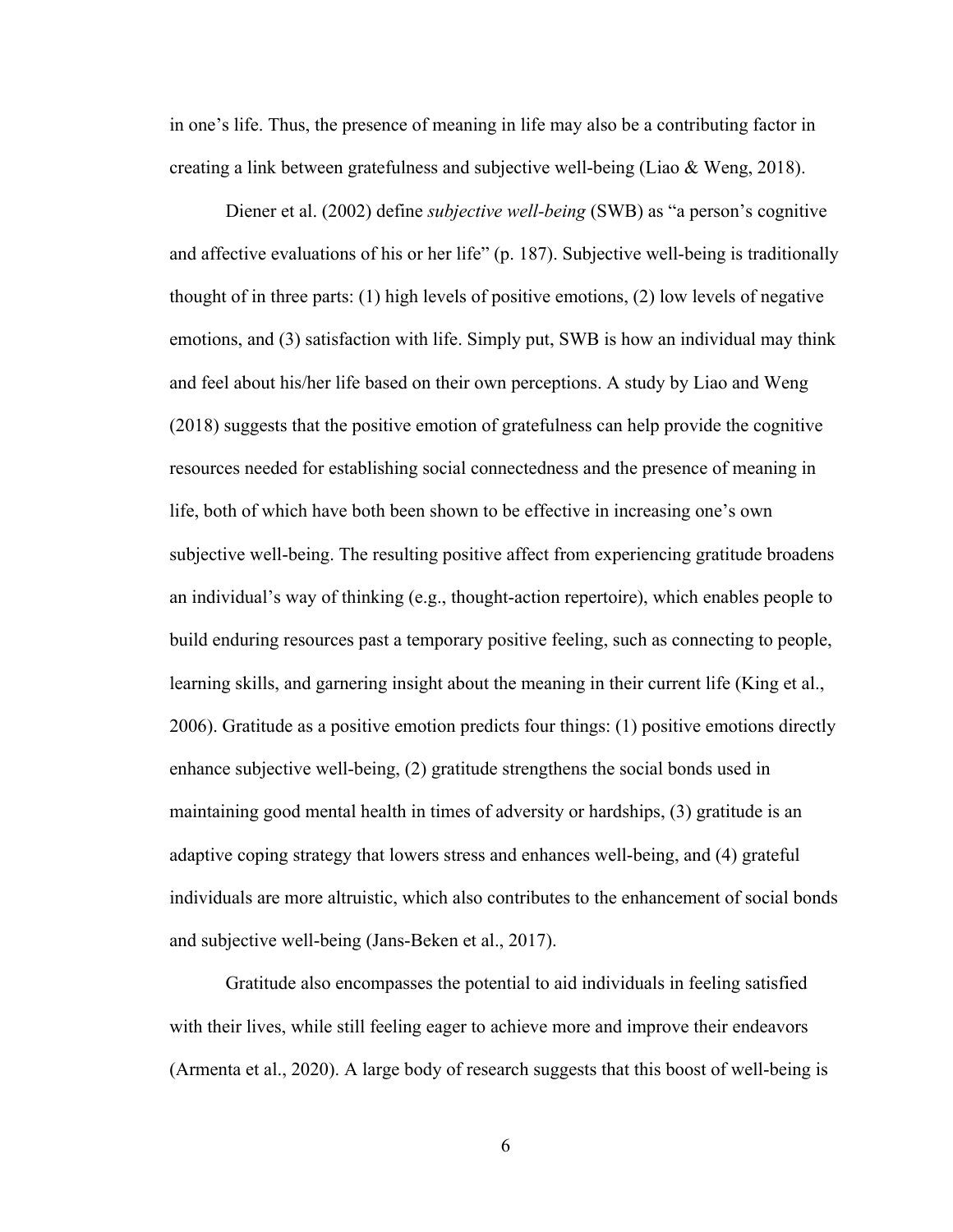often accompanied by a strong sense of life satisfaction that may increase effort, motivation, success, productivity at work, perseverance, and can serve as a catalyst for individuals to set higher goals for themselves (Armenta et al., 2020). In a study of 797 adult participants, gratitude and meaning in life motivated individuals with clinical levels of depression to engage in positive life events, such as religion or spirituality, pleasure activities, and intimacy (Disabato et al., 2017). Further, increased levels of meaning in life partially influenced the remission of depressive symptoms in individuals with relatively few symptoms (Disabato et al., 2017).

## **Divine Gratitude**

#### **Definition**

The concept of gratitude is prevalent in most religious teachings, and is a common emotion that religion seeks to cultivate (Tudder et al., 2017). While there are various studies that examine gratitude and its subjective benefits, there is a notable lack of empirical research exploring gratitude as it relates to religion, spirituality, or expressing gratitude to a divine being (Tudder et al., 2017). Generally, spirituality refers to an intrinsic search for the Sacred, a deity or ultimate truth deemed worthy of veneration. That intrinsic, spiritual search for the Sacred often involves beliefs in something outside of oneself or a belief in/connection to a higher power (Olsen et al., 2019). Religion searches for the Sacred while adhering to agreed-upon traditions, beliefs, and practices (Beringer, 2000). Religion and spirituality may encompass the ability to promote gratitude by developing the individual's perception of gratitude through a divine lens, such as gratefulness to God (Rosmarin et al., 2011). Olsen et al. (2019) claimed that spirituality may also play a vital role in relation to gratitude because spiritual people often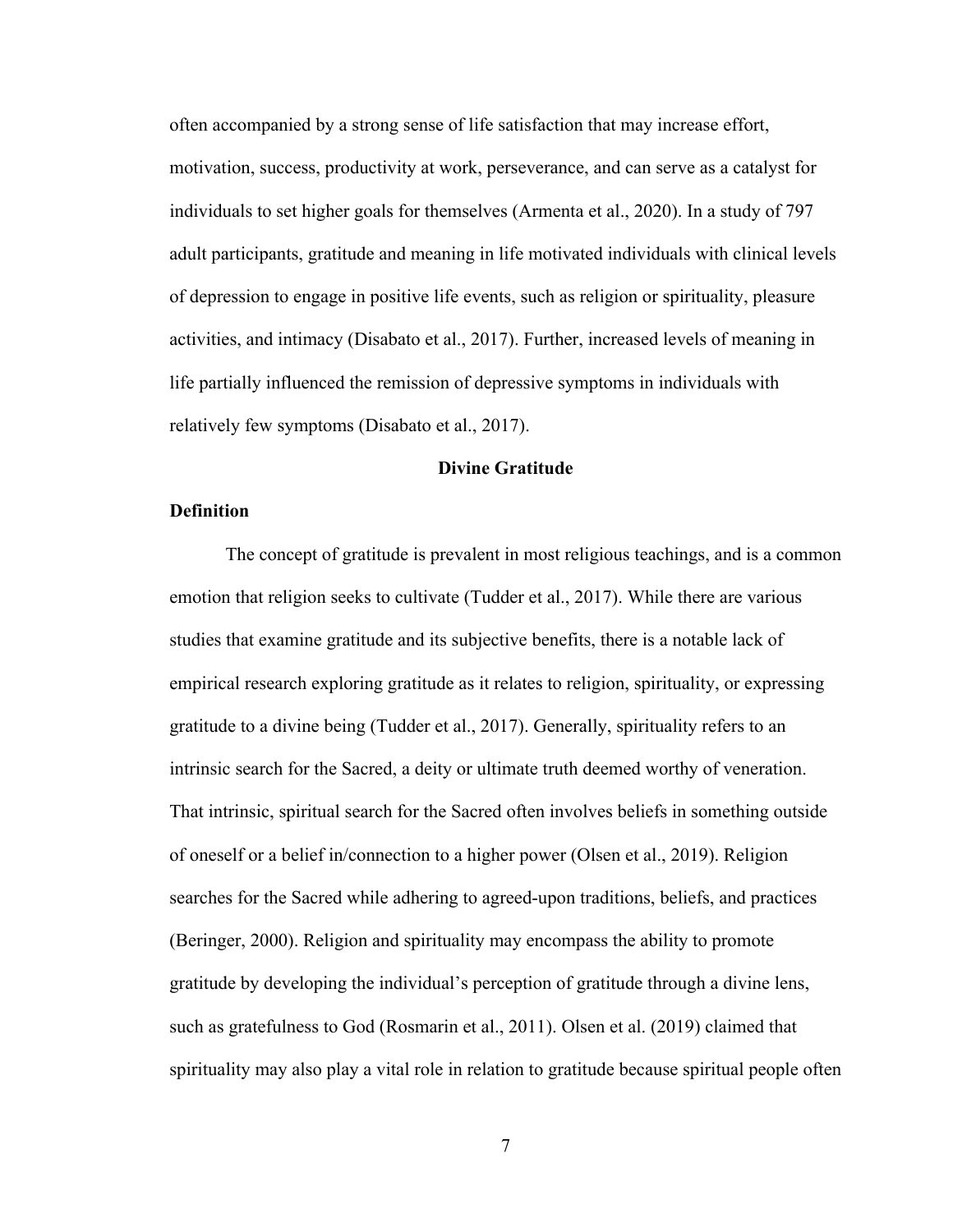attribute positive events or outcomes in their life to a higher power. If individuals believe that their higher power (e.g., God) is benevolent, absolute, and all-powerful, then these emotions likely elicit feelings of gratefulness to God (Krause et al., 2015). Similar to the act of feeling gratitude towards another person from whom an individual has received benefits, gratitude toward God is most likely to be felt by people who feel they have been recipients of God's kindness, generosity, and mercy in the past (Krause et al., 2015). To explain further, Tudder et al. (2017) claim that gratefulness in the sense of religion contributes to social benefits such as a sense of belonging, community support, and religious coping strategies that can help reduce stress (e.g., prayer, church attendance).

The idea of divine gratitude was described by Hlava et al. (2014) as recognizing gratitude to be that the other "is no longer a gift or a person, but a recognition of benefit that comes from a source beyond the self or through a deep connection with nature" (pp. 2-3). Manala (2018) describes religious gratitude in a Christian perspective as (1) to be given voluntarily of one's free will and in privacy, (2) to be given freely to express gratitude toward the Lord for the blessings that one has received, (3) to never be given in a begrudging manner, and (4) to be given as a spontaneous expression of gratitude to the Lord.

One key theoretical difference between divine gratitude and non-divine gratitude is how one can repay another human being, but many religions emphasize doctrines that make reciprocation or repayment of debts impossible. In other words, a person can verbally thank their neighbor and instigate some altruistic action that benefits their neighbor, but how can a person thank God and repay a deity for their salvation? Moreover, various religions could emphasize unique ways people 1) recognize divine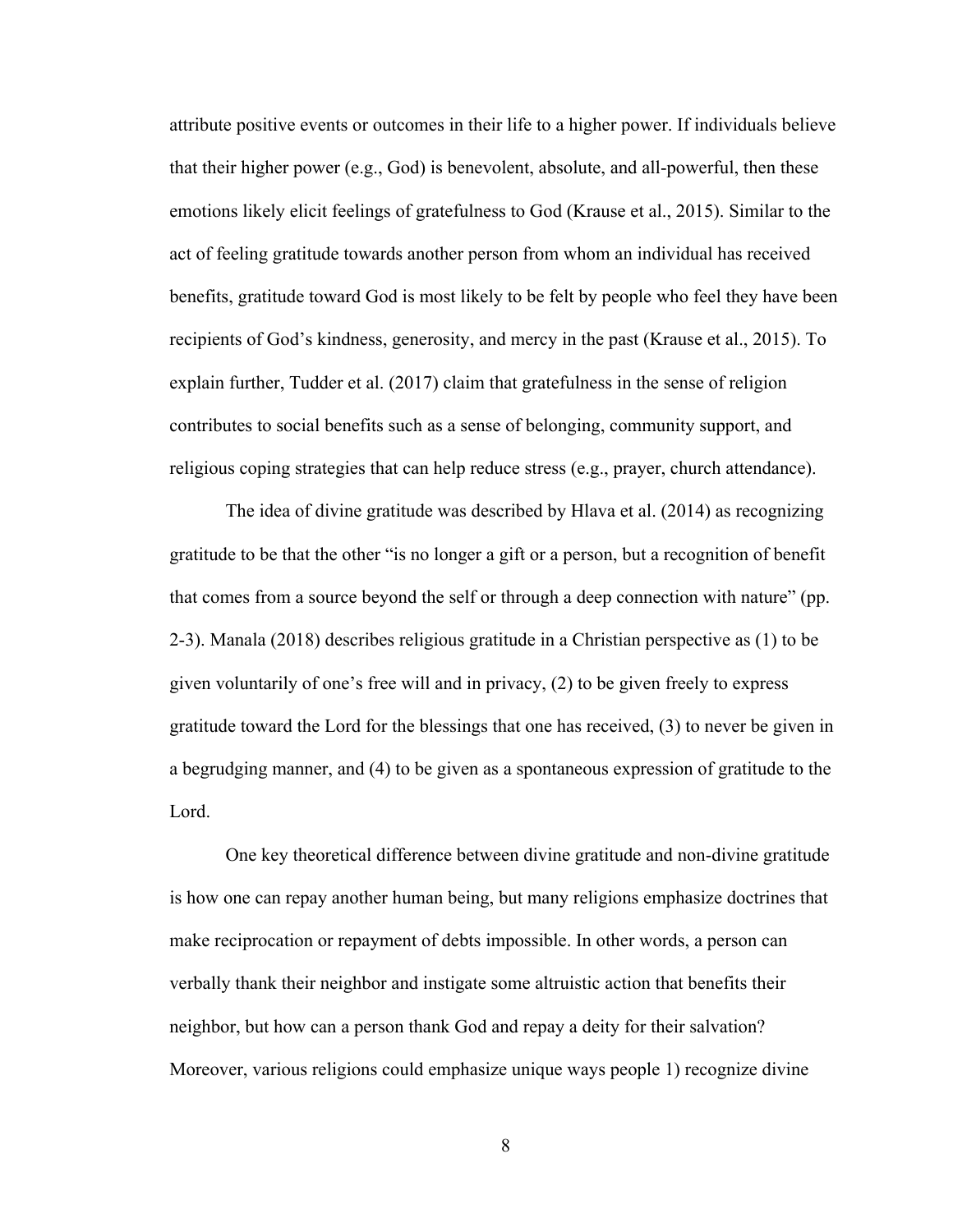gratitude, 2) experience divine gratitude, and 3) express divine gratitude. For instance, a Jewish rabbi might utilize different religious traditions or spiritual practices to express gratitude than a Catholic priest.

#### **Divine Gratitude, Spiritual Well-Being, and Meaning in Life**

Although many studies correlate religious coping to positive outcomes of stressful events, other studies link religious coping to negative outcomes, such as increased distress while coping with the loss of family member to homicide, more instances of negative mood, lower self-esteem, and greater anxiety while coping with major negative life events such as illness, injury, death, or relational problems (Ano & Vasconcelles, 2005). This is largely determined by how a person positively or negatively engages with the Sacred. Thus, divine gratitude may encompass the ability to increase one's wellbeing, especially spiritual well-being, during stressful situations through the use of positive religious coping.

Spiritual well-being can also be understood in three parts: (1) high levels of feeling close to/comforted by God, (2) low levels of doubt/anger to God, and (3) spiritual purpose in life. Ellison (1983) conceptualizes spiritual well-being as having both vertical (religious) and horizontal (social-psychological) components that contribute to the transcendent spiritual experience. Tudder et al. (2017) expand this definition to describe this spiritual experience of gratitude toward the divine as "appreciating and interacting with that which is bigger than us" (p. 122). Therefore, the experience of divine gratitude is not restricted to a particular religion but is a grateful acknowledgement and/or grateful expression towards the transcendent (Tudder et al., 2017).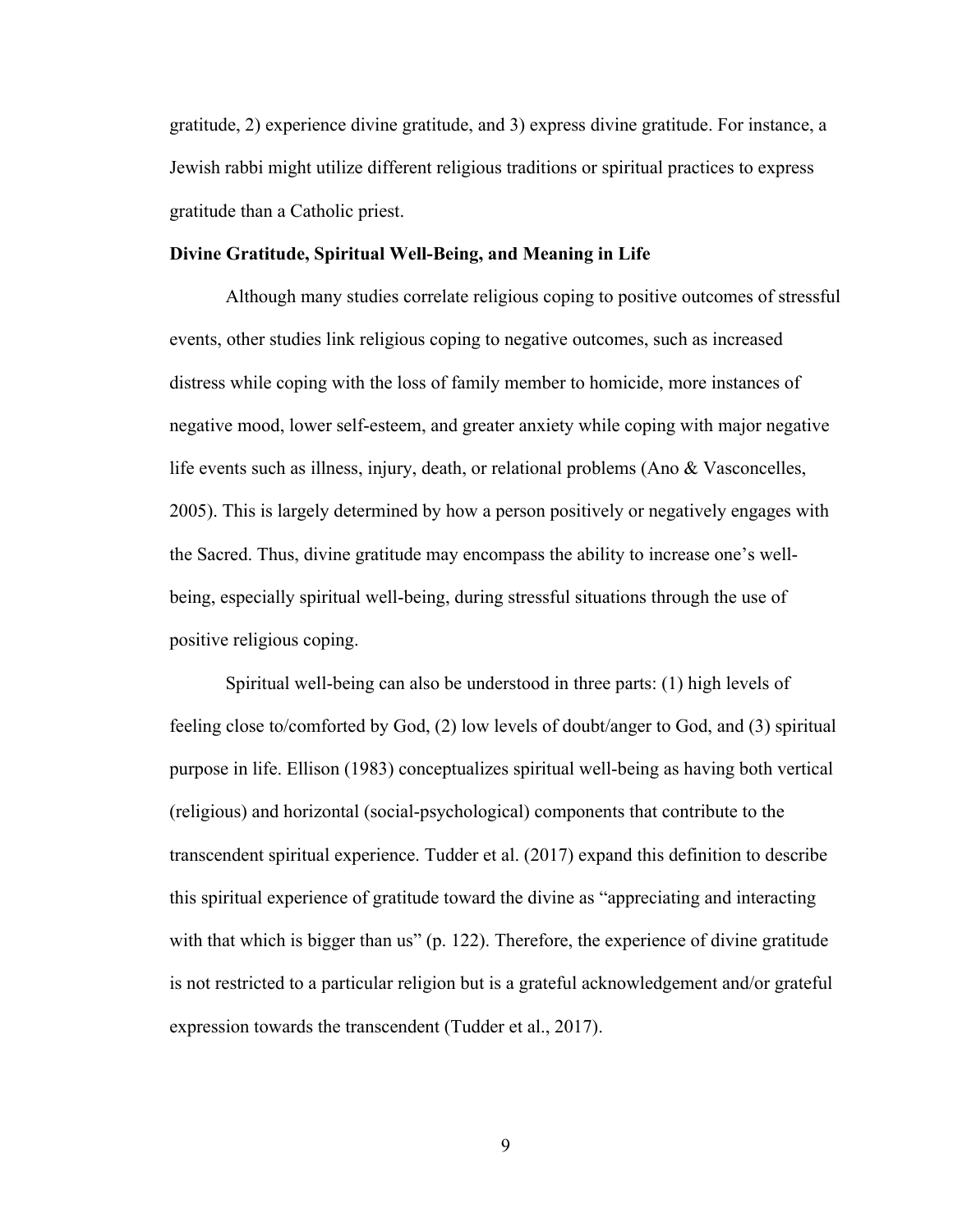Little research has explored the link between divine gratitude and a sense of spiritual well-being. Still, spiritual well-being has been distinguished from general religiosity and general subjective well-being (Tudder et al., 2017). Specifically, spiritual well-being relates to a person's satisfaction from religious practices, quality of relationship with God, perceptions of God, perceptions on life experiences, beliefs about the future, and general quality of life (Tudder et al., 2017). Elosúa (2015) described spiritual well-being as containing five elements: (1) positive emotion (e.g., pleasure, ecstasy, friendship), (2) engagement (e.g., to be present with who and where you are), (3) meaning (e.g., belonging to and/or serving a cause that is believed to be greater than the self), (4) personal accomplishment (e.g., living a life dedicated to personal fulfillment that leads to positive emotion when achieved), and (5) and positive relationships (e.g., meaningful relationships with others).

In a sample of 465 undergraduate students, spiritual well-being uniquely predicted non-divine gratitude, and this unique variance could not be explained by other related constructs, like positive affect and affect intensity (Tudder et al., 2017). Thus, it is possible divine gratitude enhances one's spiritual well-being in unique ways that cannot be captured by non-divine gratitude. For instance, divine gratitude affects how people perceive his/her meaning in life (Barton & Miller, 2015), which is commonly tied to the worldviews of religious/spiritual people. Barton and Miller (2015) demonstrated this link between personal spirituality and gratitude and meaning in life in a sample of 5,661 adults from diverse backgrounds in the United States. In this study, the relationship with a Higher Power and sense of the Sacred was fundamental to the formation of emotions, such as meaning (Barton & Miller, 2015).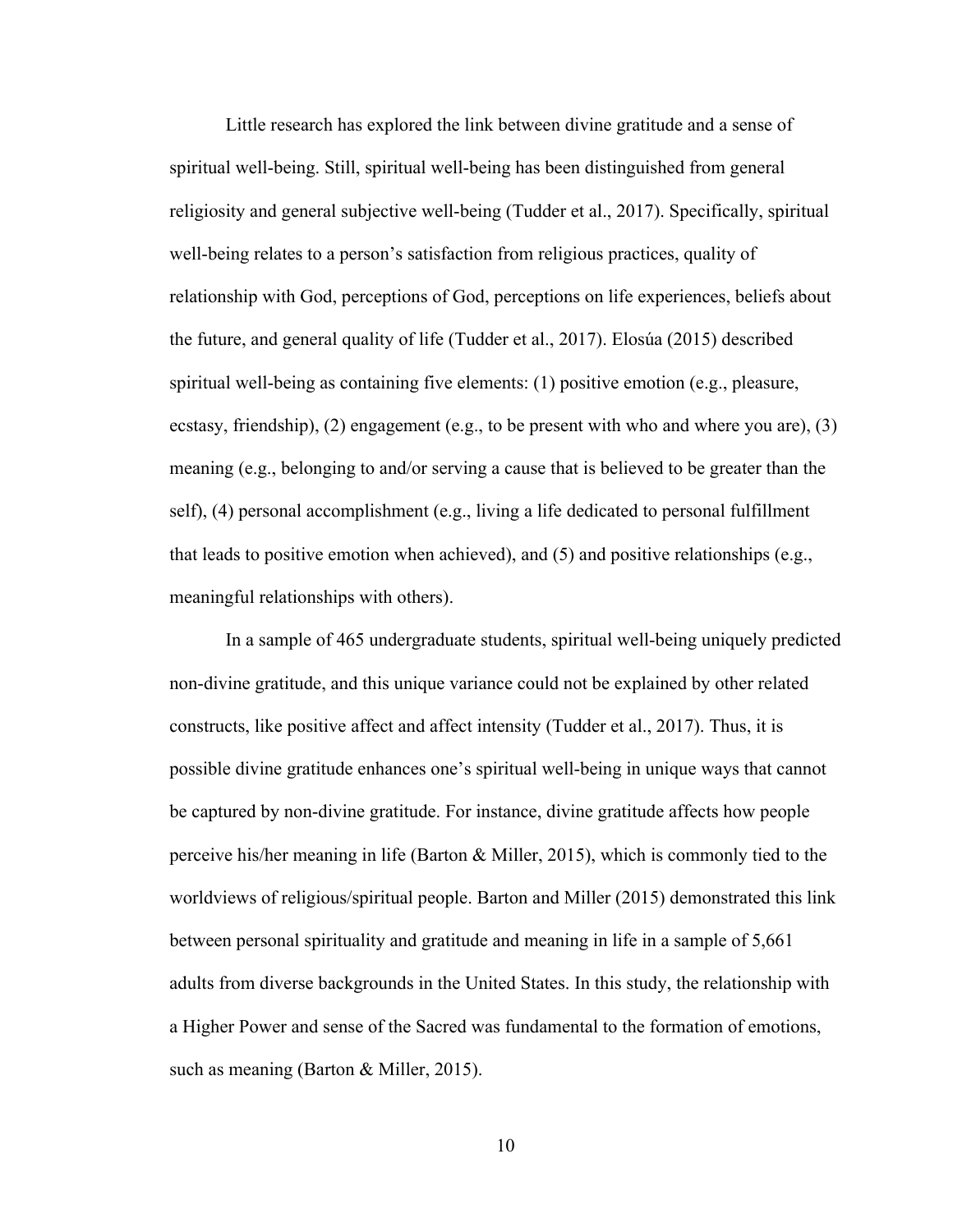Spirituality often forms the bedrock for how religious/spiritual people make meaning, process information, and interpret their stress (Park, 2013). Specifically, Park (2013) suggests that

Spirituality can inform all aspects of global meaning, informing beliefs (e.g., the nature of God and humanity, control, destiny, karma) and providing ultimate motivation and primary goals for living and guidelines for achieving those goals, along with a deep sense of purpose and mattering. (p. 42)

Multiple religions (e.g., Judaism, Buddhism, Christianity) hold the idea that transformation can be achieved through suffering (e.g., illness, trauma), with religious and spiritual coping being among the most consistent predictors of growth through suffering (Park, 2013). Thus, the essence of a relationship with a Higher Power, along with a sense of gratitude to the Sacred, contributes positively to an individual's ability to cope (Barton & Miller, 2015).

## **Attachment to God**

## **Definition**

It is consistent within most religious traditions to conceptualize God as an attachment figure (Bradshaw et al., 2019). For example, in Christianity and other monotheistic religions, the perceived availability and responsiveness of God is a fundamental pillar that underlies the belief system, as well as the process in which individuals can interact with God through prayer, and that He may protect and comfort them when danger appears present (Bradshaw et al., 2019). Generally, *attachment* can be defined as including four criteria: (1) maintaining proximity with an attachment figure, (2) seeing the attachment figure as a secure base of explorative behavior, (3) considering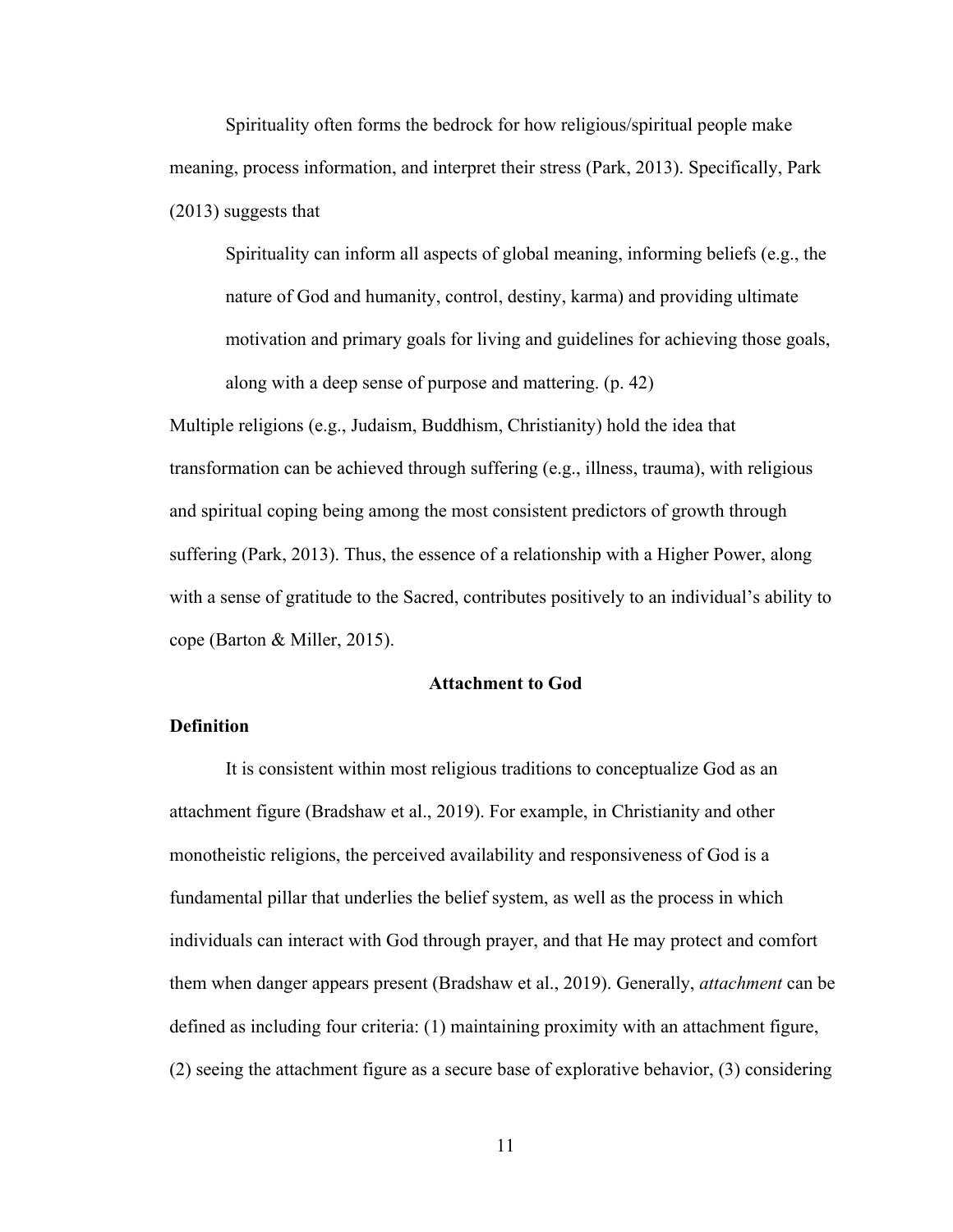the attachment figure as providing a haven of safety, and (4) experiencing separation anxiety when removed from the attachment figure (Ainsworth, 1985). Additionally, attachment theorist Bowlby (1969) defines *attachment* in the realm of attachment theory as a biosocial behavioral system, comprising contextual, emotional, cognitive, and behavioral elements, which has the primary function of protecting the individual from danger and/or predators.

Attachment can be split into secure or insecure attachment styles. A secure attachment style is characterized with an adept use of emotion regulation strategies in the presence of a crisis and with positive indicators of psychological well-being (Miner et al., 2014). Securely attached individuals display greater empathy, creativity, stability in sense of worth, effective interpersonal functioning and social competence, satisfaction in relationships, healthy emotional expression, ability to cope with negative affect, and the capacity to respond well to negative situations compared to those individuals with more insecure attachment styles (Miner et al., 2014). Those with an insecure attachment style tend to be more anxious, less adept at using psychological strategies, and have compromised well-being (Miner et al., 2014). Kirkpatrick and Shaver (1992) further delineated attachment into three styles when it comes to attachment to God. First, individuals with a secure attachment to God view God as caring and responsive. Second, individuals with an avoidant attachment to God discern God as uncaring and rejecting. Third, those with an anxious/ambivalent attachment to God perceive God as inconsistent in His caring and responsiveness to His people (Parenteau et al., 2019).

Attachment to God may be defined as the ultimate source of safety and protection from cosmic forces since God is deemed to be all-powerful and benevolent (Miner et al.,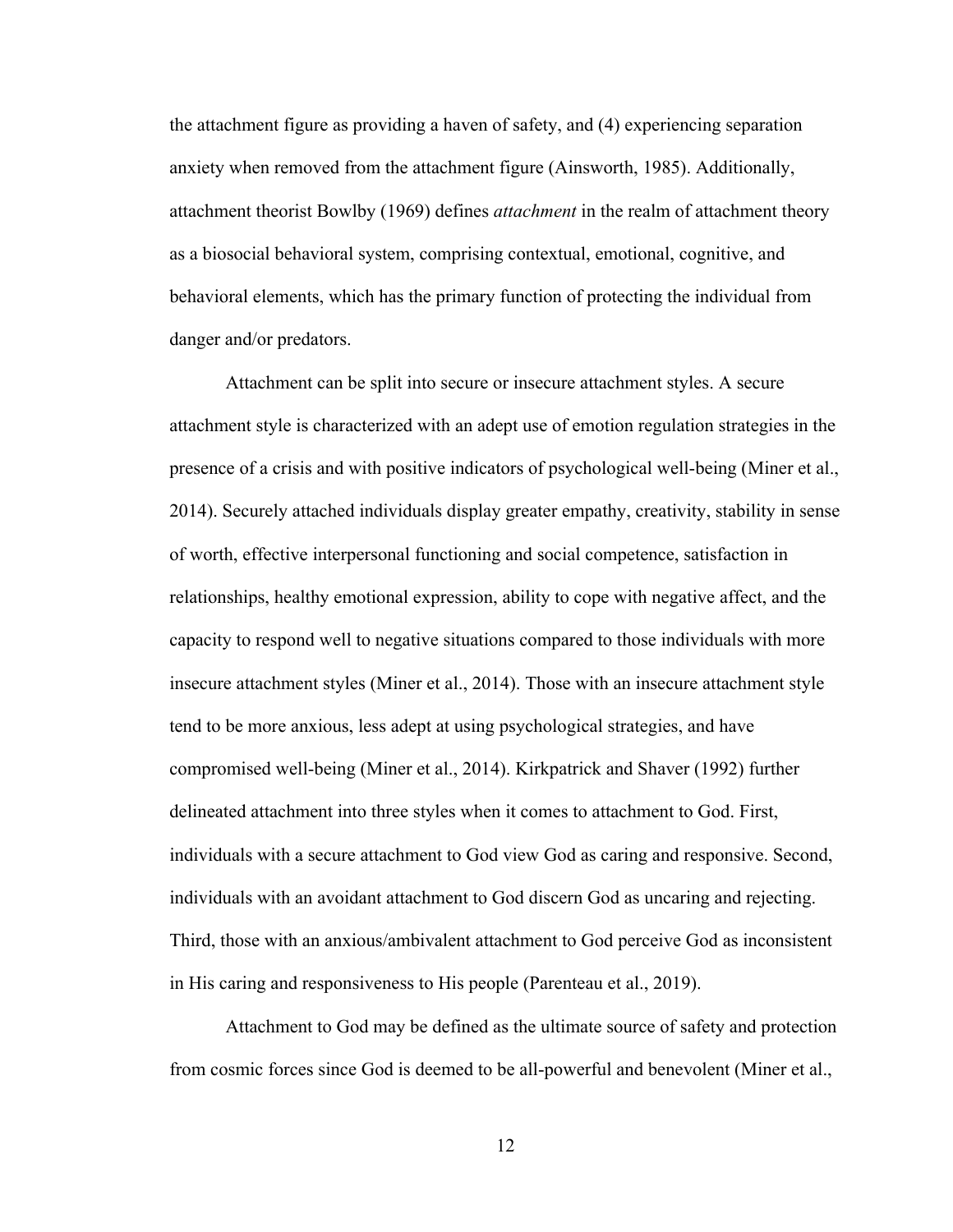2014). Attachment to God can be demonstrated in behaviors such as seeking proximity to God, viewing God as a safe haven in times of difficulty as a secure base for activities in the world, and protesting perceived separation from God by lamentations (Miner et al., 2014). Kimball et al. (2013) conclude that this spiritual relationship (i.e., attachment to God) meets the defining criteria for an attachment relationship that functions meaningfully like any other attachment relationship. This defining criterion can be specified as (1) perceived relationships with God as central to many people's religious beliefs and experiences, (2) the emotional bond experienced in this relationship is a form of love akin to the infant-caregiver attachment bond, and (3) images of God tend to parallel the characteristics of sensitive attachment figures (Kimball et al., 2013).

Findings from Bradshaw et al. (2019) highlight the importance of understanding the spiritual struggles within the difficulties of life, especially when they lead to psychological distress. Attachment to God represents an inclination to recognize that the divine is distinct from man (Bradshaw et al., 2019). An individual's emotional disposition towards the divine, independent of their stated beliefs towards God, may affect both how they feel about themselves and how they treat others (Bradshaw et al. 2019).

#### **Benefits of Attachment to God**

Individuals with a higher religious commitment have both better mental health and coping ability (Bonab et al., 2013). From an attachment perspective, people benefit from their personal relationship with the Sacred when they feel safe, soothed, or comforted by the Sacred during times of distress (Bonab et al., 2013). From this secure base, individuals can explore and find courage to engage with the inherent and inevitable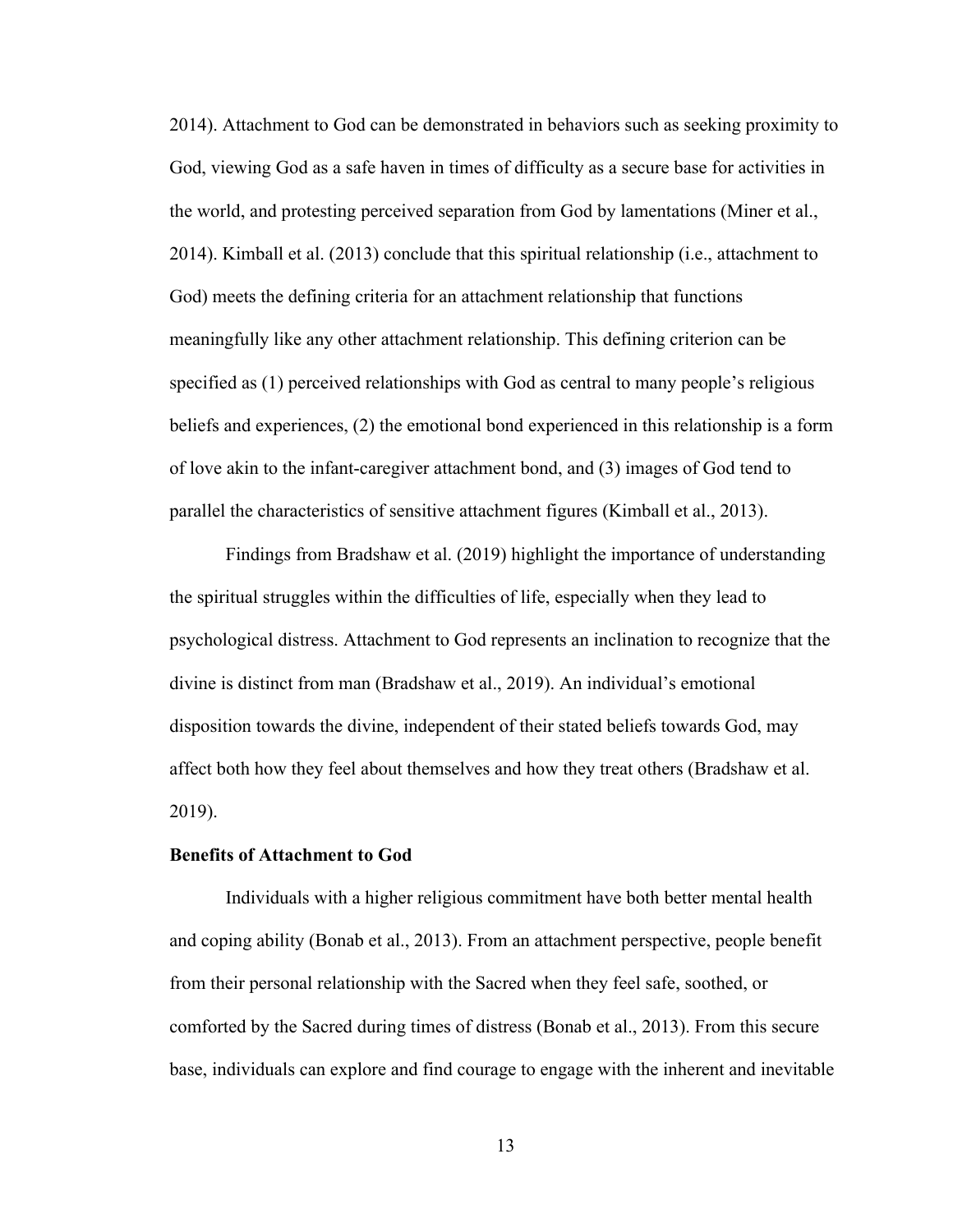challenges of life. In two studies done by Ellison et al. (2012), 906 participants participated in a national survey regarding religiousness, attachment to God, psychological distress, and stressful life events. Results of this study show consistencies with previous research that link a secure attachment to God with improvement in distress (Ellison et al., 2012). Additionally, a secure attachment to God predicted less emotional reactivity to social stressors (especially those involving conflict or loss), and greater resilience in the face of such negative events and conditions (Ellison et al., 2012).

Moreover, multiple studies suggest that a positive relationship with the Sacred supports well-being through many pathways, such as positive coping strategies, social bonds, self-control, increased positive emotions, as well as decreases in several indicators of psychological distress (i.e., depressive symptoms, anxiety, substance use, and eating disorders; Tung et al., 2018). In a study of 548 participants recruited from Belgium Catholic parishes, religious service attendance was a strong predictor of well-being in the sense of positive emotions (i.e., awe, gratitude, love, peace; Cappellen et al., 2016). These self-transcendent, positive emotions mediated the relationships between spirituality and well-being (Cappellen et al., 2016). Clearly, divine gratitude has the potential to reap the fertile ground for positive emotional experiences that contribute to a secure attachment to God.

## **Attachment to God as Positive Religious Coping**

Broadly, religious coping can be defined as efforts to understand and deal with life stressors in ways that relate to the Sacred, such as finding spiritual meaning, gaining mastery and control with the help of God, and gaining spiritual comfort (Kim et al., 2020). Pargament et al. (2011) posit the presence of both positive and negative religious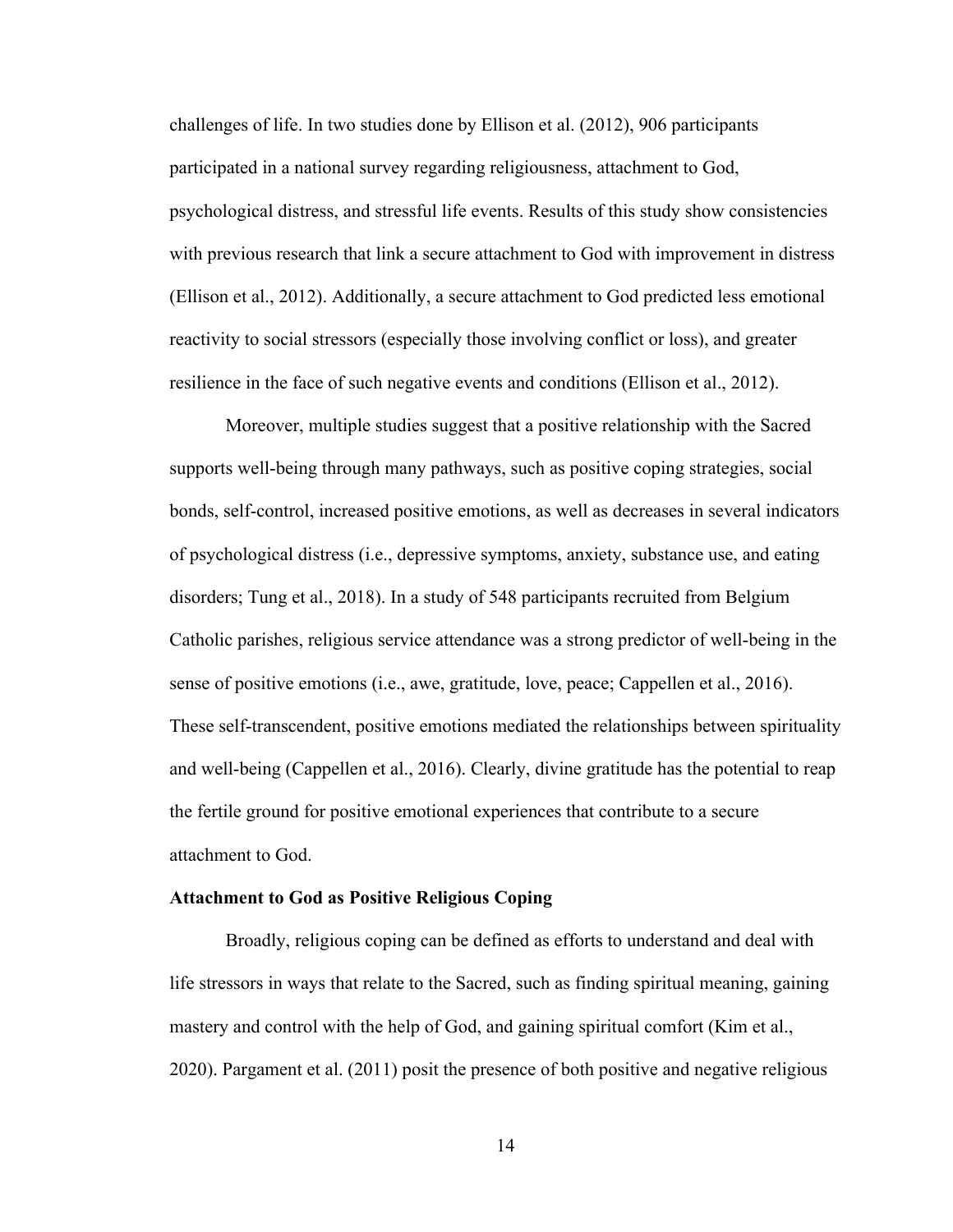coping. Positive religious coping can be understood as a secure relationship with a transcendent force, a sense of spiritual connectedness with others, a benevolent worldview, and negative religious coping can be understood as underlying spiritual tensions and struggles within oneself, with others, and with the divine (Pargament et al., 2011).

Similar to early attachment theories, Pargament et al. (2011) viewed religious coping behaviors as synonymous with many attachment behaviors. They theorized that a secure attachment to God was the cornerstone for positive religious coping, whereas an insecure attachment to God was a core feature for negative religious coping (Pargament et al., 2011). Due to this association, Pargament et al. (2011) assumed that when a religious/spiritual system was translated into coping strategies, the individual's relationship with their higher power would affect the translation process and result in various coping mechanisms, which helps to conceptually link attachment to God and religious coping.

For instance, individuals who experience avoidant or anxious attachment to God report higher levels of anxiety and depression, lower levels of life satisfaction, and poorer physical health compared to those individuals with a secure attachment to God (Parenteau et al., 2019). Further, people with a secure attachment to God are better able to buffer negative impacts of stressful life events than those who have an anxious attachment to God, which have their relationship struggles with God exacerbated by the threatening effects of such negative events (Ellison et al., 2012).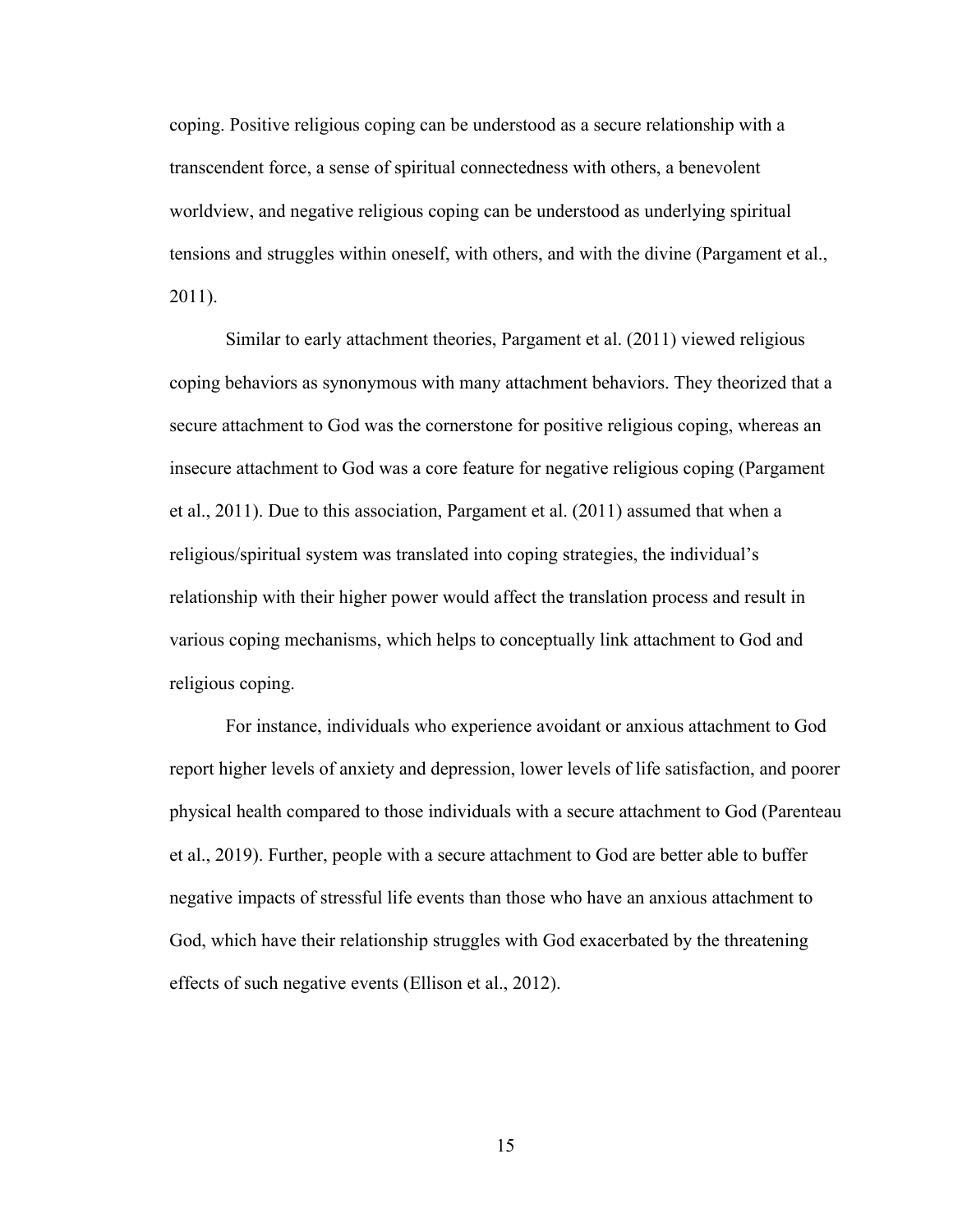#### **Attachment to God and Divine Gratitude**

Previous studies have demonstrated the positive link between gratitude and subjective well-being (e.g., increased positive emotions, increased social connectedness) which all contribute to an individual's ability to develop and increase their sense of meaning in life (Chopnik et al., 2019; Liao & Weng, 2018). Considering this, divine gratitude could link with spiritual well-being in ways that are similarly demonstrated with other positive religious coping research. Barton and Miller (2015) suggest that divine gratitude can benefit one's experience with spirituality as well as increase the presence of meaning in one's life. Additionally, Park (2013) suggests that spirituality increases meaning in life, motivation, goals for living, guidelines to achieve those goals, as well as acquiring a deep sense of purpose. Given attachment to God likely predicts spiritual wellbeing, divine gratitude could be a mechanism underlying this relationship. Thus, the purpose of this study is to examine the relationship between attachment to God and spiritual well-being and whether this will be mediated by the presence of divine gratitude.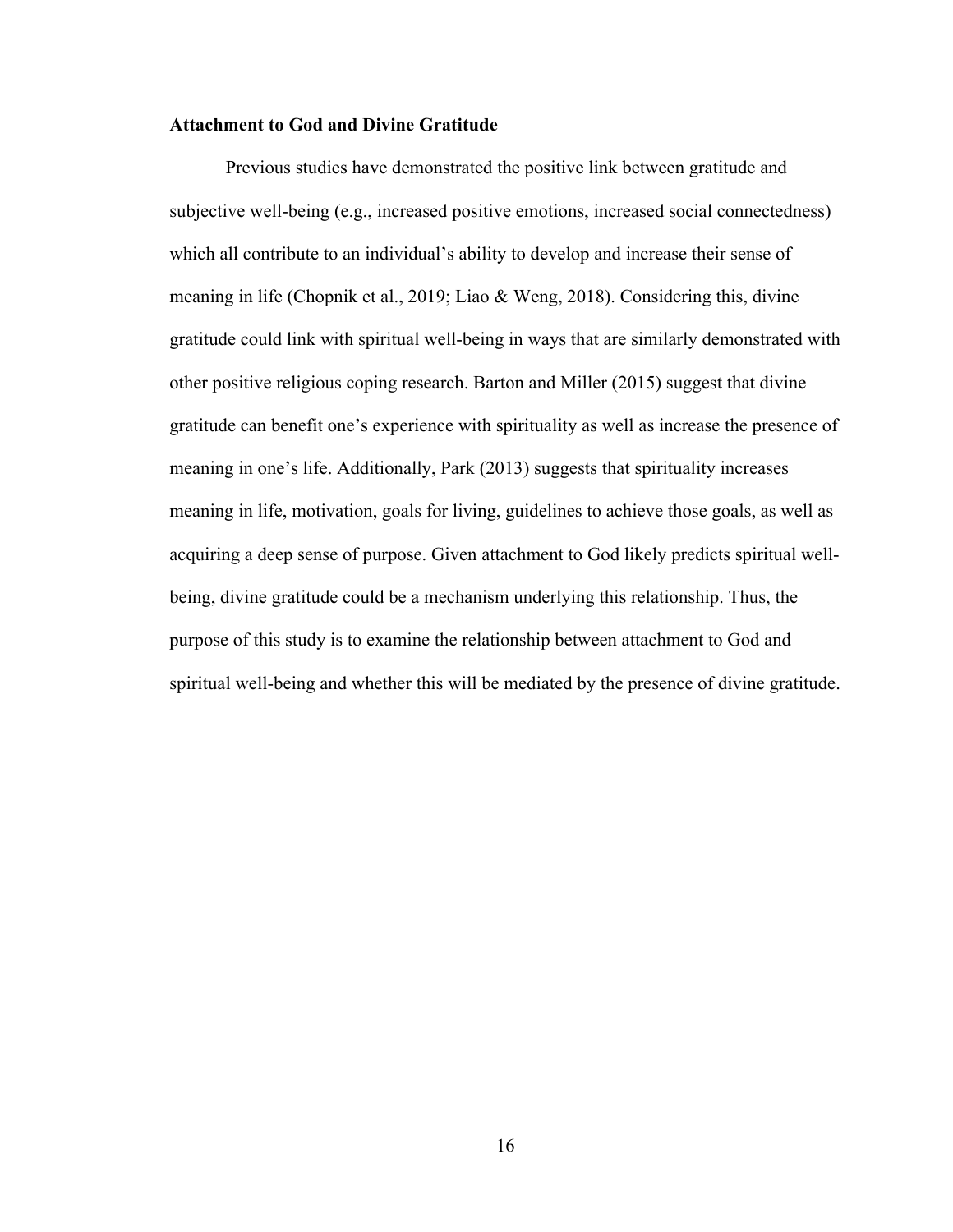# CHAPTER II

## METHODOLOGY

#### **Methods**

## **Sample**

An online sample was recruited to participate in this study through the virtual marketplace Amazon's Mechanical Turk. Huff and Tingley (2015) claim that samples through Mechanical Turk have had similar correlations to various student samples across other platforms. Therefore, Mechanical Turk has been found to be an effective tool for conducting survey-based research. Although effective, it is worth noting that Mechanical Turk has been found to be approximately two times more secular than other heavily student and general based platform populations (Lewis et al., 2015). Nonetheless, Mechanical Turk samples have been found to be reliable in remaining consistent with stating their religious beliefs. In addition, these samples also have been found to state how these beliefs affect their opinions. A cumulation of this information has led researchers to conclude that Mechanical Turk is a viable option in conducting religious research, so long as a larger sample is used to gain a diverse population (Lewis et al., 2015).

#### **Participants**

A total sample of 518 participants were collected with a mean age of 35.91 (*SD* = 10.67). Of this sample, 60.6% reported identifying as male (*n =* 314), 39.0% as female (*n =* 202), 0.2% as gender queer (*n =* 1), and 0.2% as other (*n =* 1). A total of 89%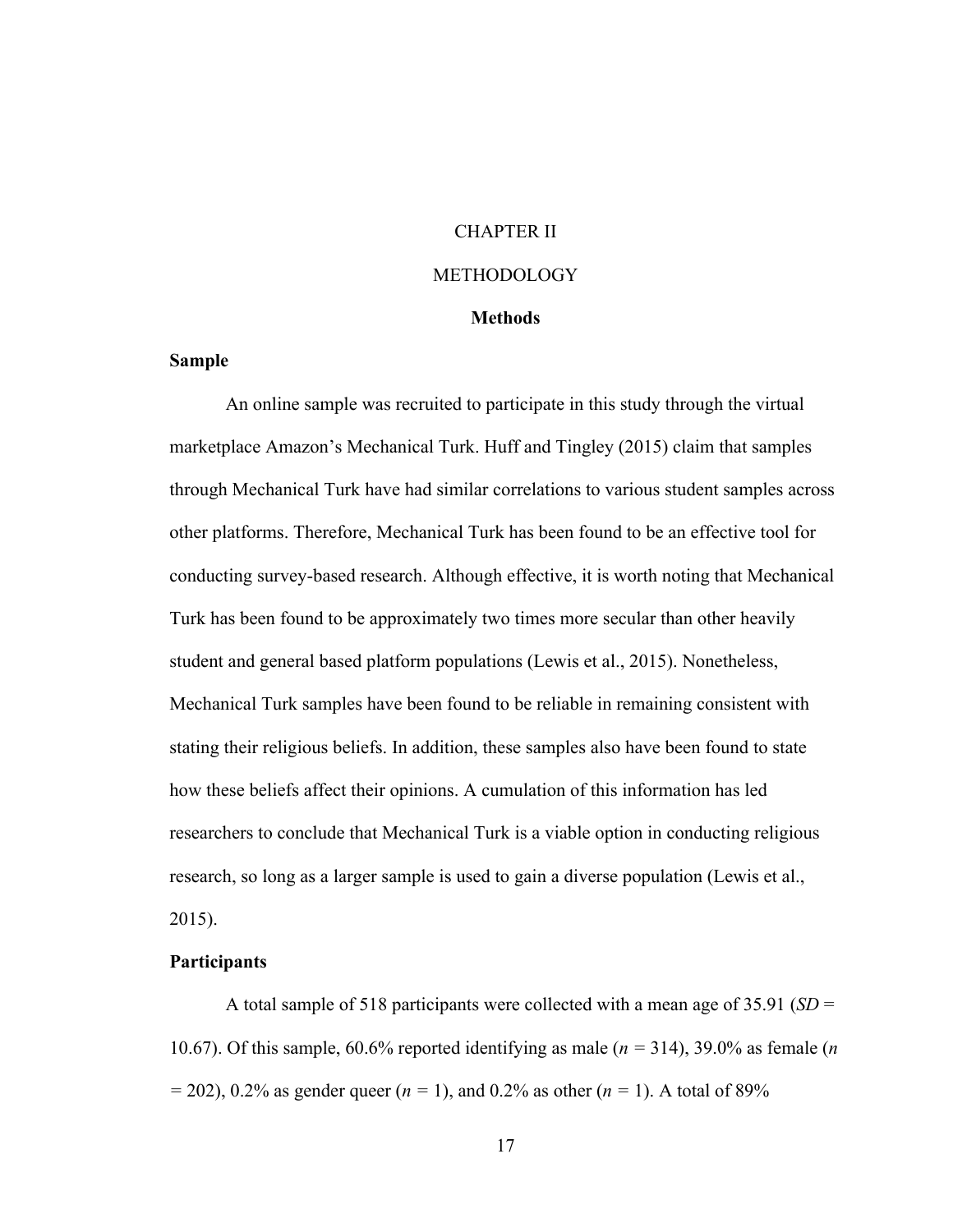identified as White/Caucasian (*n =* 461), 7.1% as Black/African American (*n =* 37), 1.7% as Native American (*n =* 9), 1.2% as Asian/Pacific Islander (*n =* 6), 0.8% as Latino/Hispanic ( $n = 4$ ), and 0.2% as other ( $n = 1$ ). For sexual orientation, 71.2% reported to be heterosexual (*n =* 369), 25.9% bisexual (*n =* 134), 1.4% gay (*n =* 7), 0.6% lesbian (*n =* 3), 0.2% queer (*n =* 1), 0.2% other (*n =* 1), and 0.6% reported to prefer not to say  $(n = 3)$ . When asked about religious affiliation, 85.5% reported to be Christian-Catholic (*n =* 443), 6.0% reported to be Christian-Evangelical Protestant (*n =* 31), 2.3% reported to be Christian-Mainline Protestant (*n =* 12), 0.8% reported to be Christian-Black Protestant ( $n = 4$ ), 1.0% reported to be Muslim ( $n = 4$ ), 1.5% reported to be Buddhist ( $n = 8$ ), 0.4% reported to be Hindu ( $n = 2$ ), and 2.5% reported to be Jewish ( $n = 2$ ) 13).

#### **Measures**

#### **Demographic Questionnaire**

A 15-item questionnaire was used to collect demographic information from participants. Participants were asked a variety of questions in multiple choice and short answer format, such as their assigned gender at birth, current gender, age, marital status, race/ethnicity, sexual orientation, education level, occupation, current family annual income, political views, religious affiliation.

## **Gratitude**

Secular gratitude was measured using the Gratitude Questionnaire-6 (GQ-6; McCullough et al., 2002). The GQ-6 is a six-item form with strong reliability ( $\alpha = .76$ -.84) in which participants rated each item from 1 (*strongly disagree*) to 7 (*strongly*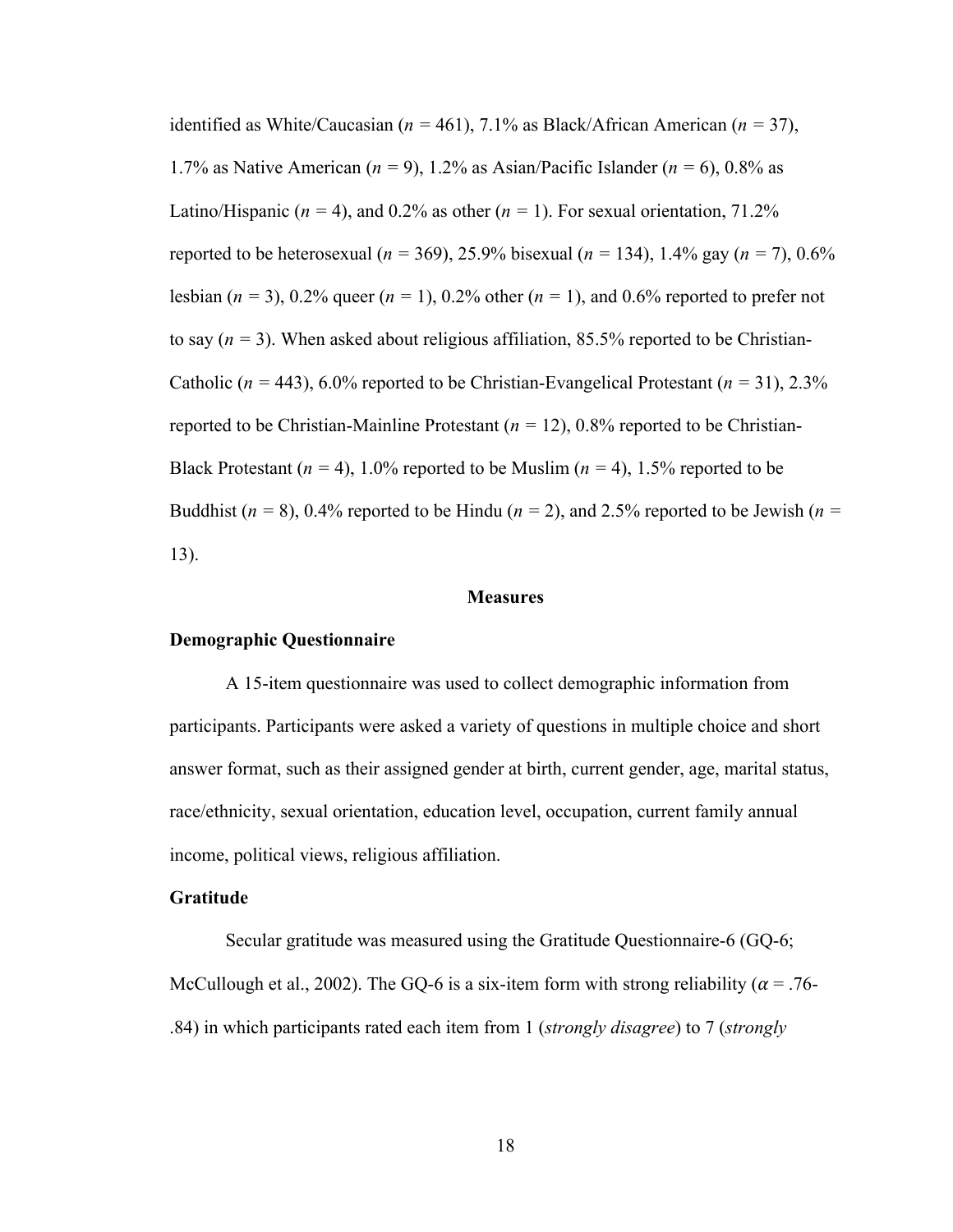*agree*). An example item is "I have so much in life to be thankful for" (McCullough et al., 2002). For this study, a Cronbach's alpha of .716 was found.

#### **Gratitude to God**

Divine gratitude was measured using a Gratitude to God scale developed by Krause and Hayward (2015) with additional items added by the researcher. The scale includes a total of ten items. The first three indicators are modified items originally developed by Emmons and colleagues (2003). The fourth item is developed by Krause and Hayward (2015) was taken from Peterson and Seligman (2004) measure of gratitude. Participants rated each item on a seven-point Likert scale ranging from 1 (*strongly disagree*) to 7 (*strongly agree*). An example of the item is "If I were to make a list of all the things God has done for me, it would be a very long list." Higher scores indicate stronger feelings of gratitude toward God. For this sample, a Cronbach's alpha of .891 was found.

## **Meaning in Life**

Meaning in Life was measured using the five-item Presence of Meaning subscale from the Meaning in Life Questionnaire (Steger et al., 2006). This scale assesses the extent to which one perceives meaning to be present in their life. An example item is "I have discovered a satisfying life purpose." Participants rated items on a seven-point Likert scale ranging from 1 (*absolutely untrue*) to 7 (*absolutely true*). Higher scores indicate a greater sense of subjective meaning. The Presence of Meaning subscale has strong reliability, and convergent validity of the subscale was supported by positive correlation with the scores on Purpose in Life Test scale (Steger et al., 2006). For this sample, a Cronbach's alpha of .816 was found.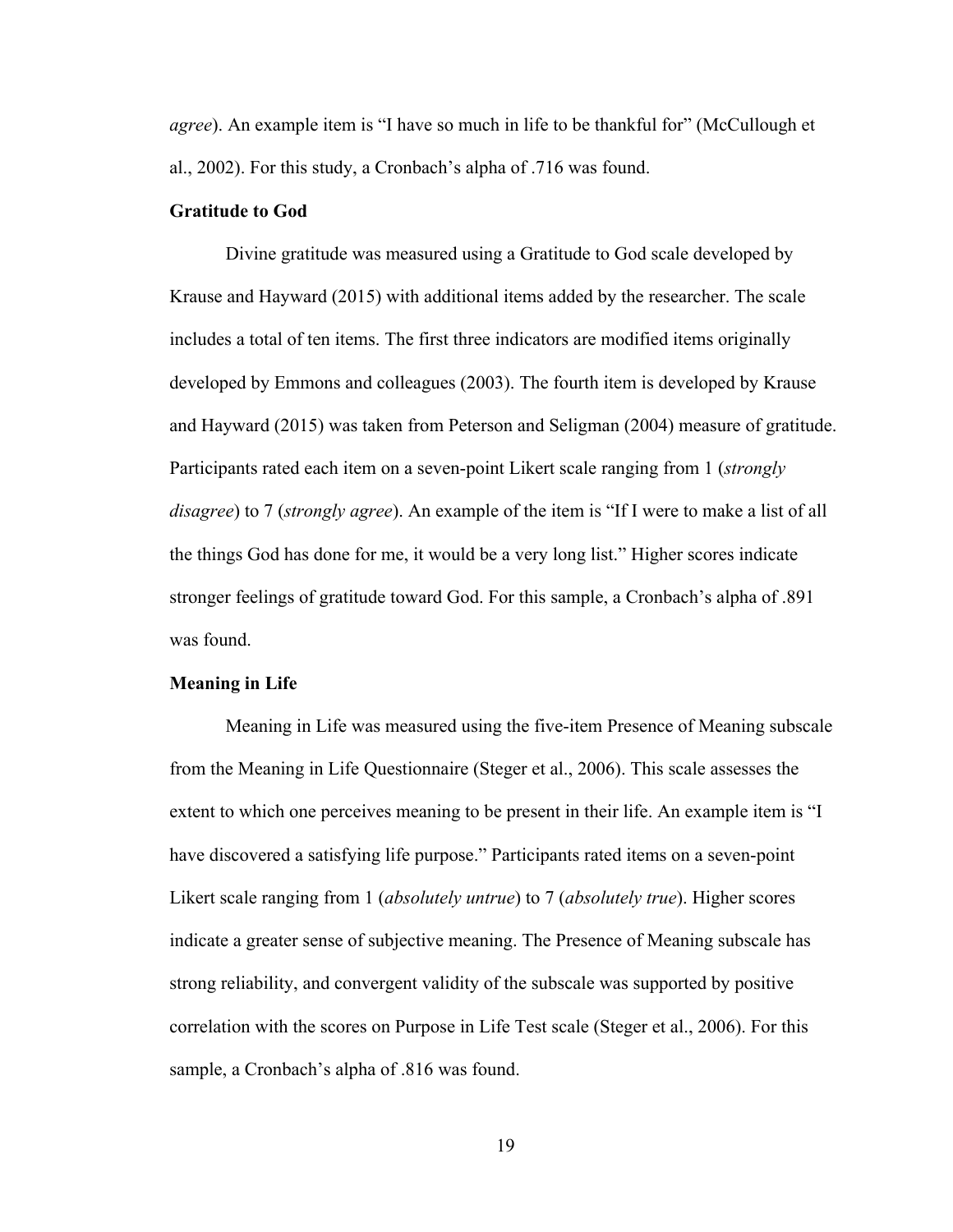#### **Subjective Well-Being**

Subjective well-being was measured using the Satisfaction with Life Scale (SWLS; Diener et al., 1985). The SWLS is a five-item scale that measures individuals' perception of life satisfaction as a whole. Participants were asked to rate each item using a seven-point Likert scale ranging from 1 (*strongly disagree)* to 7 (*strongly agree*). Higher overall scores indicate greater satisfaction with life than lower scores. The SWLS has been normed on diverse samples (e.g., college students, psychotherapy clients, prisoners, abused women, older adults) and has been shown to be complementary to alternative scales that assess psychopathology or emotional well-being (Pavot & Diener, 1993). An example item is "I am satisfied with my life." (Diener et al., 1985). The SWLS has strong internal reliability and moderate temporal validity. For example, Diener et al. (1985) reported a coefficient alpha of .87 for the scale and a 2-month test-retest stability coefficient of .82. For the current sample, a Cronbach's alpha of .789 was found.

## **Spiritual Well-Being**

Spiritual well-being was measured using the Spiritual Well-Being Scale (SWBS; Paloutzian & Ellison, 1982). The SWBS is a twenty-item measure that assesses personal perceptions about the spiritual quality of life and has two subscales: (1) Religious Well-Being and (2) Existential Well-Being. Participants were asked to rate each item on a sixpoint Likert scale ranging from 1 (*Strongly disagree*) to 6 (*Strongly agree*). Higher overall scores indicate a greater personal sense of spiritual well-being and closeness to God. An example item is "My relationship with God (i.e., the Sacred) contributes to my sense of well-being." (Paloutzian & Ellison, 1982). Paloutzian and Ellison (1982) indicated a 1-week test-retest reliability coefficient of 0.93, 0.96, and 0.86 for the SWB,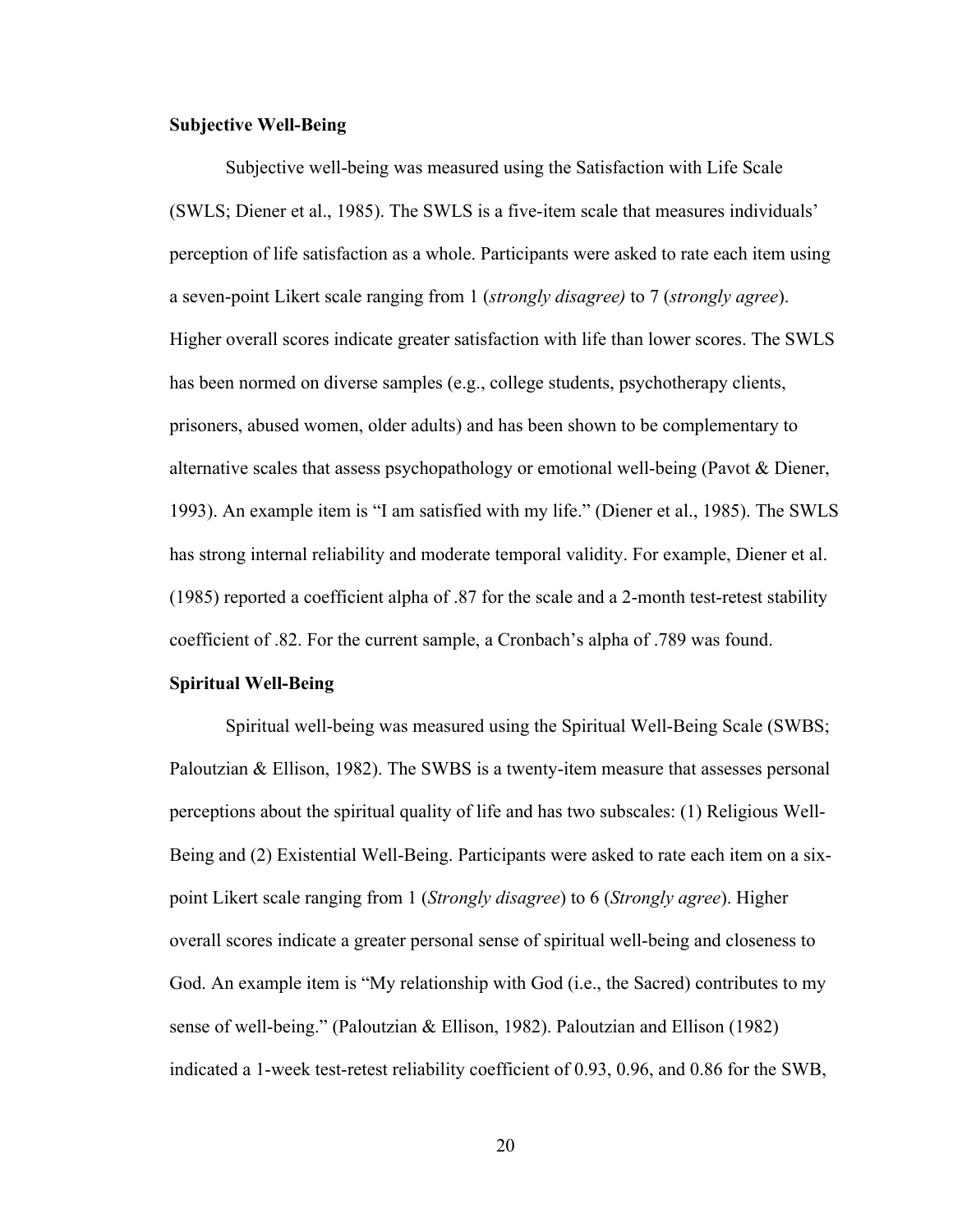RWB, and EWB among college students attending various colleges. This construct is considered to be valid (Paloutzian & Ellison, 1982). For this sample, a Cronbach's alpha of .872 was found.

#### **Attachment to God**

Attachment to God was measured using the Attachment to God Scale (AGS; Kirkpatrick & Shaver, 1992). The AGS is a nine-item measure that assesses the attachment dimensions of avoidance of intimacy and anxiety about abandonment as they relate to a relationship with God (Kirkpatrick & Shaver, 1992). Participants were asked to rate each item on a six-point Likert scale ranging from 1 (*Strongly disagree*) to 6 (*Strongly agree*). An example item is "I prefer not to depend too much on God." (Kirkpatrick & Shaver, 1992). In the current sample, a Cronbach's alpha of .828 was found.

## **Hypotheses**

## **Hypothesis 1**

## *Statement*

Gratitude and divine gratitude will be positively correlated to subjective wellbeing.

## *Justification*

There is substantial evidence in previous research that supports the link of gratefulness to well-being (Liao & Weng, 2018). Research done by Liao and Weng (2018) suggests that the positive emotion of gratefulness builds on resources such as social connectedness and meaning in life, which contribute to higher levels of subjective well-being. Also, gratitude is an emotion that pushes people towards noticing the positive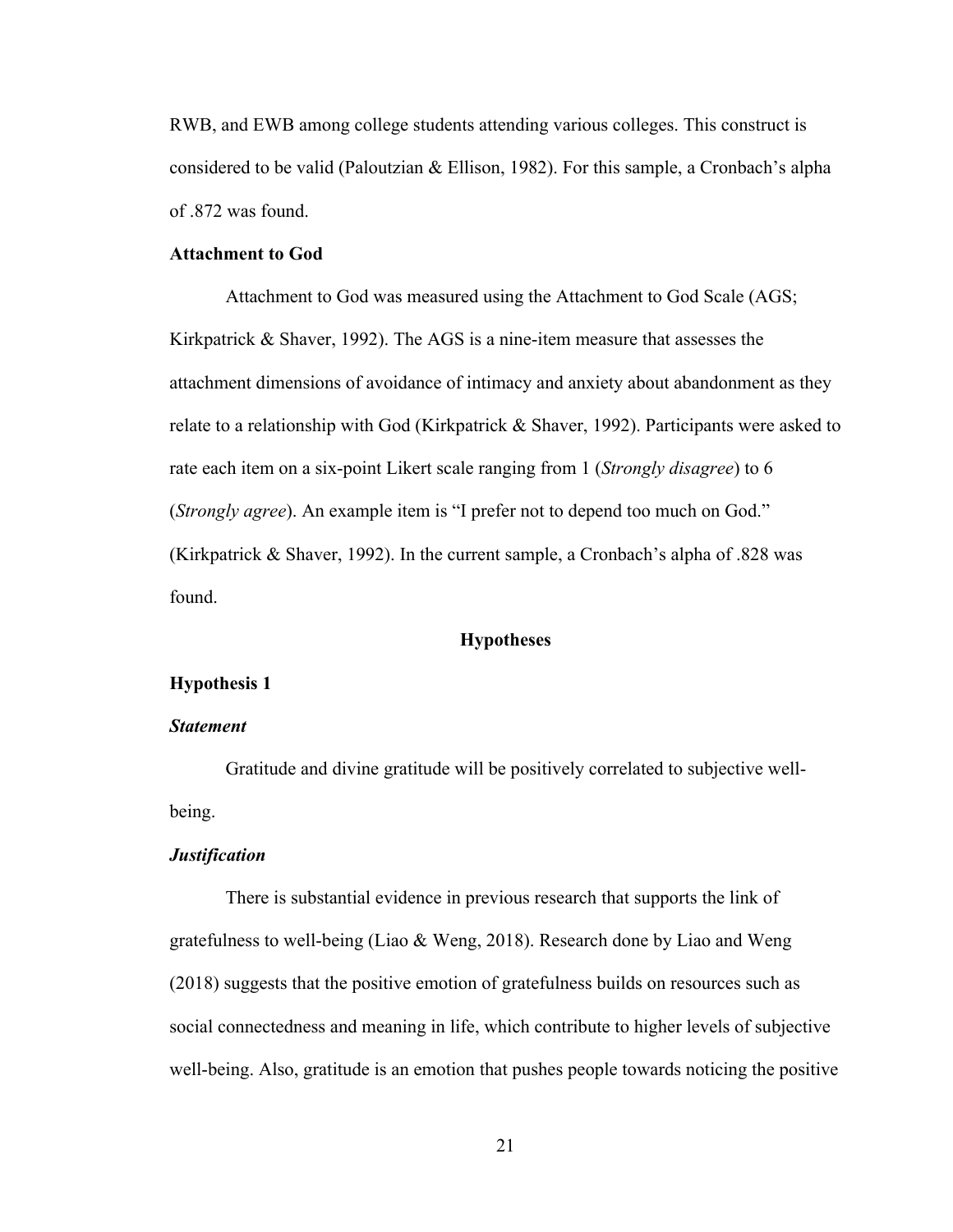aspects of one's life, which likely contributes to both a presence of meaning and significance in their lives (Liao & Weng, 2018). The similarity of virtue between gratitude and divine gratitude lead to the hypothesis that divine gratitude will also be positively correlated with subjective well-being, although this is exploratory.

#### *Planned Analysis*

The Pearson product moment correlation coefficient will be calculated between (a) gratitude, (b) divine gratitude, and (c) subjective well-being.

#### **Hypothesis 2**

#### *Statement*

Attachment to God will be positively correlated with spiritual well-being.

# *Justification*

Multiple studies have demonstrated that a secure attachment to God through a variety of domains can lead to a greater sense of spiritual well-being (Kelley et al., 2012). Kelley and Chan suggest that a greater attachment to God can lower depression and grief, and increase meaning, which in turn leads to a subjective sense of greater spiritual wellbeing. In a study done by Krause and Hayward (2015), data indicated that people who go to church more often are more committed to their faith; those more committed to their faith have higher levels of compassion; those who are more compassionate provide emotional support to others more often; those who give emotional support have a stronger sense of religious meaning in life; and those who have discovered a deeper sense of meaning are more likely to feel grateful to God. Therefore, individuals who have a stronger attachment to God are hypothesized to have a greater sense of spiritual wellbeing (Krause et al., 2015).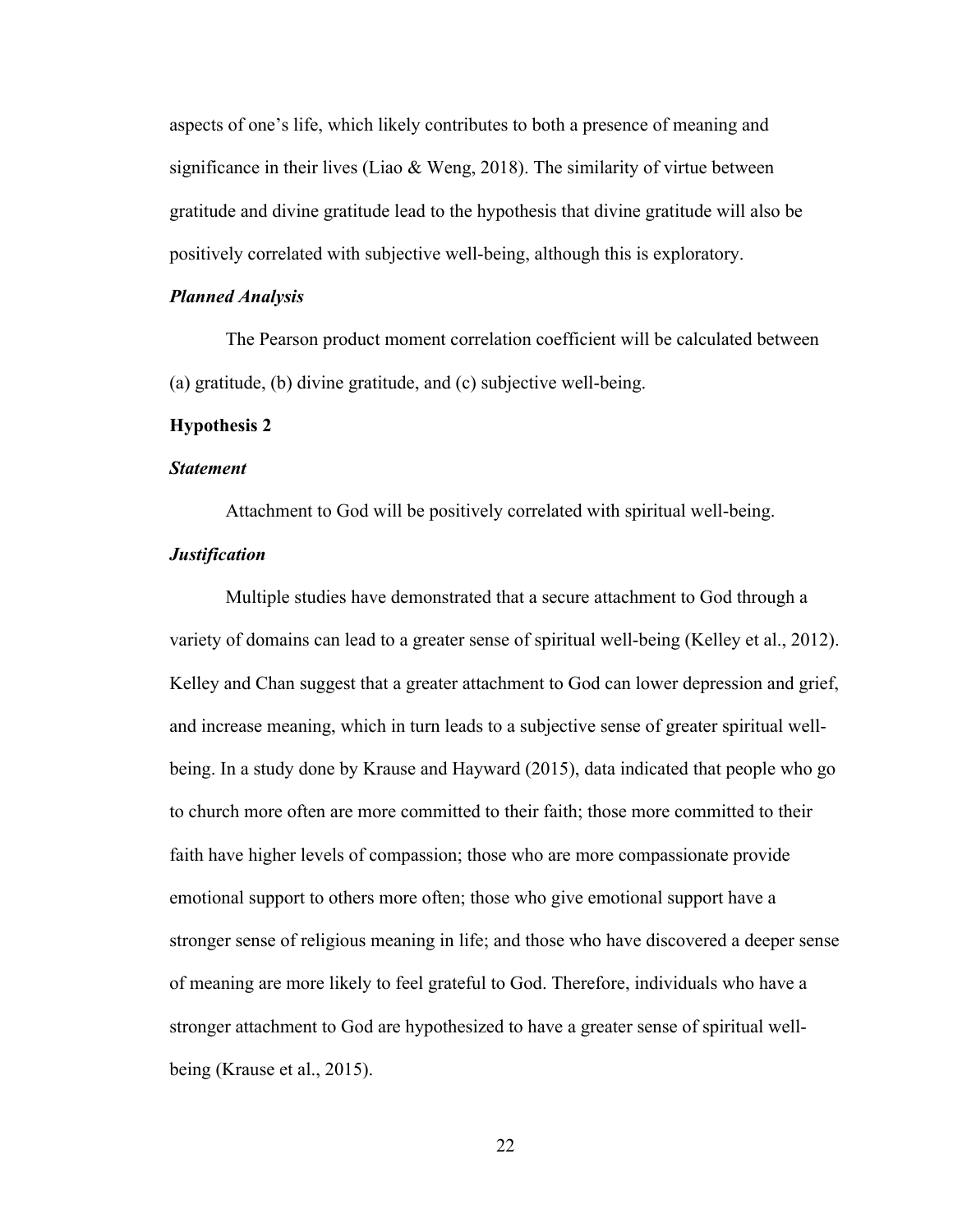## *Planned Analysis*

The Pearson product moment correlation coefficient will be calculated between (a) attachment to God and (b) spiritual well-being.

#### **Hypothesis 3**

## *Statement*

The relationship between attachment to God and spiritual well-being will be mediated by divine gratitude. Participants with high levels of divine gratitude will experience a greater sense of spiritual well-being. Those with lower levels of divine gratitude will not experience such spiritual well-being through their attachment to God.

## *Justification*

Positive religious coping is theorized to be synonymous with attachment behavior in religious/spiritual individuals. Divine gratitude is one theorized to operate similarly to non-divine gratitude as a positive coping strategy that could enhance a person's relational bond with the Sacred, thus improving their spiritual well-being.

## *Planned Analysis*

I will test whether divine gratitude mediates the relation between attachment to God and spiritual well-being by using a series of bootstrapping analyses outlined by Preacher and Hayes (2008). Using a bias-corrected bootstrapping procedure based on 5,000 resamples, I will look for direct and indirect effects of divine gratitude I will use the *R*² effect size measure for mediation analysis (Fairchild et al., 2009) to explain the amount of variance of divine gratitude.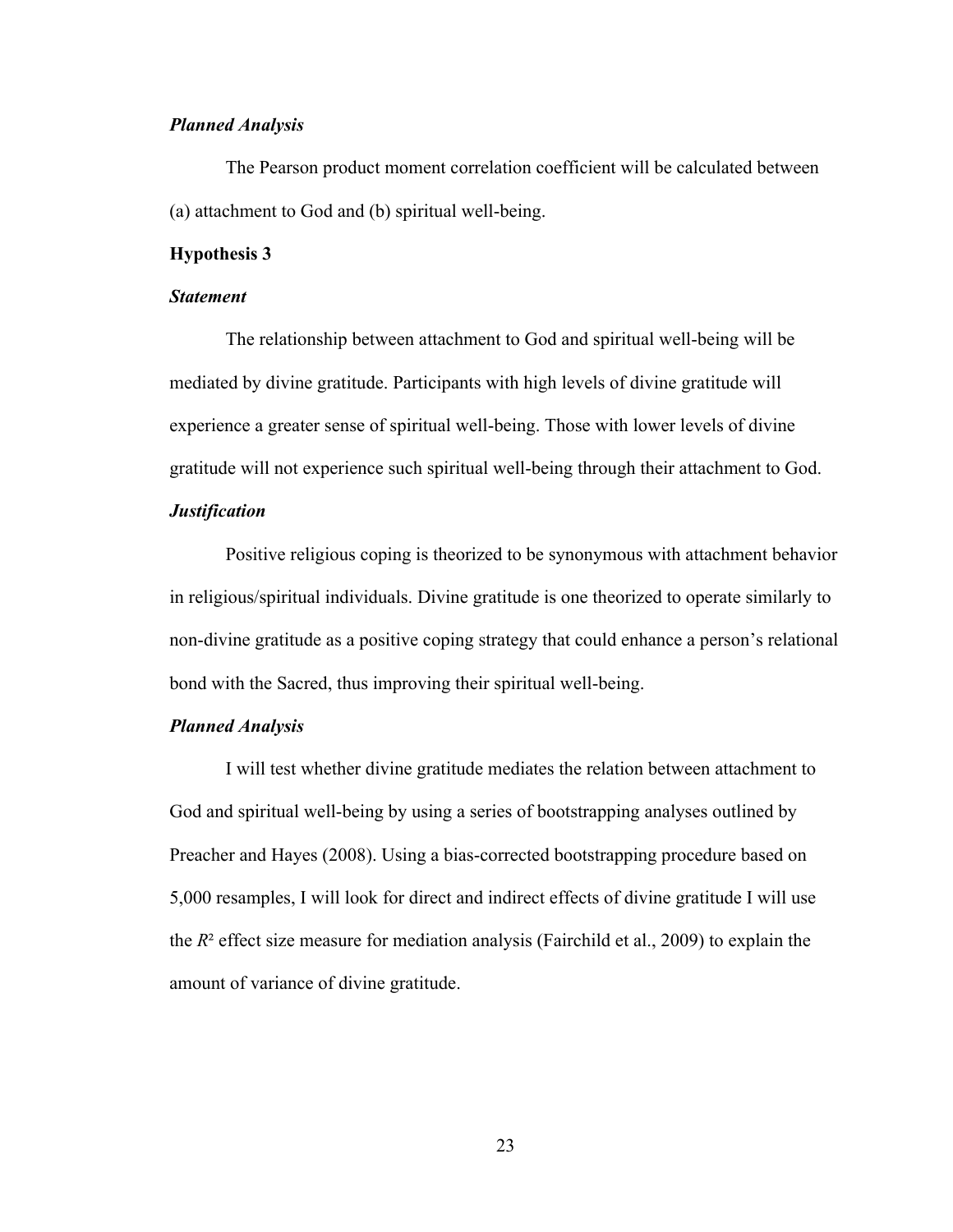# CHAPTER III

# RESULTS

# **Descriptive Statistics**

Descriptive statistics for all scales measuring gratitude, divine gratitude,

subjective well-being, spiritual well-being, meaning in life, and attachment to God can be

found in Table 1.

# **Table 1**

*Descriptive Statistics of Scales Measuring Gratitude, Gratitude to God, Subjective Wellbeing, Spiritual Well-Being, Meaning in Life, and Attachment to God*

|                               | Mean  | SD   |
|-------------------------------|-------|------|
|                               |       |      |
| Gratitude                     | 27.86 | 3.68 |
| Gratitude to God              | 54.79 | 9.07 |
| Meaning in Life               | 25.32 | 4.28 |
| Subjective Well-Being         | 27.26 | 4.45 |
| Attachment to God             | 35.21 | 6.54 |
| Spiritual Well-Being          |       |      |
| Religious Well-Being          | 39.61 | 5.84 |
| <b>Existential Well-Being</b> | 38.56 | 6.78 |

## **Gratitude and Well-Being**

The first of four initial goals of the study were to replicate the positively correlated link between gratitude and subjective well-being as demonstrated by Liao and Weng (2018). The positive emotion of gratitude was predicted to be positively correlated with an individual's subjective well-being. The correlation between gratitude and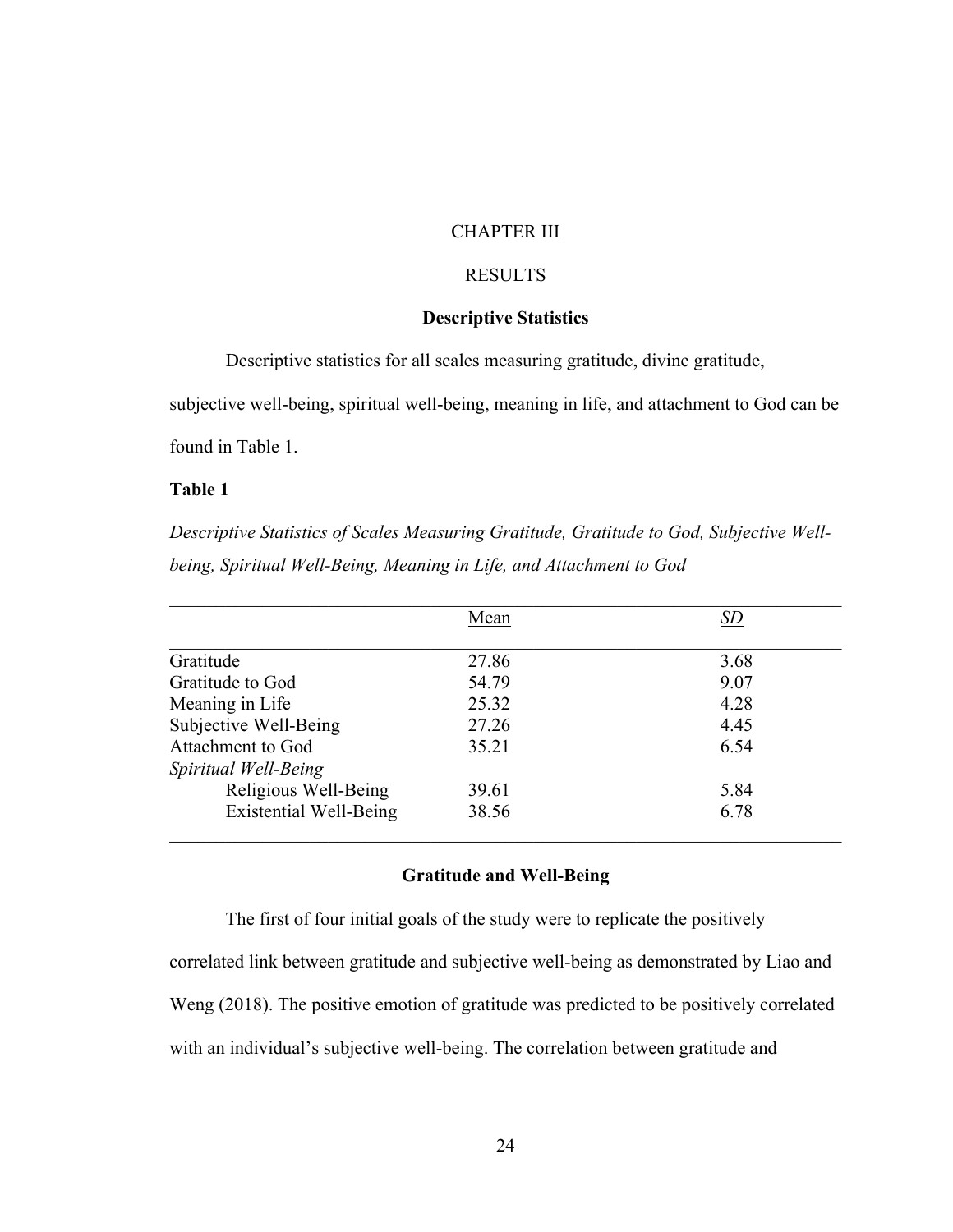subjective well-being can be seen in Table 2. As can be seen in Table 2, a positive correlation between gratitude and subjective well-being was demonstrated.

A second goal of the study was to demonstrate the novel link between divine gratitude and subjective well-being. The initial prediction was developed through the similarity of virtue between gratitude and gratitude to God, which led to the hypothesis that gratitude to God, as well as gratitude, would be positively correlated with subjective well-being. The correlation between gratitude to God and subjective well-being can be seen in Table 2. As can be seen in Table 2, a moderate, positive correlation was found between gratitude to God and subjective well-being.

#### **Table 2**

*Summary of Correlations Between Gratitude and Subjective Well-Being*

|                          |           | Gratitude        |
|--------------------------|-----------|------------------|
| Subjective Well-Being:   | Gratitude | Gratitude to God |
| 1. Subjective Well-Being | $47**$    | $.56**$          |
| ** $p < .001$            |           |                  |

#### **Attachment to God and Spiritual Well-Being**

A third aspect of the study was to replicate tentative links that have been established between attachment to God and spiritual well-being. Considering the relationship between gratitude to God and subjective well-being, it was hypothesized that attachment to God and spiritual well-being would also be related to some capacity. Predictions were that attachment to God would be positively correlated to spiritual wellbeing. The correlation between attachment to God and spiritual well-being can be found in Table 3. As seen in Table 3, there is a strong, positive, and significant relationship between attachment to God and spiritual well-being. The summary of correlations also includes the correlation summary between meaning in life and attachment to God, which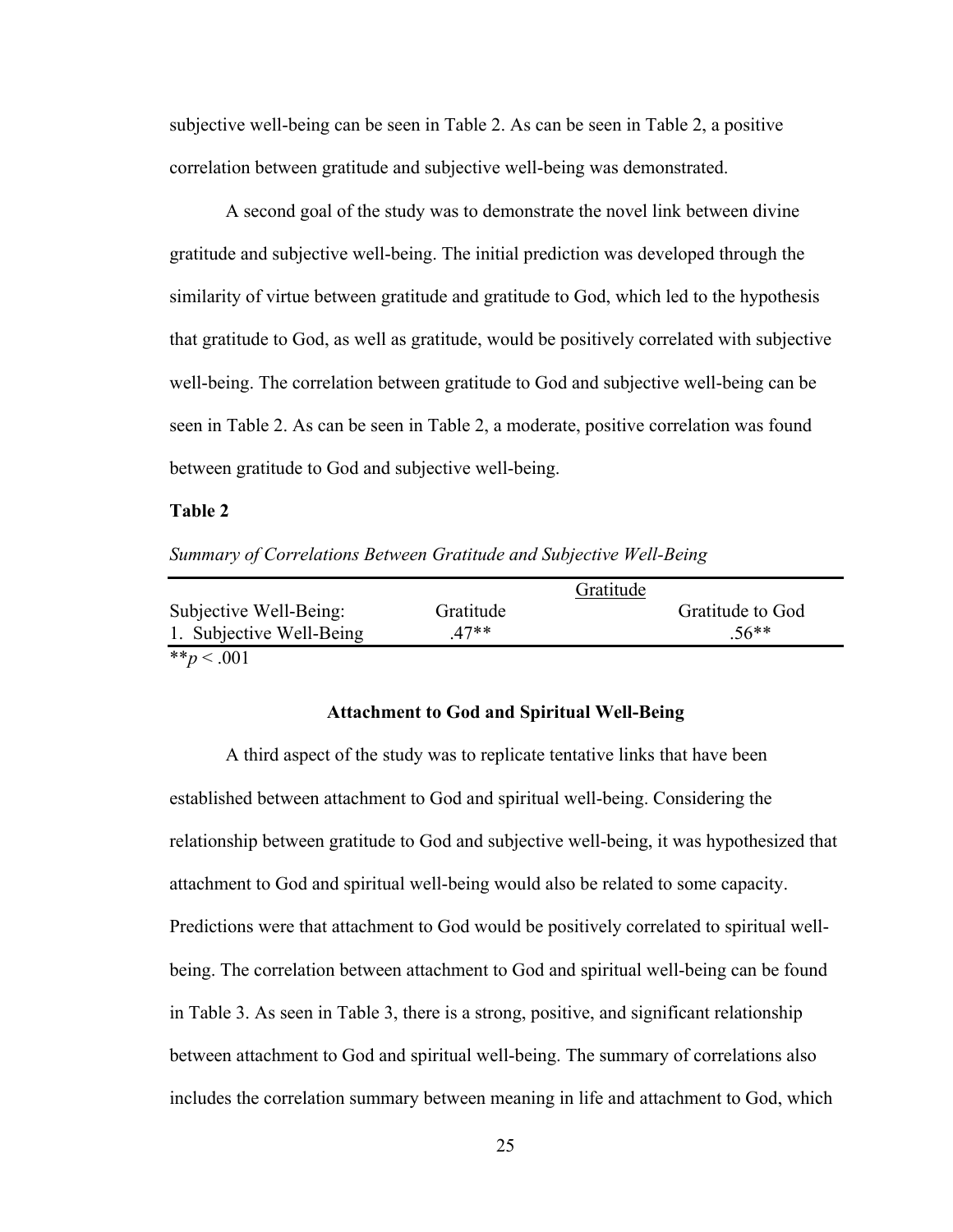can be found in Table 3. As can be seen in Table 3, there was, unexpectedly, a weak correlation between meaning in life and attachment to God.

#### **Table 3**

#### *Correlation Matrix Between All Variables*

|    | Attachment to God        |          |         |         |         |         |  |
|----|--------------------------|----------|---------|---------|---------|---------|--|
|    | 2. Meaning in Life       | $.23**$  |         |         |         |         |  |
|    | 3. Spiritual Well-Being  | $.63***$ | $.54**$ |         |         |         |  |
| 4. | Gratitude                | $.38**$  | $.57**$ | $.56**$ |         |         |  |
|    | 5. Subjective Well-Being | $-11*$   | $.51**$ | $.24**$ | $.32**$ |         |  |
| 6. | Gratitude To God         | $.09*$   | $.62**$ | $.47**$ | $.53**$ | $.64**$ |  |
|    |                          |          |         |         |         |         |  |

\**p* < .05, \*\**p* < .001

#### **Attachment to God, Spiritual Well-Being, and Divine Gratitude**

My fourth and final hypothesis was that gratitude to God would mediate the relationship between spiritual well-being and attachment to God. This hypothesis was not supported by the data. Baron and Kenny (1986) reflect four conditions necessary to demonstrate mediation. In testing the first condition, the direct association between the predictor variable (spiritual well-being) and the criterion variable (attachment to God) was significant ( $\beta = .63$ ,  $p < .001$ ; See Figure 1). In testing the second condition, the direct association between the predictor variable (spiritual well-being) and the mediator variable (gratitude to God) was significant (β = .09, *p* = .047). In testing the third condition, I controlled for the predictor variable (spiritual well-being) and found the association between the mediator variable (gratitude to God) and the criterion variable (attachment to God) to be significant ( $\beta$  = -.26,  $p$  < .001). However, in the fourth condition, the final regression analysis showed that spiritual well-being predicted more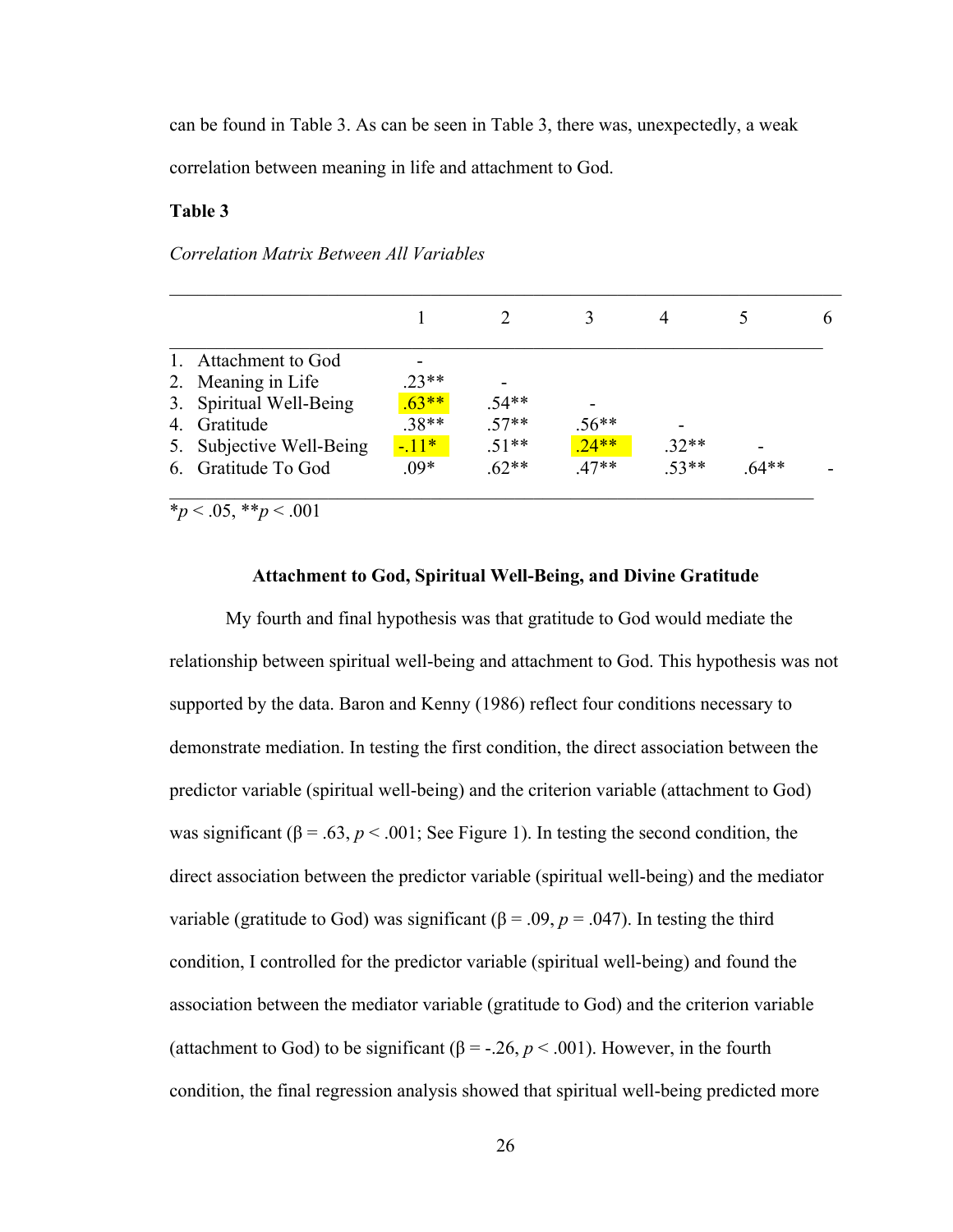variance in attachment to God ( $\beta = .75$ ,  $p < .001$ ). Because there was no reduction in the relationship between the predictor variable (spiritual well-being) and the outcome variable (attachment to God), there is no supported evidence for the presence of a mediating variable (gratitude to God).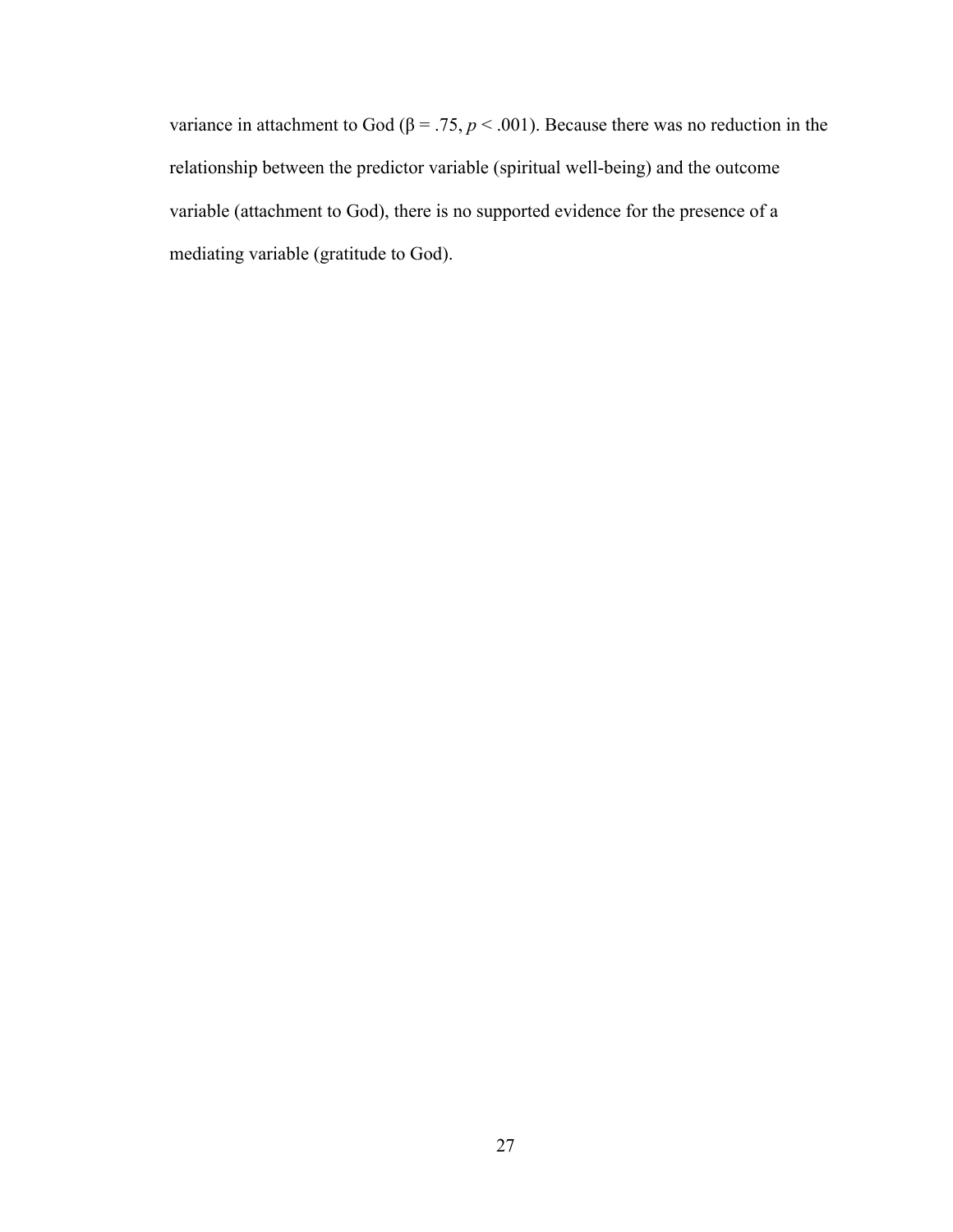# CHAPTER IV

#### **DISCUSSION**

#### **Gratitude and Well-Being**

#### **Gratitude and Subjective Well-Being**

Gratitude is a positive emotion that precedes the perception that one has benefitted from the intentional, voluntary, and altruistic action of another person (McCullough et al., 2008). As predicted, both gratitude and gratitude to God had a moderately strong positive correlation to subjective well-being. This supports previous findings of the positive connection between the variables. The positive emotion of gratefulness establishes a foundation for increasing experiences of subjective well-being (i.e., social connectedness, presence of meaning in life). The first hypothesis of the study, which states that gratitude would be positively correlated to subjective well-being, was supported. This finding further supports that actions of gratitude can increase an individual's overall perception of their well-being. The study's second hypothesis of divine gratitude being positively correlated with subjective well-being was also supported, which also supports findings in previous literature. With this in mind, it may be that gratefulness to others and to a divine being can assist an individual in finding meaning in his or her current experiences while increasing psychological and physical health.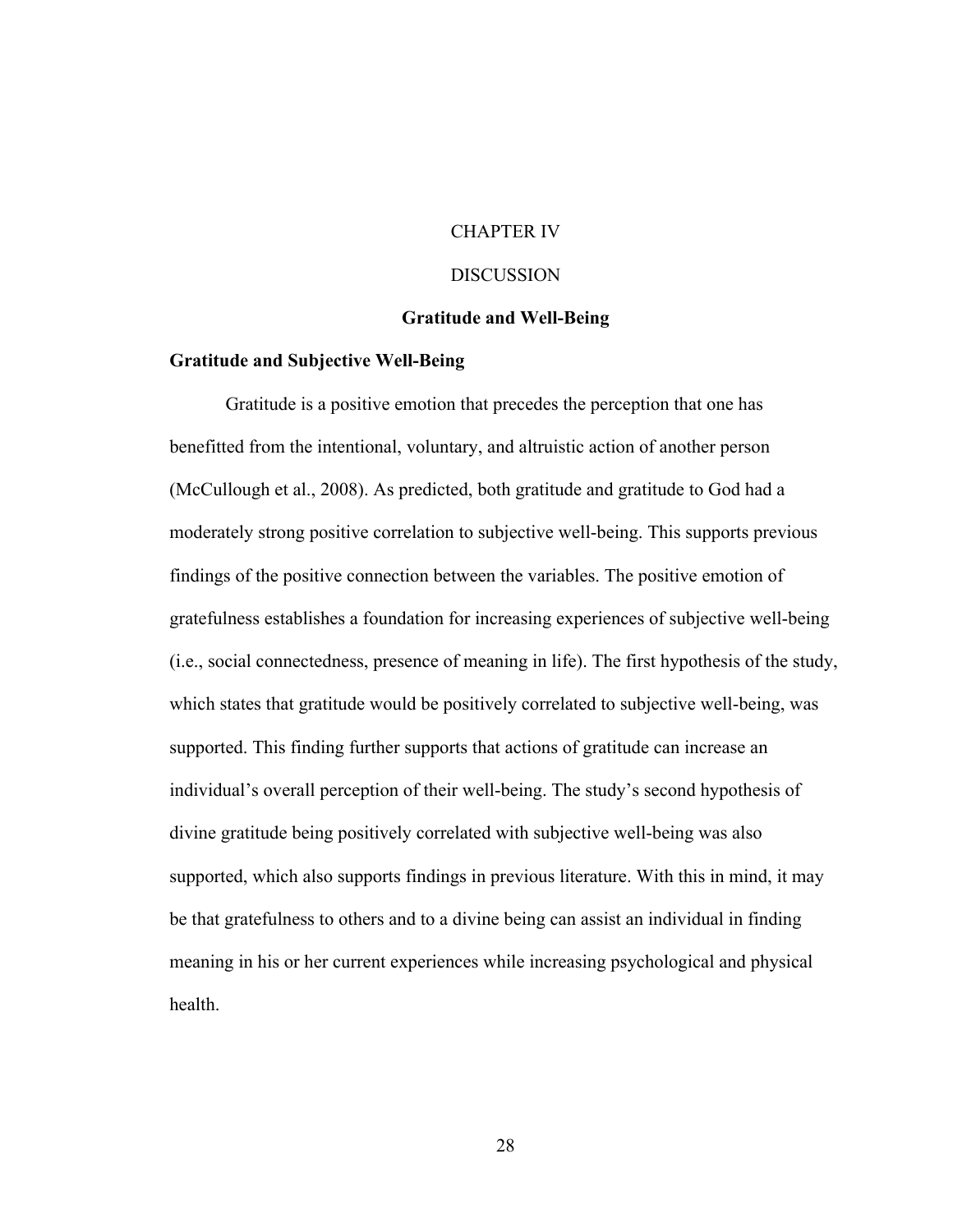#### **Gratitude and Spiritual Well-Being**

Tudder et al. (2017) define *spiritual well-being* as a person's satisfaction with religious practices, quality of relationship one has with God, perceptions of God and life experiences, beliefs about the future, and general quality of life. The third hypothesis of the study—that attachment to God would positively correlate with spiritual well-being was supported with the findings. This finding supports the limited research that attachment to God can serve as a predictor for an individual's spiritual well-being. Spiritual well-being was strongly related to attachment to God. Further, spiritual wellbeing was strongly related to gratitude to God and meaning in life. With these findings, it seems as though practices of proclaiming gratitude to God (e.g., prayer) could lead to increased levels of one's satisfaction in their relationship with the Divine. Similarly, spiritual well-being and meaning in life had a strong positive correlation, meaning that as an individual's spiritual well-being increased, so did their levels of perception of meaning in life (e.g., felt sense of significance).

## **Gratitude to God and Attachment to God**

Gratitude to God is explained by Tudder et al. (2017) as increasing one's social benefits regarding their sense of belonging, community support, and religious coping strategies (e.g., prayer, church attendance). Gratitude to God demonstrated a strong positive correlation with both subjective well-being and meaning in life and had the strongest relationship with subjective well-being. Considering the similar virtue of gratitude and gratitude to God, this strong correlation makes theoretical sense when regarding the same strong positive correlation between gratitude and subjective wellbeing. Notably, the relationship between gratitude to God and the presence of meaning in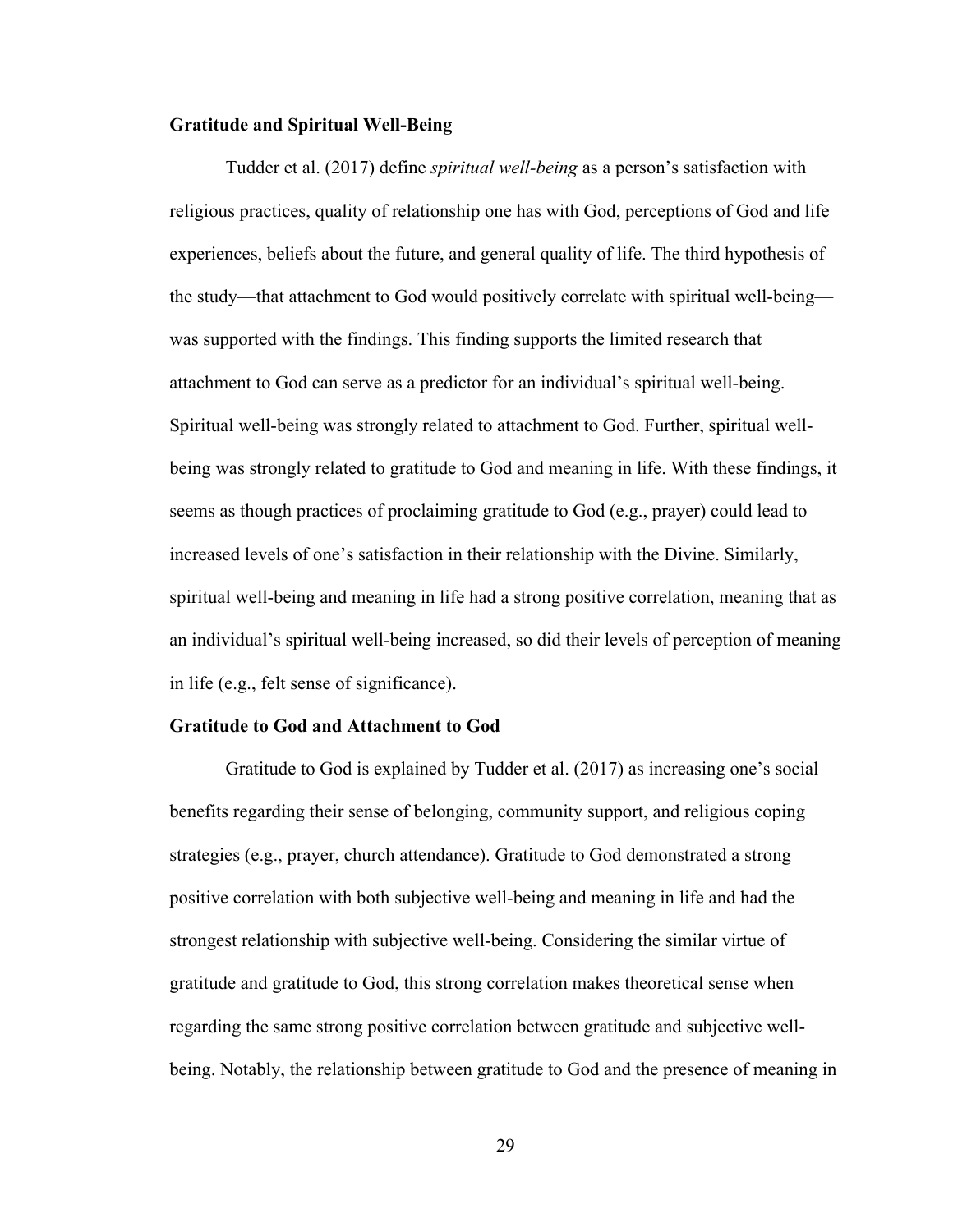life is also significant. This finding supports previous research from Barton and Miller (2015), which demonstrated the formation of emotions, such as meaning in life, through the avenue of divine gratitude. Along with these variables, gratitude to God also showed a moderate effect size with significance to other variables of the study such as spiritual well-being, and gratitude.

The variable with which gratitude to God had the lowest correlation, and barely significance, was attachment to God, which is an odd and complex finding. Miner et al. (2014) define *attachment to God* as the ultimate source of safety and protection from cosmic forces that can be achieved through behaviors such as seeking proximity to God, viewing God as a safe haven in times of difficulty, and resisting perceived separation from God. The correlation between these variables was considerably low  $(r = .09)$ compared to what was assumed to be found. This could be because as an individual's gratitude to God increases, one's desire to be close to God may go down. It has been thought that individuals will turn towards a Divine being when well-being is low (e.g., increased mental/physical health difficulties, financial struggles), which could be a possible explanation for this finding.

My final hypothesis stated that gratitude to God would mediate the relationship between spiritual well-being and attachment to God, which was not supported by the findings of the study. These results were confirmed by running it twice, and the mediation did not prove significant.

#### **Overview of Results**

As indicated by the results, the findings of the study were not entirely as predicted but still provide a unique picture. Correlations between gratitude and divine gratitude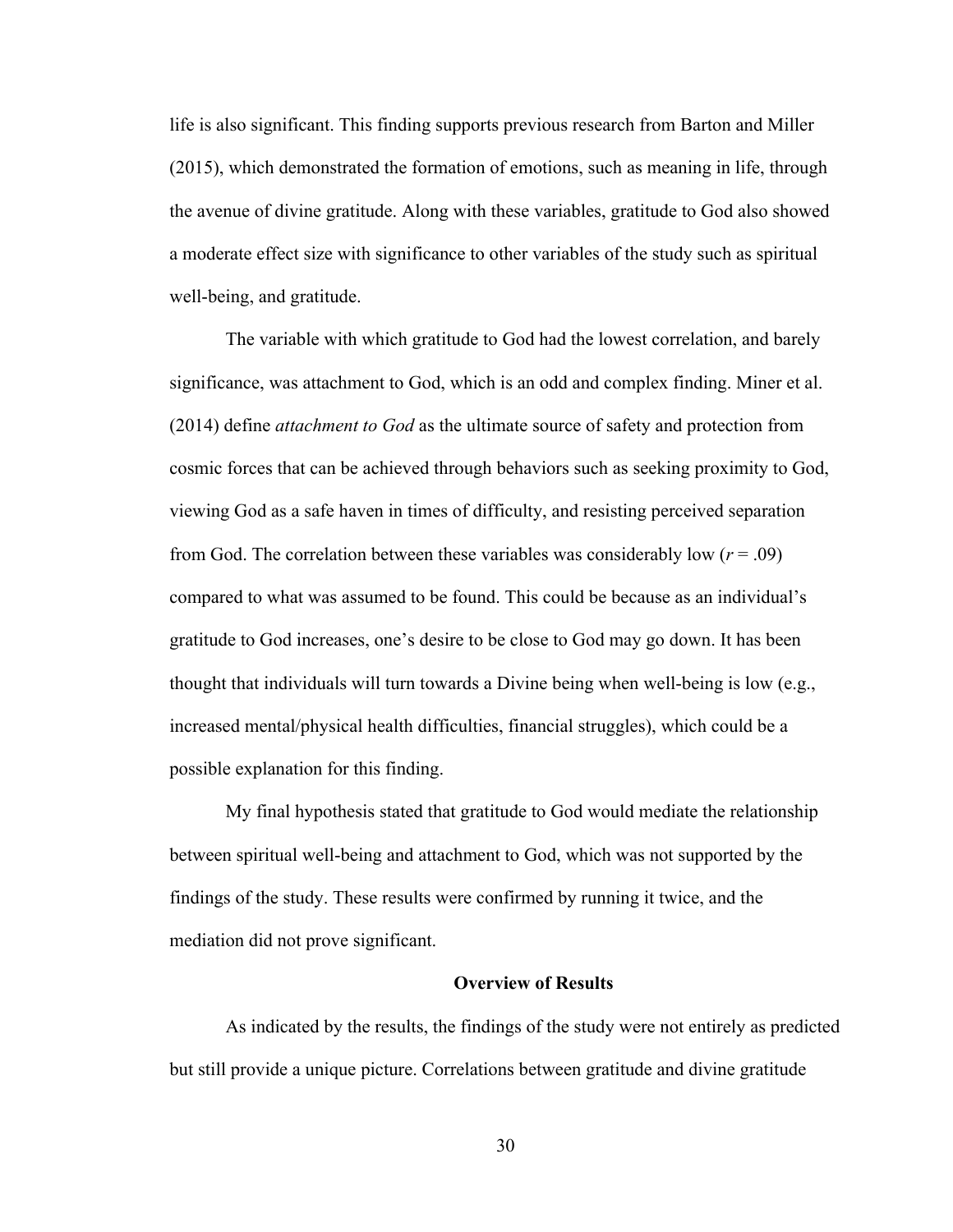with subjective well-being were demonstrated (see Table 1). Additionally, attachment to God and spiritual well-being were positively correlated (see Table 2). However, the primary issue occurred when running the analysis of divine gratitude to be mediating the relationship between spiritual well-being and attachment to God as originally predicted. Initially, the study sought to demonstrate the extent to which gratitude to God participated in the indirect change in ratings of attachment to God from levels of spiritual well-being, yet this finding was not supported. Due to the failure of the mediation analysis, the study was unable to give a clear picture of how gratitude to God contributes to one's attachment to God. One surprising finding, although not an initial goal of the study, was that having a close relationship (i.e., attachment) with God is what gives an individual more spiritual well-being. The correlation between these two variables was higher than attachment to God and gratitude to God. This observation suggests that individuals who report high levels of spiritual well-being also feel as though they have a close and meaningful relationship with the Sacred. Behaviors that demonstrate attachment to God may even contribute to one's perception of their spiritual well-being, or perceived closeness to the Divine. The exact nuances of this remain to be explored, but the mutual contribution that attachment to God and spiritual well-being play into each other indicates that further exploration could be done for both theoretical and practical applications.

Although attachment to God gives one the most spiritual well-being, another notable finding is that expressing gratitude to God gives one the most subjective wellbeing and meaning in life. It seems as though gratitude to God is more strongly related to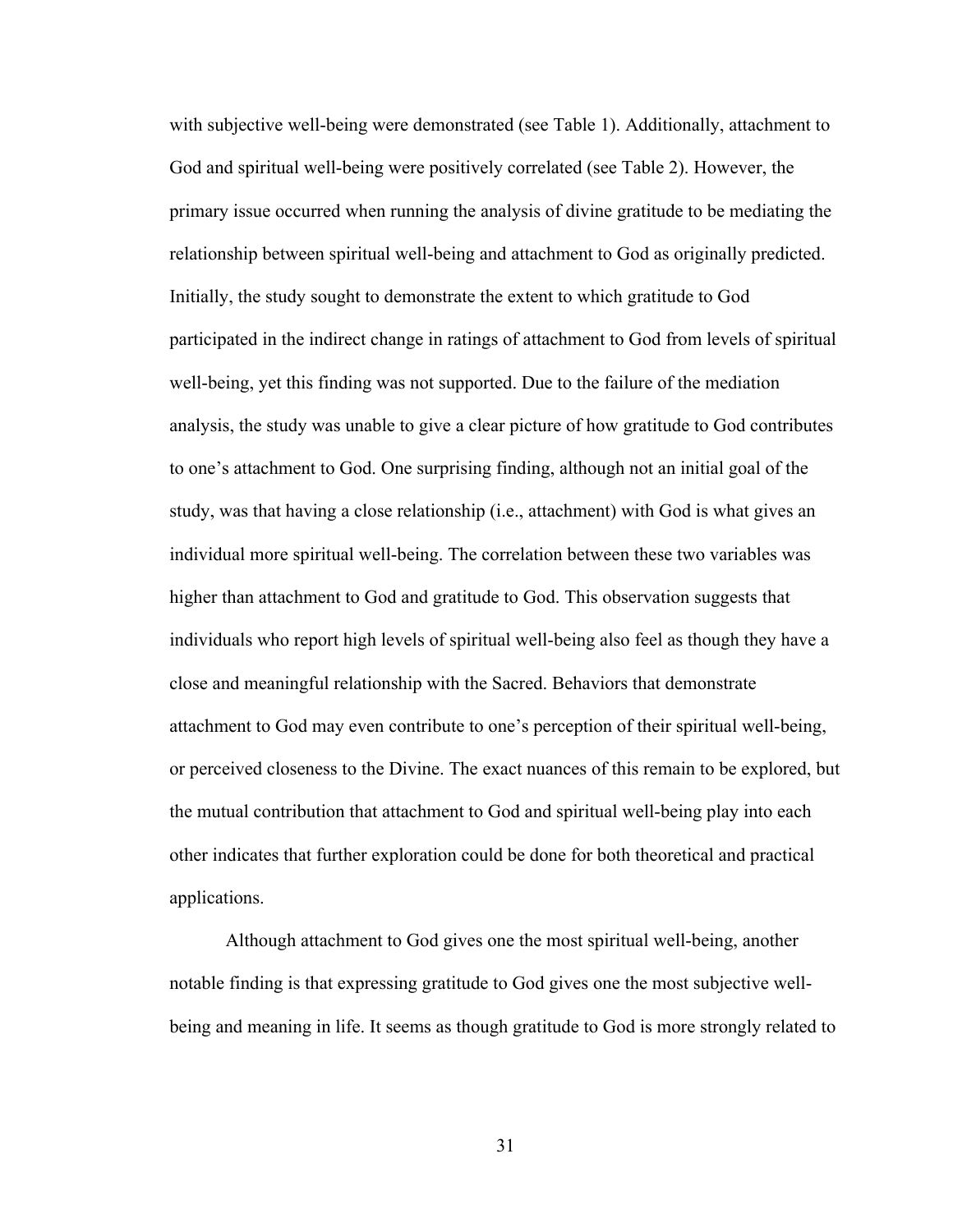subjective wellbeing (i.e., life satisfaction), whereas attachment to God is more strongly related to spiritual well-being, as opposed to generic well-being.

#### **Implications**

#### *Theoretical*

Research regarding mental health and religion have noted how individuals have the tendency to turn toward religion/spirituality when presented with difficult circumstances or negative emotions (Bonab et al., 2013). Additionally, Koenig (2012) suggests that religion and spirituality have the ability to be an avenue to achieve improved mental and physical health. The theoretical implications are abounding in how religion and spirituality may hold the capacity to improve one's subjective well-being. Regarding the specific aspects of spirituality and religion that contribute to one's improved mental health has yet to be explored, as well the specifics of improvements to one's well-being. Flushing out the nuances of this dynamic holds an important area of research for both contributing to the related literature and clinical work alike. The state of the world continues to dispense difficult circumstances, which has been shown to be a valid indicator of when individuals turn to religion/spirituality for comfort and solace. As the field of psychology evolves and continues incorporating religion and spirituality into practice, a deeper understanding of religious variables will be of primary importance to the field of psychological research and practical environments.

# *Clinical*

Findings of the current study indicate that the positive variables used could play a much larger role in a clinical setting than many clinicians have considered. Particularly, many clinicians follow the medical model of the DSM-5 when formulating client issues,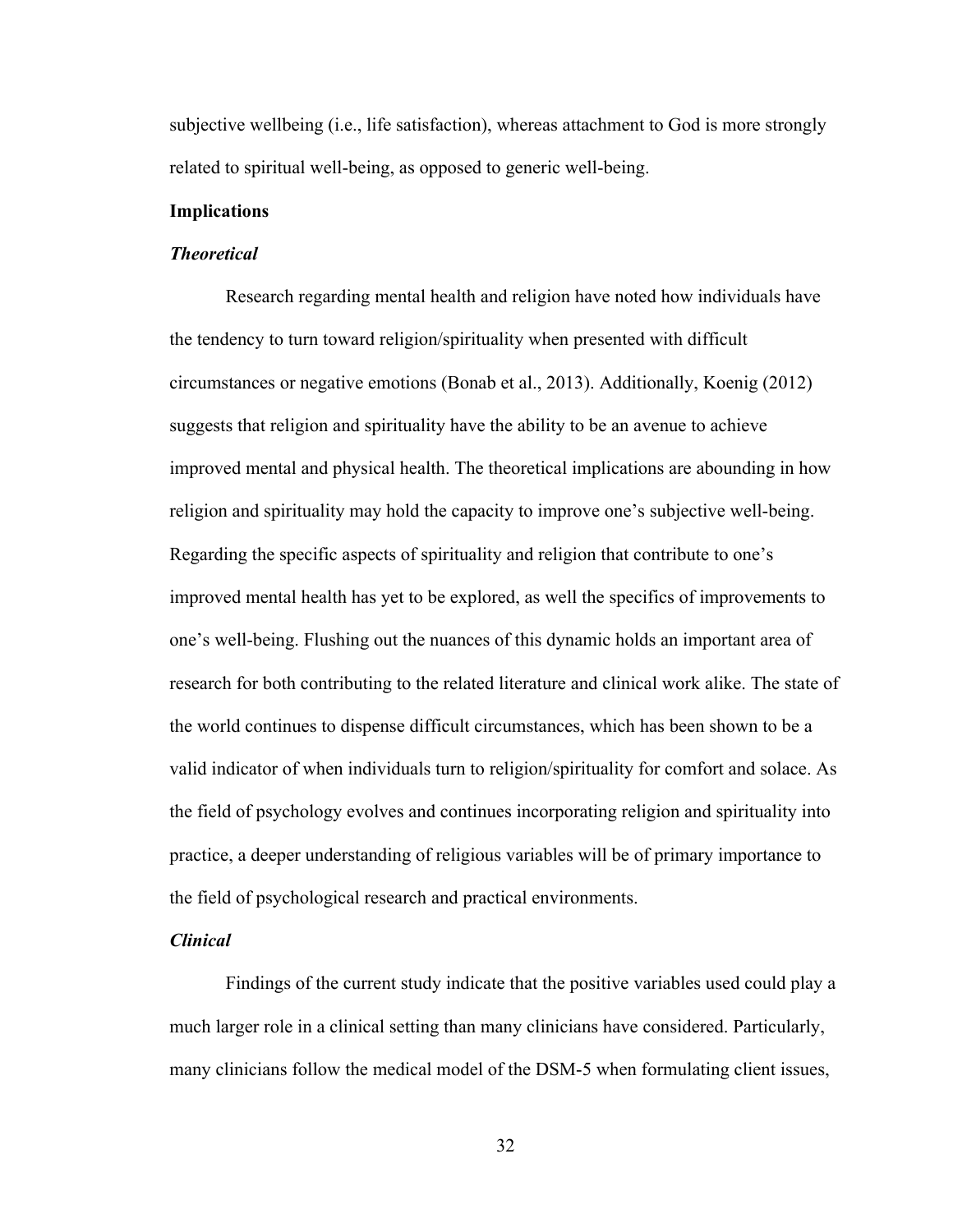focusing on the negative aspects of the human experience, but it may be helpful to incorporate more aspects of positive psychology (e.g., gratitude) to decrease negative symptoms. For religious individuals in particular, it may be beneficial for clinicians to better understand how to incorporate aspects of gratitude/gratitude to God, as these demonstrated a positive relationship with one's perceived well-being. Although the goals to each approach to therapy remain the same, dthe difference of approach may have a different effect depending upon an individual's unique personality and perception of the world.

#### **Limitations**

Limitations of the study first include a fairly homogeneous demographic population of participants in regard to race/ethnicity and religious orientation (89% White/Caucasian, 85.5% Christian-Catholic), as well as a slightly homogeneous gender pool with 60.6% of participants identifying as male.

The study also used a cross-sectional design instead of longitudinal, where we measured constructs in only one moment of time and it is possible that in a longitudinal design these constructs could change. This study does not account for any growth curve analysis or movement over time. It is possible that gratitude to God is best studied as a developmental process that occurs over a length in time. Notably, the study's sample does include a non-clinical population, which serves as a limitation for implications in a clinical setting. Further, the use of a cross sectional research design also makes it impossible to draw causal conclusions about the relationships found between variables. The self-report nature of the measures used in this study impart another limitation. Participants did not have set experimental environments, but the freedom to simply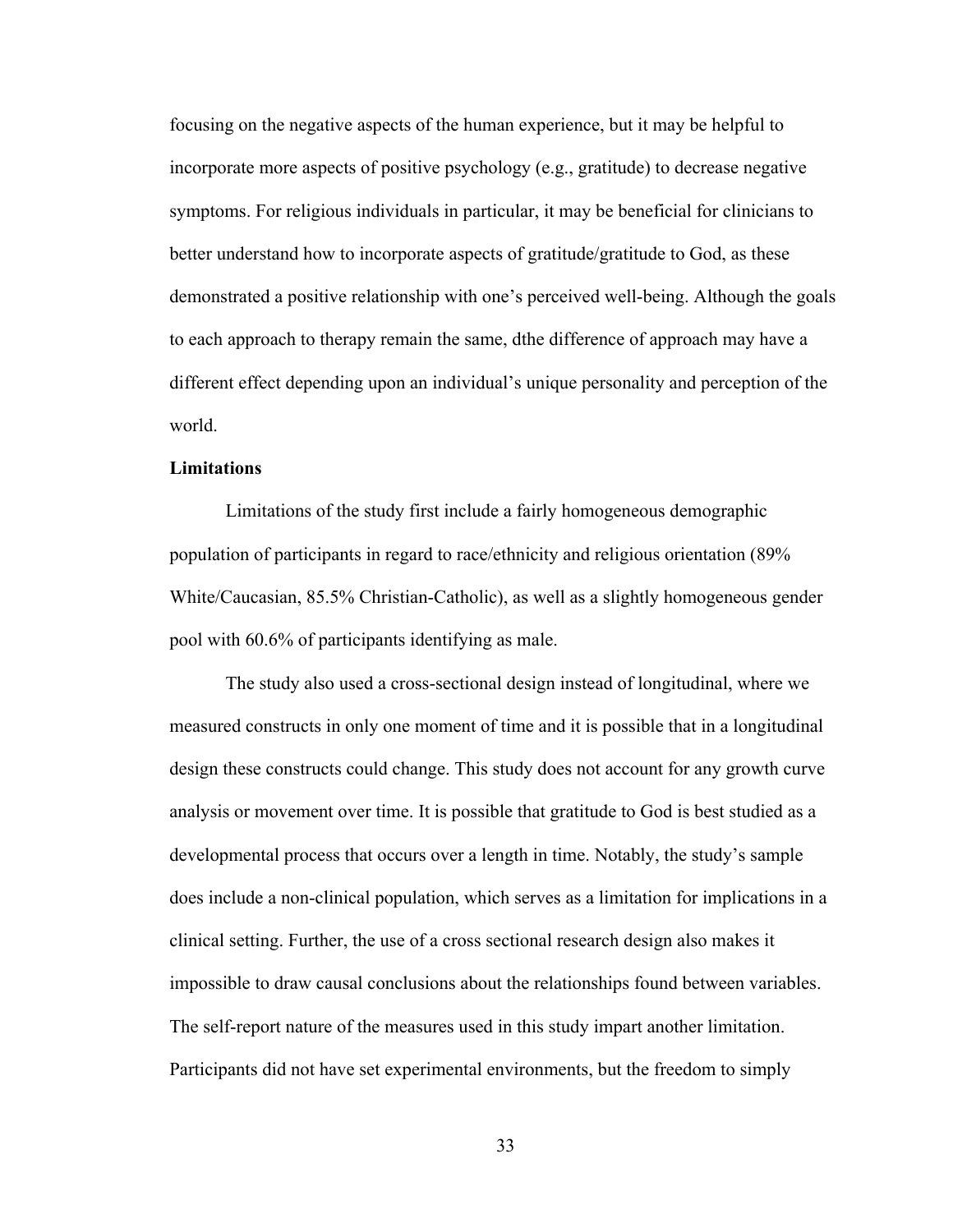complete the survey online. Various environmental settings could be reasonably assumed to alter testing reliability and validity. Additionally, as mentioned above, the demographic homogeneity of participants provides a limited scope in which to view the interactions of gratitude, spirituality, and attachment to God. A more diverse sample size could lead to a greater understanding of findings regarding the specific interactions of these variables.

#### **Future Directions**

Continued research in the domain of positive psychology and religion/spirituality will continue to remain an important aspect in the broad field of psychology and mental health. While positive factors such as gratitude have been shown to be clear pathways to one's overall improved well-being, understanding how spirituality and religion coincide with this, is still largely unknown and could be a fruitful area of future research.

Further research could benefit from a more heterogeneous sample in regard to race, religion, and sexual orientation, as well as longitudinal research style. Both gratitude and religiosity can be viewed as a developmental process, making a study over time a likely better way to fully grasp how these variables change as time passes and difficult situations occur throughout one's life. A comprehensive understanding of how these variables work together could provide clinicians with a complete picture of not only how these variables integrate with each other, but how they can integrate them into clinical practice.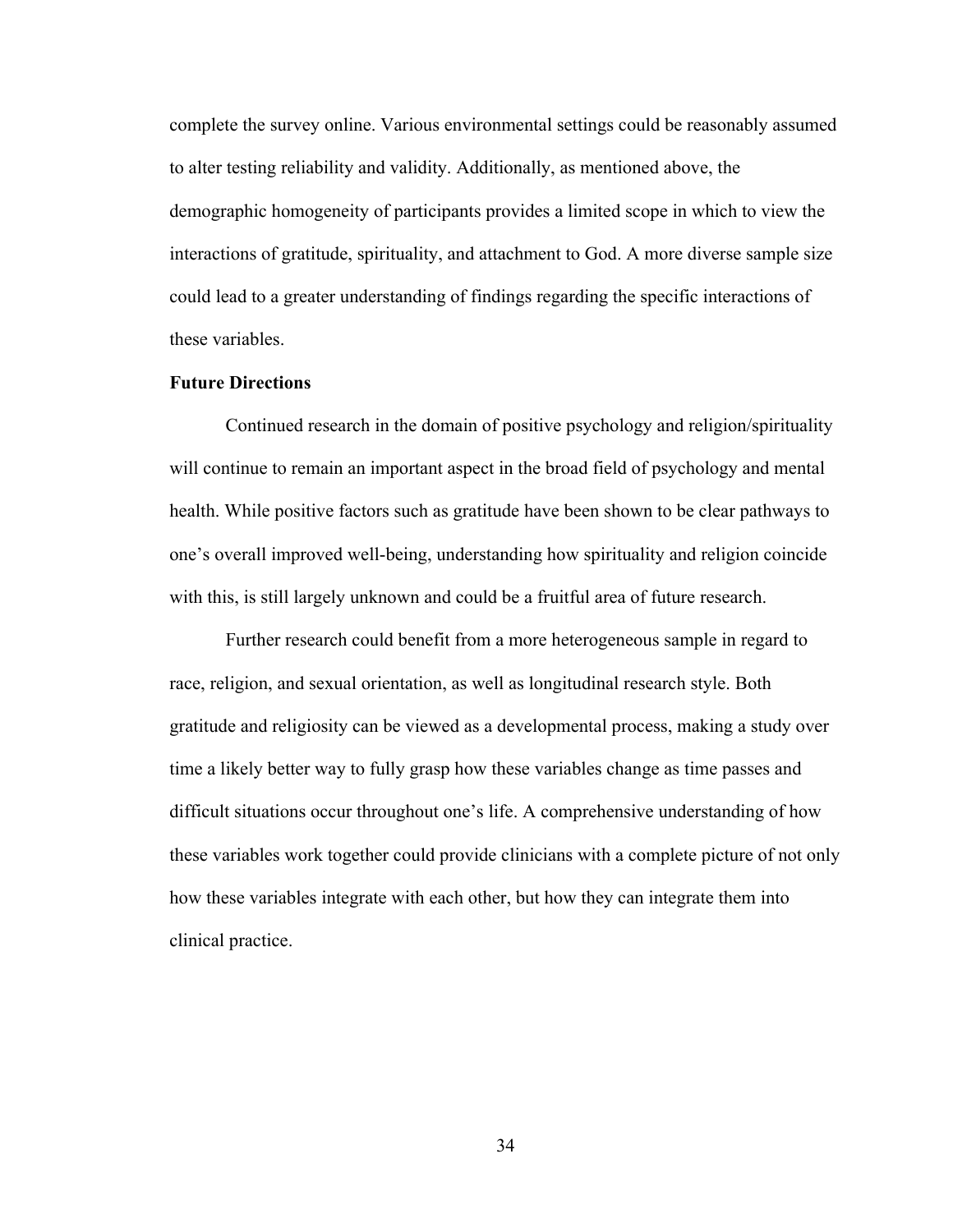#### **REFERENCES**

- Ainsworth, M. D. S. (1985). Attachment across the lifespan. *Bulletin of the New York Academy of Medicine.* 61, 792-812.
- Althaus, B., Borasio, G. D., & Bernard, M. (2018). Gratitude at the end of life: A promising lead for palliative care. *Journal of Palliative Medicine,* 21(11), 1566- 1572. doi: 10.1089/jpm.2018.0027
- Ano, G. G., Vasconcelles, E. B. (2005). Religious coping and psychological adjustment to stress: A meta-analysis. *Journal of Clinical Psychology,* 61(4), 461-480. doi: 10.1002/jclp.20049
- Armenta, C. N., Fritz M. M., Walsh, L. C., & Lyubomirsky, S. (2020). Satisfied yet striving: Gratitude fosters life satisfaction and improvement motivation in youth. *American Psychological Association,* 1528-3542. doi: 10.1037/emo0000896
- Baron, R. M., & Kenny, D. A. (1986). The moderator-mediator variable distinction in social psychological research: Conceptual, strategic, and statistical considerations. *Journal of Personality and Social Psychology, 51,* 1173-1182. doi: 10.1037/0022-3514.51.6.1173
- Barton, Y. A., Miller, L. (2015). Spirituality and positive psychology go hand in hand: An investigation of multiple empirically derived profiles and related protective benefits. *Journal of Religious Health.* 54, 829-843. doi: 10.1007/s10943-015- 0045-2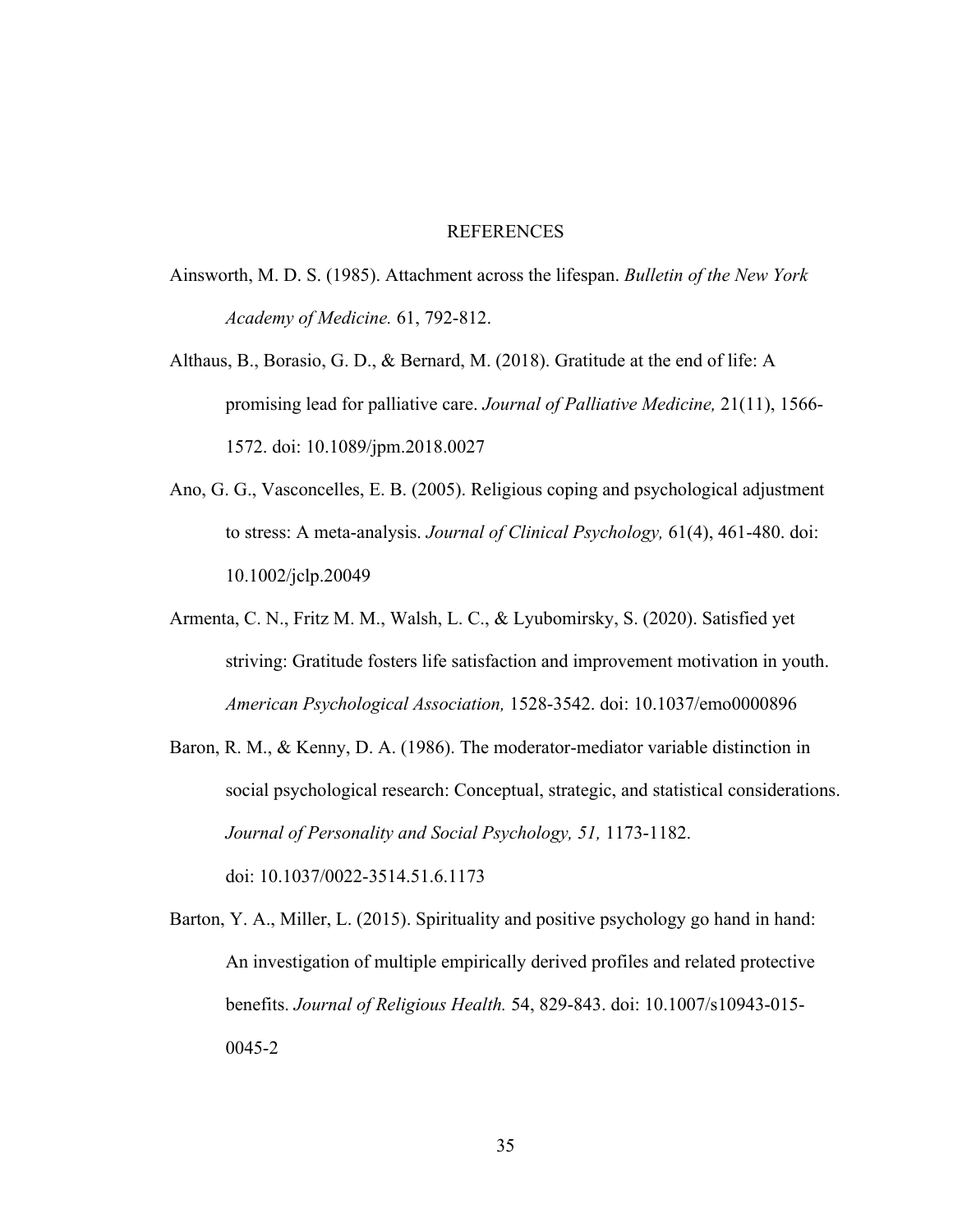- Beringer, A. (2000). In search of the sacred: A conceptual analysis of spirituality. *Journal of Experiential Education*, 23(3), 157-165. doi: 10.1177/105382590002300307
- Bonab, B. B., Miner, M., Proctor, M., (2013). Attachment to God in Islamic spirituality. *Journal of Muslim Mental Health.* 7(2), 77-104. doi: 10.3998/jmmh.10381607.0007.205
- Bono, G., Sender, J. T. (2018). How gratitude connects humans to the best in themselves and in others. *Research in Human Development,* 15, 224-237. doi: 10.1080/15427609.1499350
- Bowlby, J. (1969). *Attachment and loss: Attachment*. (Vol. 1). New York, NY: Basic Books.
- Bradshaw, M., Kent, B. V., Henderson, W. M., & Setar, A. C. (2019). Attachment to God and social trust. *Sociology of Religion.* 62(6), 1001-1021. doi: 10.1177/0731121419870775
- Cappellen, P. V., Gauthier, M. T., Saroglou, V., & Fredrickson, B. L. (2016) Religion and well-being: The mediating role of positive emotions. *Journal of Happiness Studies.* 17, 485-505. doi: 10.1007/s10902-014-9605-5
- Chopnik, W. J., Newton, N. J., Ryan, L. H., Kashdan, T. B., & Jarden, A. J. (2019). Gratitude across the life span: Age differences and links to subjective-well-being. *The Journal of Positive Psychology,* 14(3), 292-302. doi: 10.1080/17439760.2017.1414296
- Diener, E. D., Emmons, R. A., Larsen, R. J., & amp; Griffin, S. (1985). The satisfaction with life scale. *Journal of Personality Assessment*, 49(1), 71-75.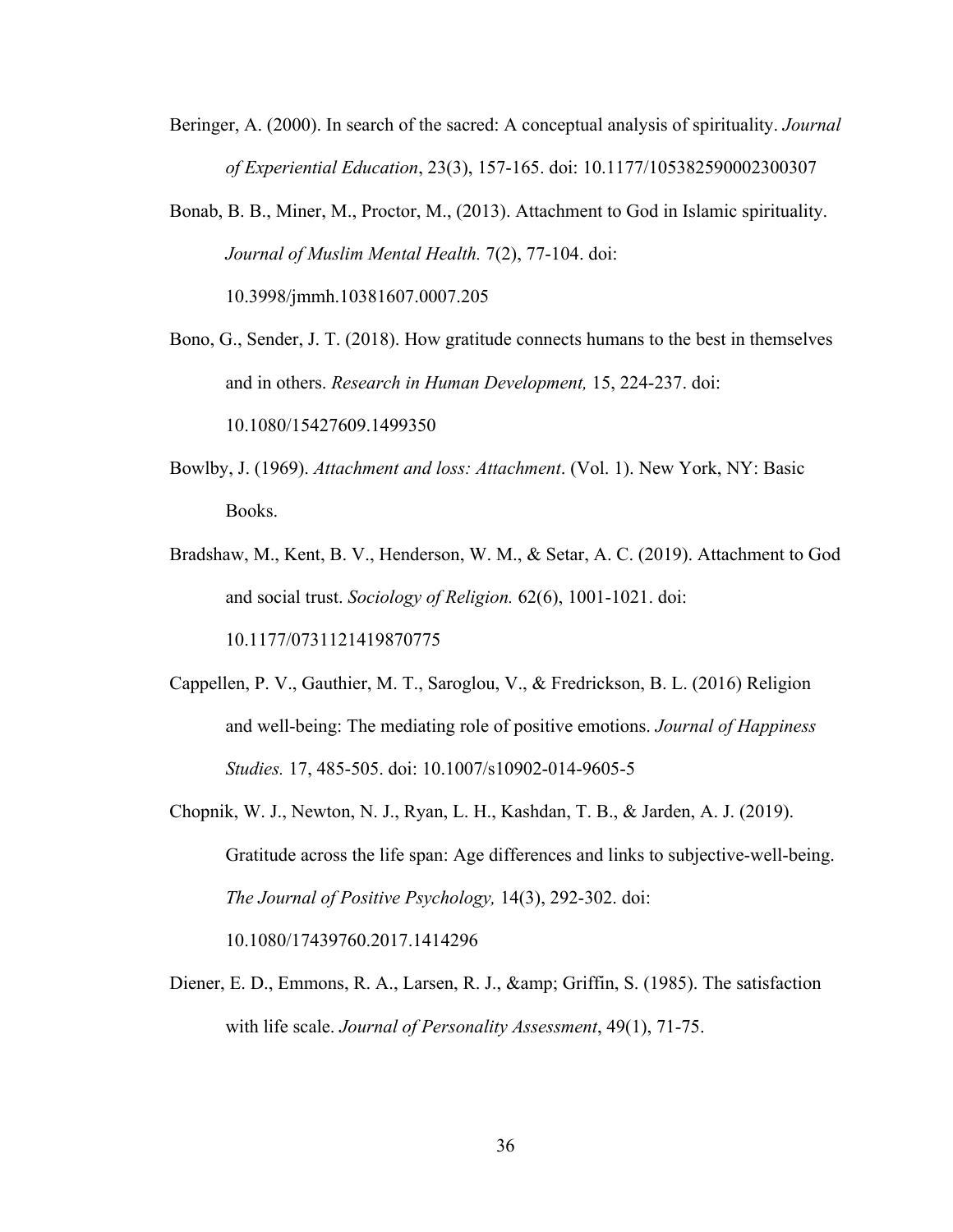- Diener, E., Lucas, R. E., & Oishi, S. (2002). Subjective well-being: The science of happiness and life satisfaction. *Handbook of Positive Psychology,* 63-73.
- Disabato, D., Kashdan, T. B., Short, J. L., & Jarden, A. (2017). What predicts positive life events that influence the course of depression? A longitudinal examination of gratitude and meaning in life. *Cognitive Therapy and Research,* 41, 444-458. doi:10.1007/s10608-016-9785-x
- Ellison, C. W. (1983). Spiritual well-being: Conceptualization and measurement. *Journal of Psychology and Theology,* 11, 330-340.
- Ellison, C. G., Bradshaw, M., Kuyel, N., Marcum, J. P. (2012). Attachment to God, stressful life events, and changes in psychological distress. *Review of Religious Research.* 53, 493-511. doi: 10.1007/s13644-01100023-4
- Elosúa, R. M. (2015). The influence of gratitude in physical, psychological, and spiritual well-being. *Journal of Spirituality in Mental Health.* 17(2), 110-118. doi:10.1080/19349637.2015.957610
- Emmons, R. A., & Crumpler, C. A. (2000). Gratitude as a human strength: Appraising the evidence. *Journal of Social and Clinical Psychology,* 19(1), 56-69.
- Emmons, R. A., & McCullough, M. E. (2003). Counting blessings versus burdens: An experimental investigation of gratitude and subjective well-being in daily life. *Journal of Personality and Social Psychology*, *84*, 377–389.
- Emmons, R. A., McCullough, M. E., & Tsang, J. (2003). The assessment of gratitude. In S. J. Lopez & C. R. Snyder (Eds.)*, Positive psychological assessment: A handbook of models and measures* (pp. 327-341). Washington, DC: American Psychological Association.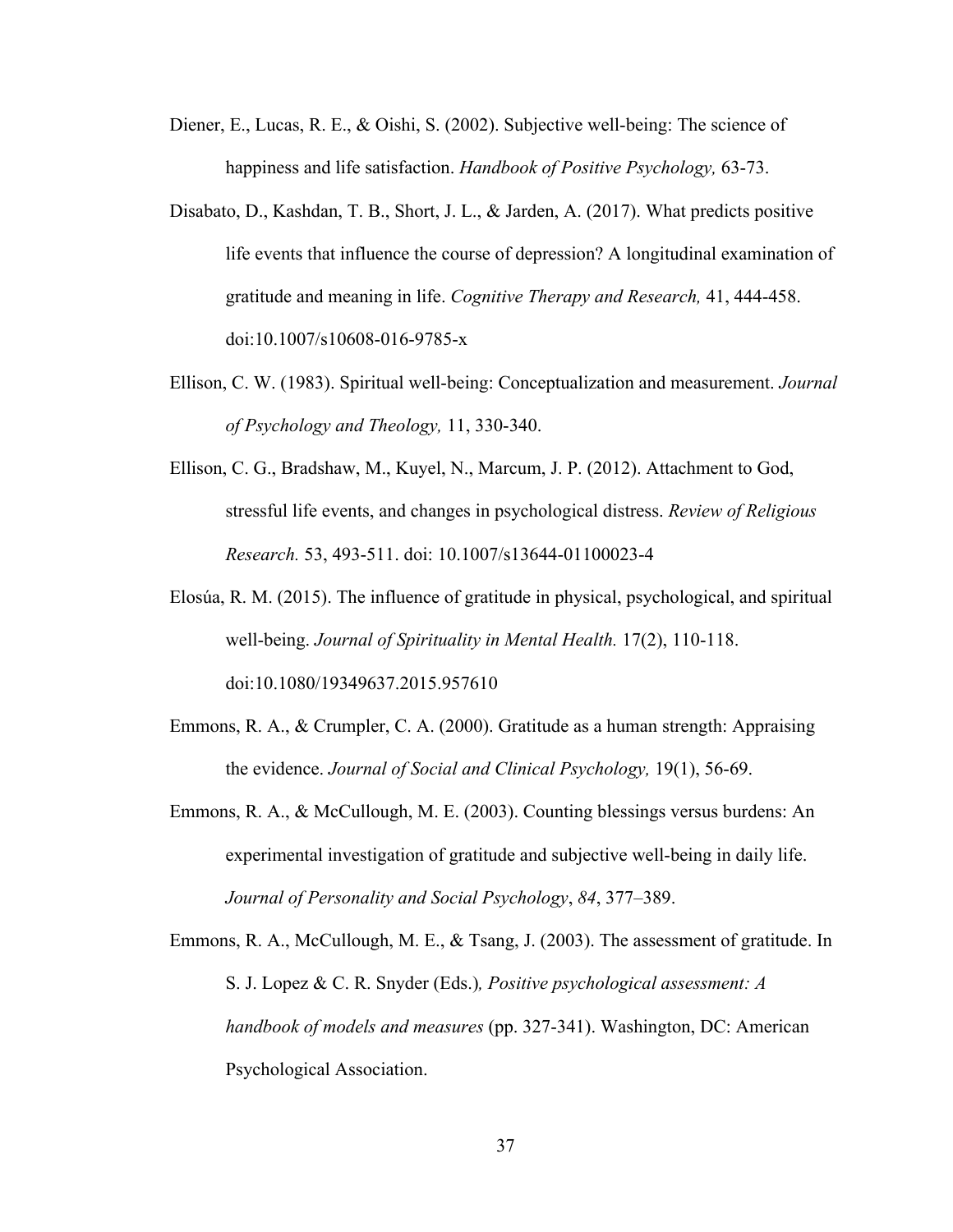- Fairchild, A. J., MacKinnon, D. P., Taborga, M. P., & Taylor, A. B. (2009). *R²* effect-size measures for mediation analysis. *Behavior Research Methods*, *41*, 486–498. doi: 10.3758/brm.41.2.486
- Gabana, N. T., Steinfeldt, J., Wong, J. Y., Ching, B. Y., & Svetina, D. (2019). Attitude of gratitude: Exploring the implementation of a gratitude intervention with college athletes. *Journal of Applied Sports Psychology,* 31(3), 273-284. doi: 10.1080/10413200.2018.1498956
- Hlava, P., Elfers, J., Offringa, R. (2014). A transcendent view of gratitude: The transpersonal gratitude scale. *International Journal of Transpersonal Studies.* 33(1), 1-14. doi: 10.24972/ijts.2014.33.1.1
- Huff, C., & Tingley, D. (2015). "Who are these people?" Evaluating the demographic characteristics and political preferences of MTurk survey respondents. *Research and Politics,* 2, 1-12. doi:10.1177/2053168015604648
- Jans-Beken, L., Lataster, J., Peels, D., Lechner, L., Jacobs, N. (2017). Gratitude, psychopathology, and subjective well-being: Results from a 7.5-month prospective general population study. *J Happiness Stud.* doi:10.1007/s10902-017- 9893-7
- Kelley, M. M., Chan, T. K., (2012). Assessing the role of attachment to God, meaning, and religious coping as mediators in the grief experiences. *Death Studies*, 36, 199–227. doi: 10.1080/07481187.2011.553317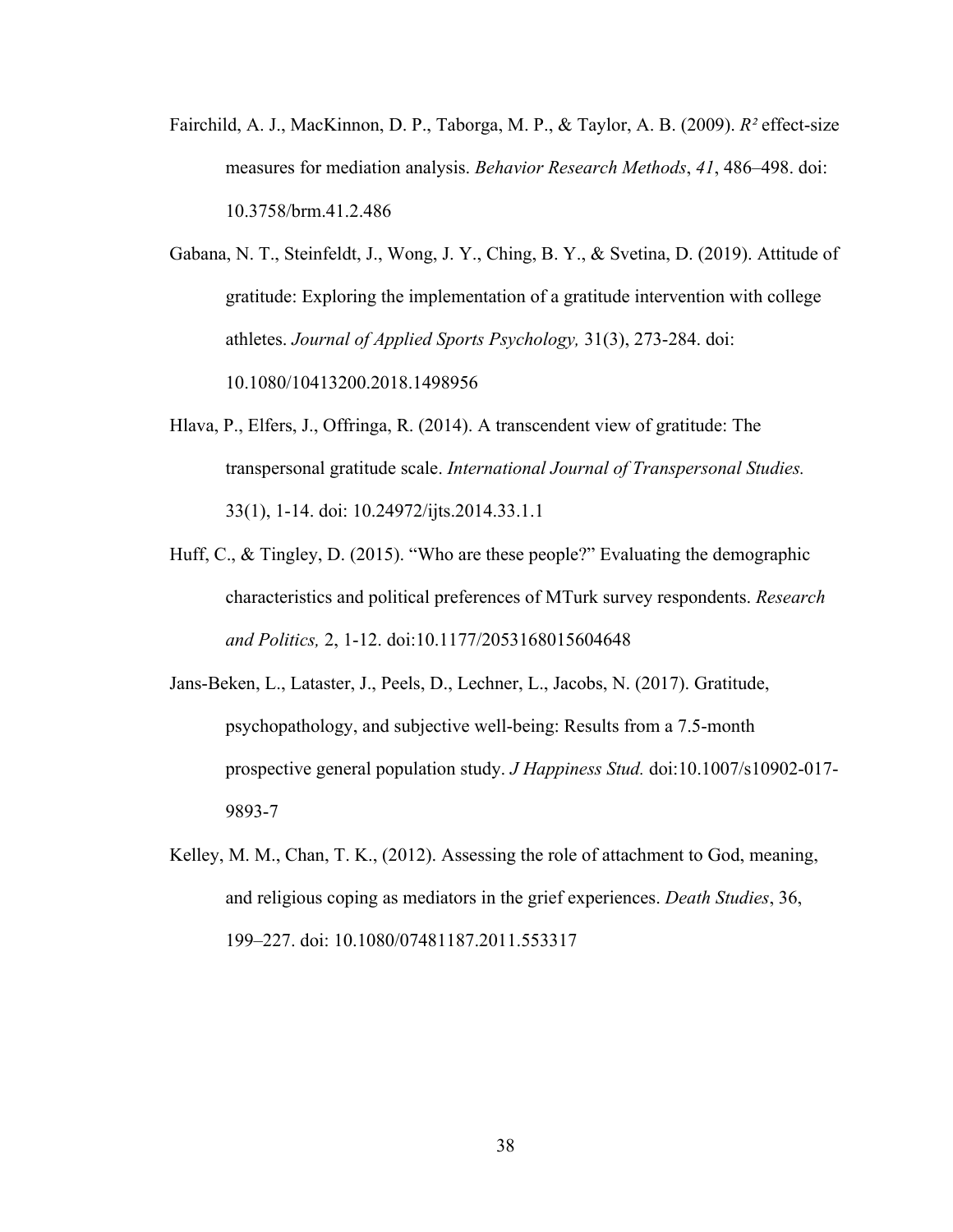- Kim, C. Y., Kim, S., & Blumberg, F. (2020). Attachment to God and religious coping as mediators in the relation between immigration distress and life satisfaction among Korean Americans. *The International Journal for the Psychology of Religion.*  30(4), 304-321. doi: 10.1080/10508619.2020.1748295
- Kimball, C. N., Boyatzis, C. J., Cook, K. V., Leonard, K. C., & Flanagan, K. S. (2013). Attachment to God: A qualitative exploration of emerging adults' spiritual relationship with God. *Journal of Psychology and Theology.* 41(3), 175-188. doi: 10.1177/009164711304100301
- King, L. A., Hicks, J. A., Krull, J. L., & Del Gaiso, A. K. (2006). Positive affect and the experience of meaning in life. *Journal of Personality and Social Psychology,* 90, 179-196. doi: 10.1037/0022-3514.90.1.179
- Kirkpatrick, L. A., & Shaver, P. R. (1992). An attachment-theoretical approach to romantic love and religious belief. *Personality and Social Psychology Bulletin.*  18, 266-275.
- Koenig, H. G. (2012). Religion, spirituality, and health: The research and clinical implications. *International Scholarly Research Notices*. 2012, 1-33. doi:10.5402/2012/278730
- Krause, N., Emmons, R. A., & Ironson, G. (2015). Benevolent images of God, gratitude, and physical health status. *Journal of Religious Health.* 54, 1503-1519. doi: 10.1007/s10943-015-0063-0
- Krause, N., & Hayward, R. D. (2015, April 6). Humility, compassion, and gratitude to God: Assessing the relationships among key religious virtues. *Psychology of Religion and Spirituality*, 7(3), 192. doi: 10.1037/rel0000028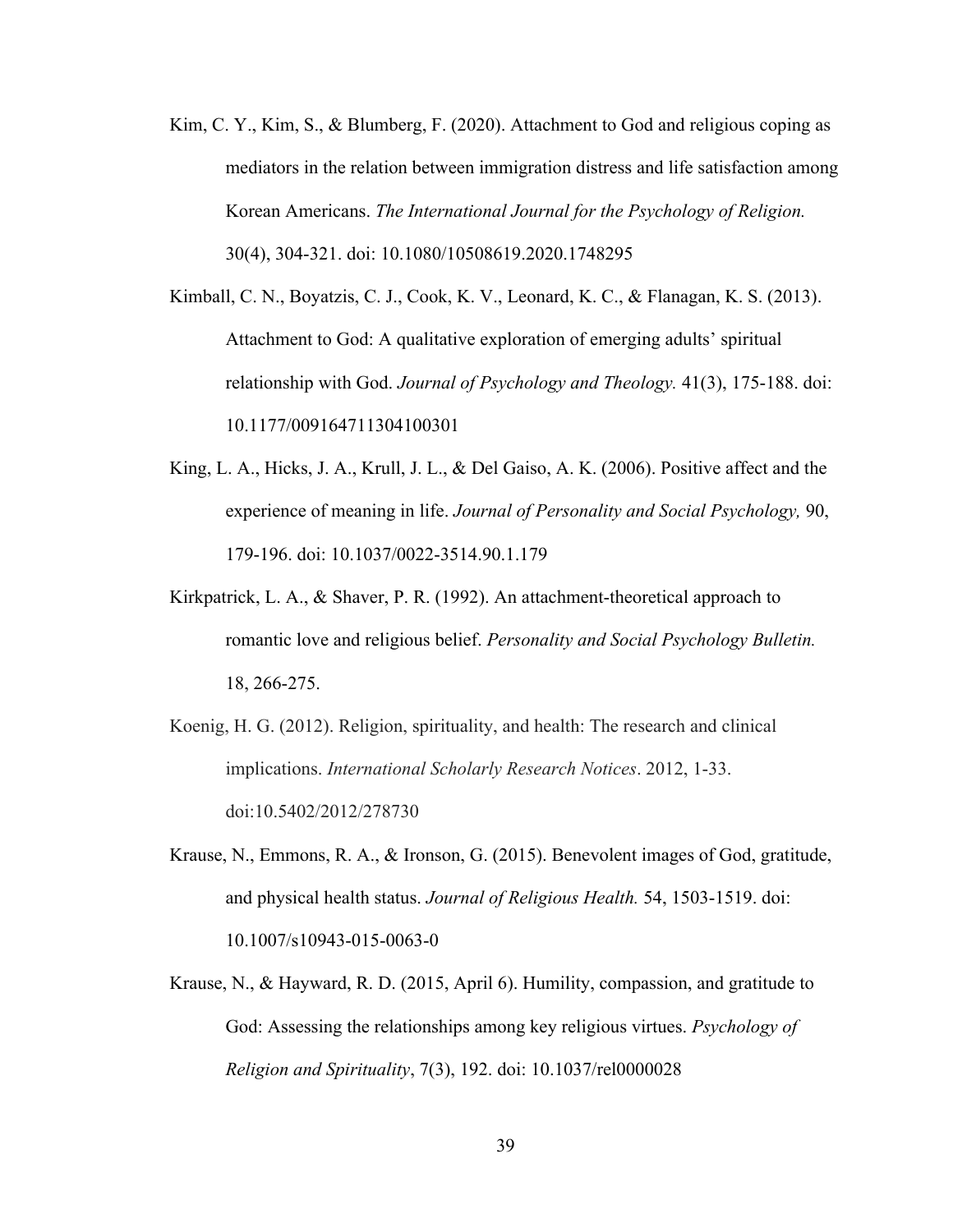- Lewis, A. R., Mockabee, S. T., Djupe, P. A. & Su-Ya Wu, J. (2015). The (non) religion of mechanical turk workers. *Journal for the Scientific Study of Religion*, 54(2), 419-28. doi: 10.1111/jssr.12184
- Liao, K.Y., Weng, C. (2018). Gratefulness and subjective well-being: Social connectedness and presence of meaning as mediators. *Journal of Counseling Psychology, 65*(3), 383-393. doi: 10.1037/cou0000271
- Manala, M. J. (2018). Gratitude as a Christian lifestyle: An afro-reformed theological perspective. *HTS Teologiese Studies/ Theological Studies*. 74(4), 1-8. doi: 10.4102/hts.v74i4.5117
- McCullough, M. E., Emmons, R. A., & Tsang, J. (2002). The grateful disposition: A conceptual and empirical topography. *Journal of Personality and Social Psychology*, 82, 112-127. doi: 10.1037/0022-3514.82.1.112
- McCullough, M. E., Kimeldorf, M. B., & Cohen, A. D. (2008). An adaptation for altruism? The social causes, social effects, and social evolution of gratitude. *Current Directions in Psychological Science,* 17, 281-285. doi: 10.1111/j.1467- 8721.2008.00590.x
- Miner, M., Dowson, M., Malone, K. (2014). Attachment to God, psychological need satisfaction, and psychological well-being among Christians. *Journal of Psychology and Theology.* 42(4), 326-342. doi: 10.1177/009164711404200402
- O'Connell, B. H., Byrt, M. (2018). Psychosocial health mediates the gratitude-physical health link. *Psychology, Health & Medicine,* 23(9), 1145-1150. doi: 10.1080/13548506.2018.1469782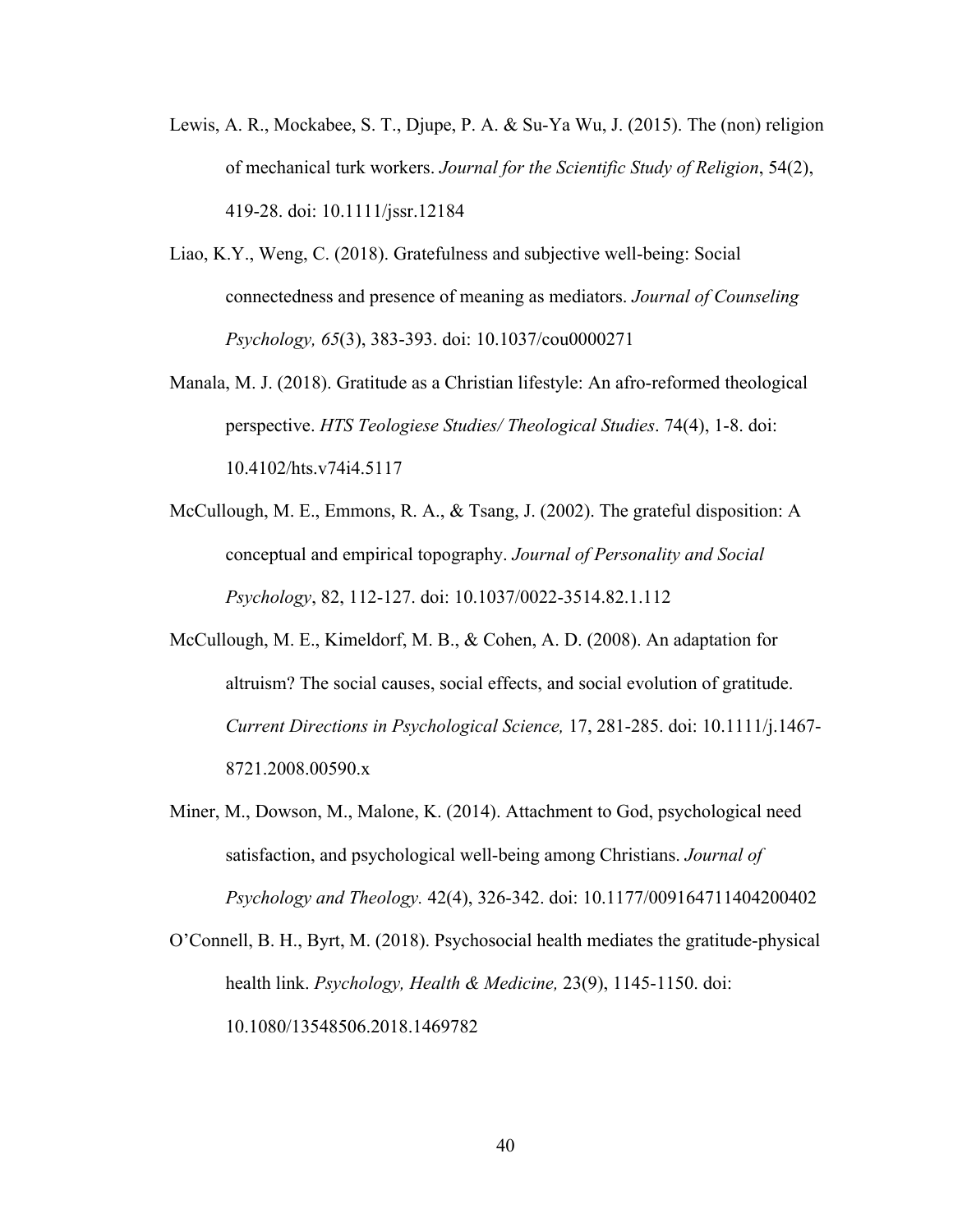- Olson, R., Carney, A. K., Patrick, J. H. (2019). Associations between gratitude and spirituality: An experience sampling approach. *Psychology of Religion and Spirituality,* 11(4), 449-452. doi: 10.1037/rel0000164
- Paloutzian, R. F., & Ellison, C.W. (1982). Loneliness, spiritual well-being, and quality of life. In L. A. Peplau & D. Perlman (Eds.), *Loneliness: A sourcebook of current theory, research and therapy*, 1 New York: Wiley.
- Parenteau, S. C., Hurd, K., Wu, H., Feck, C. (2019). Attachment to God and psychological adjustment: God's responses and our coping strategies. *Journal of Religion and Health.* 58, 1286-1306. doi: 10.1007/s10943-019-00765-2
- Pargament, K., Feuille, M., & Burdzy, D. (2011). The brief RCOPE: Current psychometric status of a short measure of religious coping. *Religions,* 2(1), 51-76. doi: 10.3390/rel2010051
- Park, C. L. (2013). The meaning making model: A framework for understanding meaning, spirituality, and stress-related growth in health psychology. *European Health Psychologist,* 15(2), 40-47.
- Pavot, W., & Diener, E. (1993). Review of the satisfaction with life scale. *Psychological Assessment*, 5(2), 164. doi: 10.1037/10403590.5.2.164
- Peterson, C., & Seligman, M. E. P. (2004). *Character strengths and virtues: A handbook and classification*. New York, NY: Oxford University Press.
- Preacher, K. J., & Hayes, A. F. (2008). Asymptotic and resampling strategies for assessing and comparing indirect effects in multiple mediator models. *Behavior Research Methods*, *40*, 879 – 891. doi: 10.3758/brm.40.3.879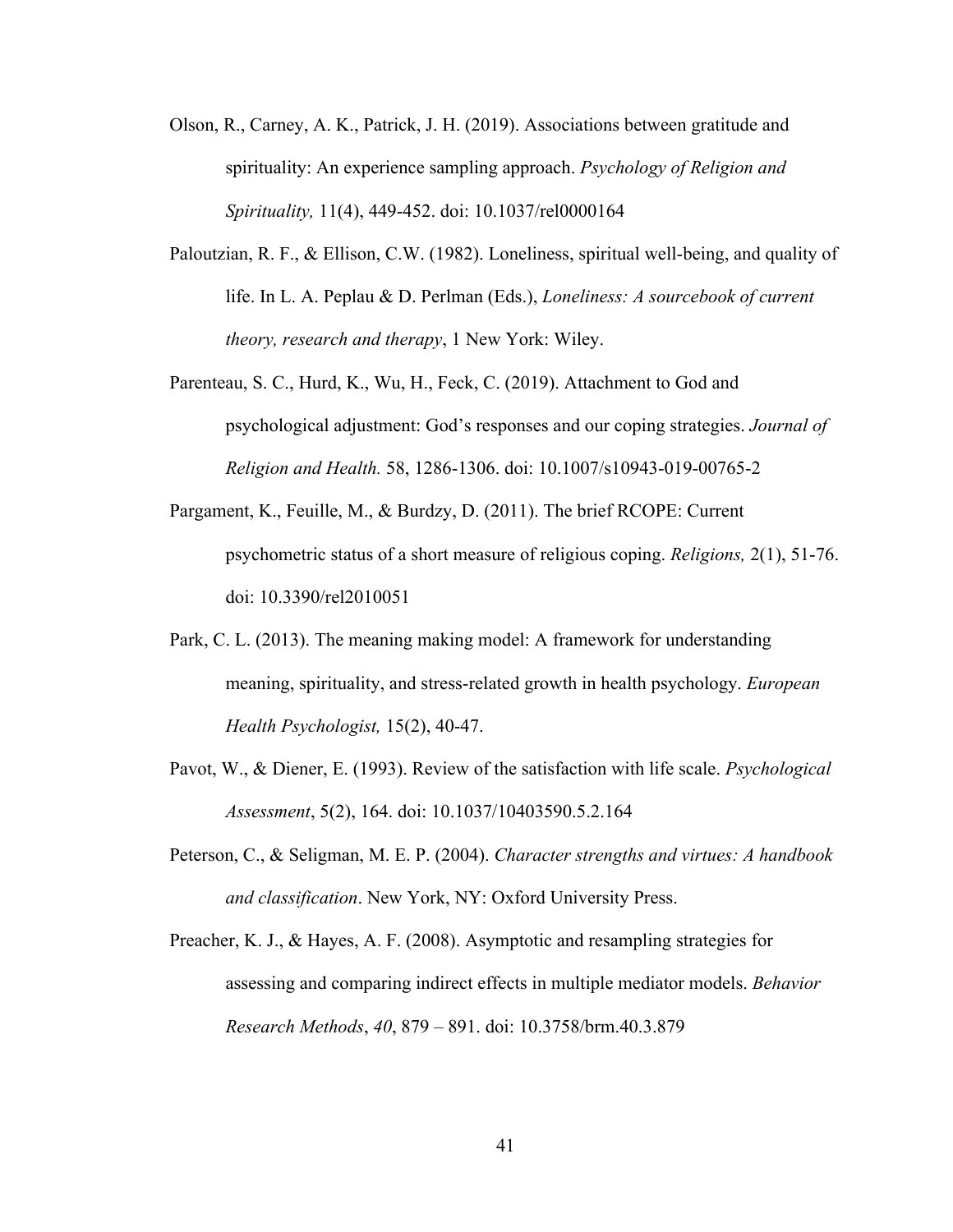- Rosmarin, D. H., Pirutinsky, S., Cohen, A. B., Galler, Y., & Krumrei, E. J. (2011). Grateful to God or just plain grateful? A comparison of religious and general gratitude. *The Journal of Positive Psychology.* 6(5), 389-396. doi: 10.1080/17439760.2011.596557
- Seligman, M. E., Steen, T. A., Park, N., & Peterson, C. (2005). Positive psychology progress: Empirical validation of interventions. *American Psychologist,* 60, 410- 421. doi: 10.1037/0003-066x.60.5.410
- Steger, M. F., Frazier, P., Oishi, S., & Kaler, M. (2006). The meaning in life questionnaire: Assessing the presence of and search for meaning in life. *Journal of Counseling Psychology, 53,* 80-93. doi: 10.1037/0022-0167.53.1.80
- Tennen, H., & Affleck, G. (2002). Benefit-finding and benefit-reminding. *Handbook of Positive Psychology,* 584-597.
- Thomas, M., & Watkins, P. (2003). Measuring the grateful trait: Development of revised GRAT. In *Paper presented at the annual convention of the Western Psychological Association,* Vancouver.
- Tudder, A., Buettner, K., Brelsford, G. M. (2017). Spiritual well-being and gratitude: The role of positive affect and affect intensity. *Journal of Psychology and Christianity,* 36(2), 121-130.

Tung, E. S., Ruffing, E. G., Paine, D. R., Jankowski, P. J., & Sandage, S. J. (2018). Attachment to God as a mediator of the relationship between God representations and mental health. *Journal of Spirituality in Mental Health.* 20(2), 95-113. doi: 10.1080/19349637.2017.1396197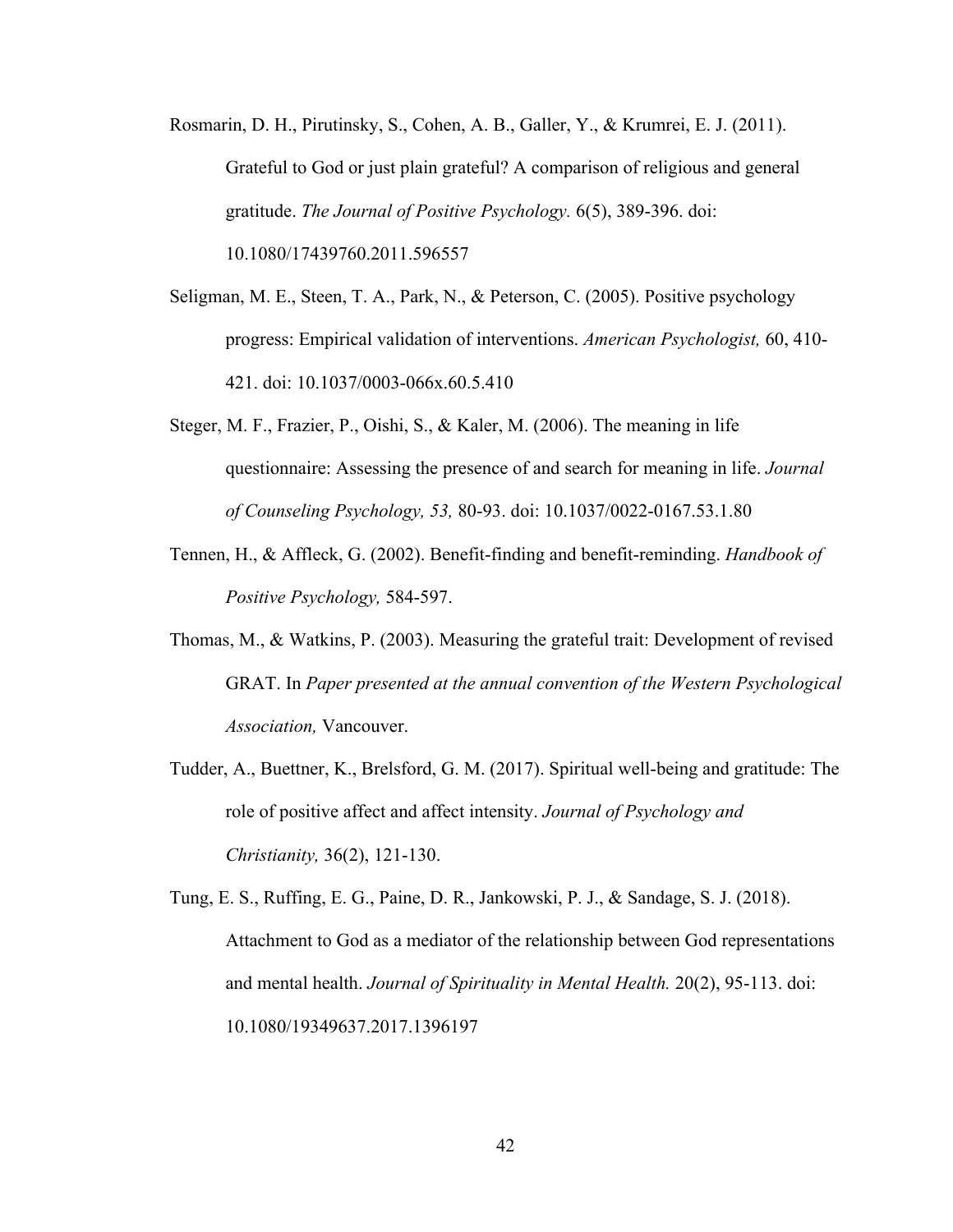- Van den Bergh, S. (1957). Ghazali on "gratitude towards God" and its Greek sources. *Studia Islamica,* 7, 77-98. doi: 10.2307/1595019
- Van Tongeren, D. R., Green, J. D., Davis, D. E., Hook, J. N., & Hulsey, T. L. (2016). Prosociality enhances meaning in life. *The Journal of Positive Psychology.* 11(3), 225-236. doi: 10.1080/17439760.2015.1048814
- Wang, Y. (2020). College students' trait gratitude and subjective well-being mediated by basic psychological needs. *Social Behavior and Personality,* 48(4), e8904. doi: 10.2224/sbp.8904

Watkins, P. C., Emmons, R. A., Greaves, M. R., & Bell, J. (2018). Joy is a distinct positive emotion: Assessment of joy and relationship to gratitude and well-being. *The Journal of Positive Psychology,* 13(5), 522-539. doi: 10.1080/17439760.2017.1414298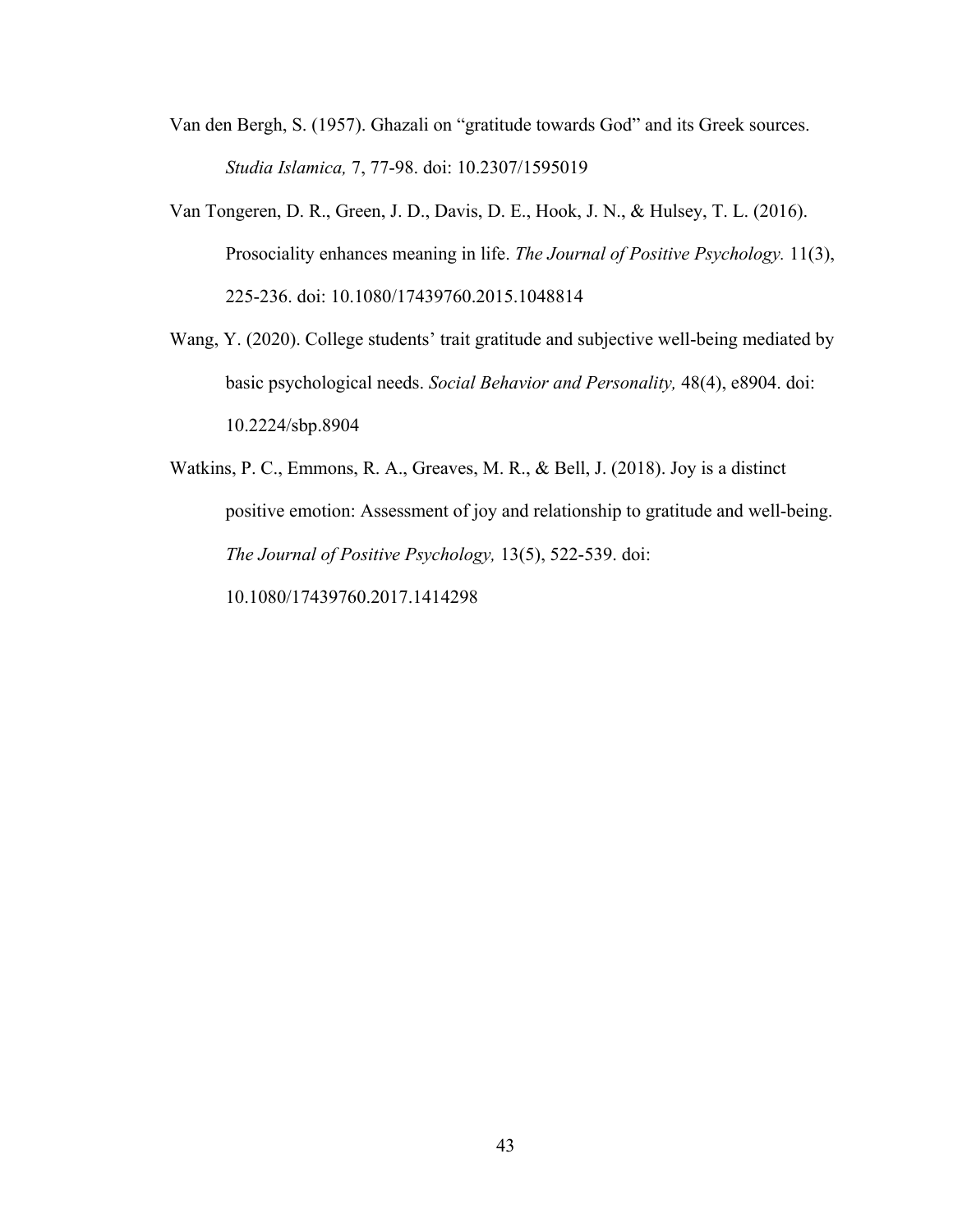# APPENDIX A

# IRB Letter of Approval



Sincerely,

Megan Roth

Megan Roth, Ph.D. Director of Research and Sponsored Programs

Our Promise: ACU is a vibrant, innovative, Christ-centered community that engages students in authentic spiritual and intellectual growth, equipping them to make a real difference in the world.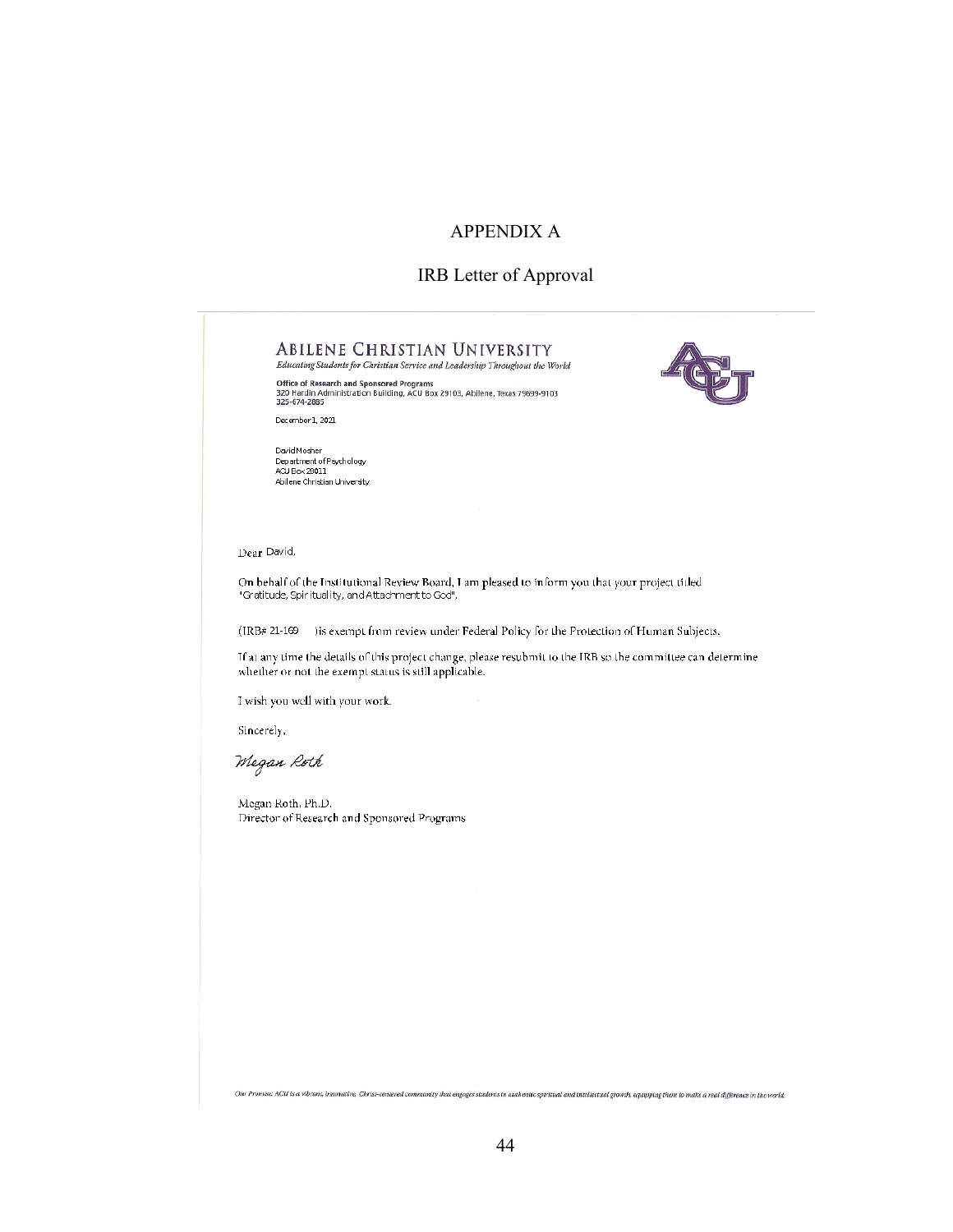# APPENDIX B

# The Gratitude Questionnaire-Six Item Form (GQ-6)

Using the scale below as a guide, write a number beside each statement to indicate how much you agree with it.

**1 = strongly disagree 2 = disagree 3 = slightly disagree 4 = neutral 5 = slightly agree 6 = agree**

- **7 = strongly agree**
- 1. I have so much in life to be thankful for.
- 2. If I had to list everything that I felt grateful for, it would be a very long list.
- 3. When I look at the world, I don't see much to be grateful for. \*
- 4. I am grateful to a wide variety of people.
- 5. As I get older, I find myself more able to appreciate the people, events, and

situations that have been part of my life history.

\_\_\_\_\_6. Long amounts of time can go by before I feel grateful to something or someone.

\*

\*Items 3 and 6 are reverse scored.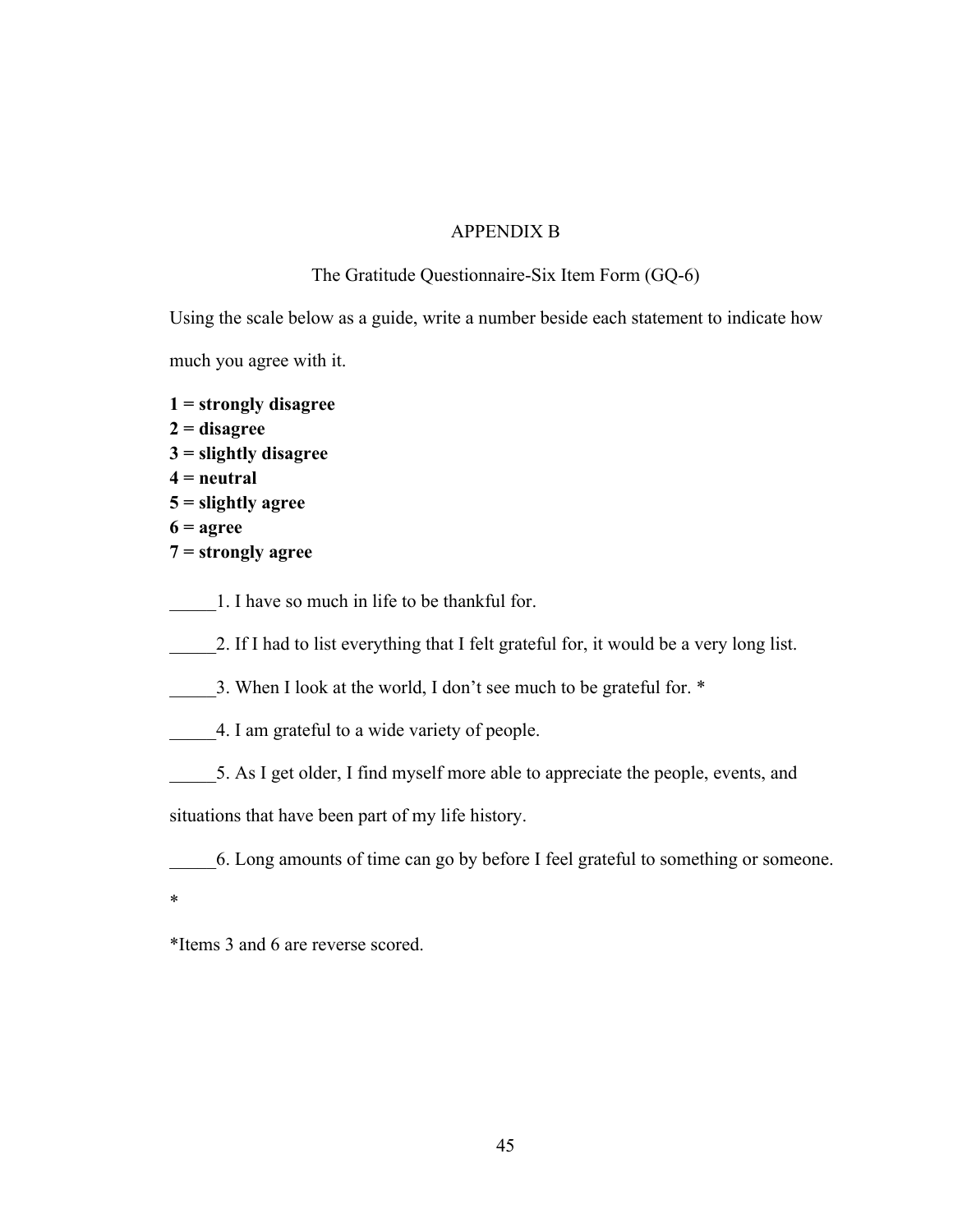# APPENDIX C

## Gratitude to God Scale

Using the scale below as a guide, write a number beside each statement to indicate how

much you agree with it.

- **1 = Strongly Disagree**
- **2 = Disagree**
- **3 = Slightly Disagree**
- **4 = Neutral**
- **5 = Slightly Agree**
- **6 = Agree**
- **7 = Strongly Agree**
- 1. I am grateful to God for all He has done for me.
- 2. If I were to make a list of all the things God has done for me, it would be a very long list.
- 3. \_\_\_\_\_ As I look back on my life, I feel I have been richly blessed by God.
- 4. I am grateful to God for all he has done for my family members and close friends.
- 5. \_\_\_\_\_ I can easily recall situations where God blessed me.
- 6. \_\_\_\_\_ Looking back, it is easy to recognize God's blessings during difficult times in my life.
- 7. I engage in appreciative reflection toward God.
- 8. \_\_\_\_\_ In my own way, I express or communicate my thankfulness to God.
- 9. During difficult situations, I appreciate the resources God gives me.
- 10. Expressing thankfulness to God is beneficial to me.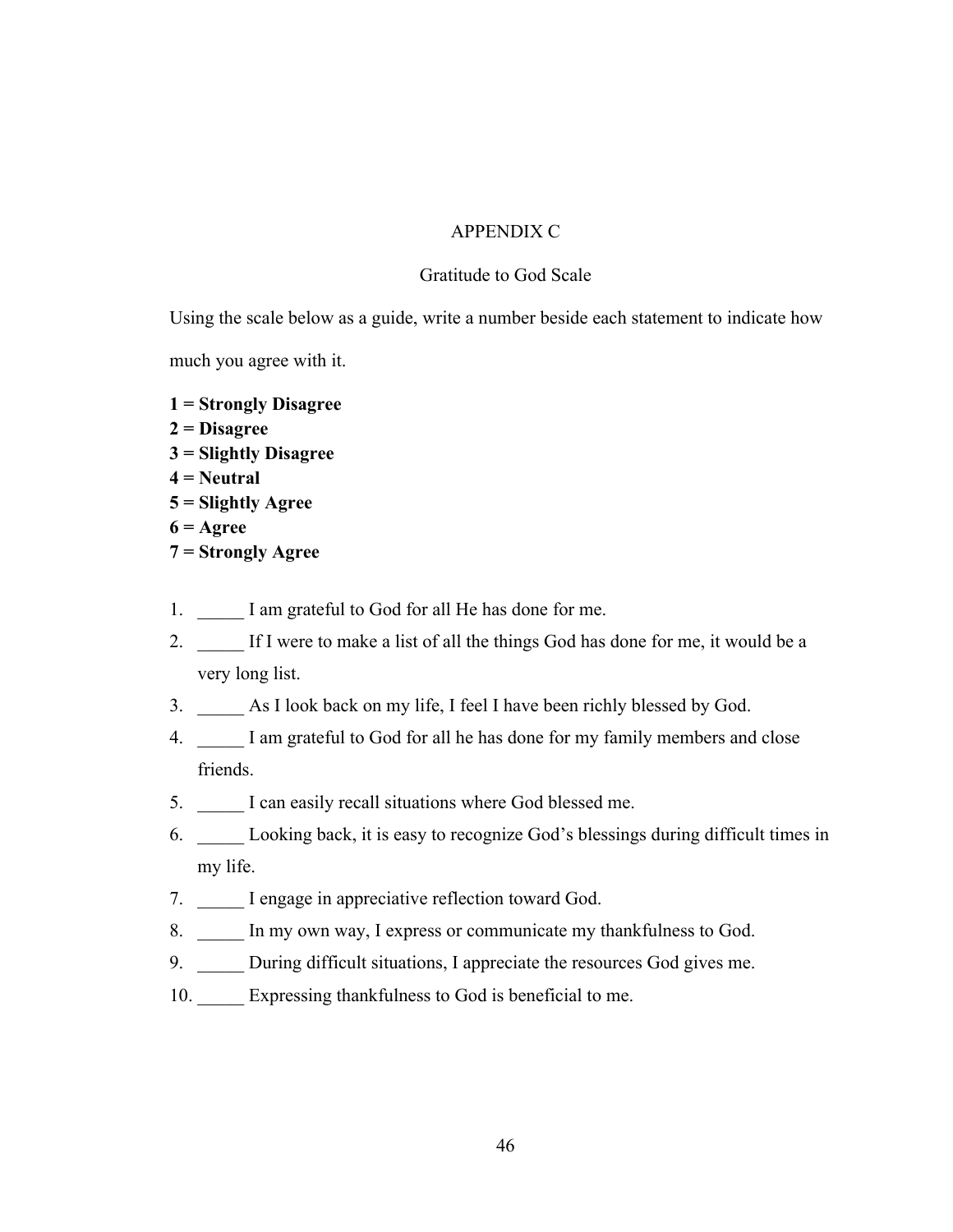# APPENDIX D

## Meaning in Life Questionnaire (MLQ)

Please take a moment to think about what makes your life and existence feel important and significant to you. Please respond to the following statements as truthfully and accurately as you can, and also please remember that these are very subjective questions and that there are no right or wrong answers. Please answer according to the scale below:

| y Untrue Untrue |          | Absolutel Mostly Somewhat Can't Somewhat Mostly Absolutely<br><b>Untrue</b> | <b>Sav</b><br>True or | True   | 'True | True |
|-----------------|----------|-----------------------------------------------------------------------------|-----------------------|--------|-------|------|
| $\mathbf{1}$    | $\gamma$ | $\mathbf{A}$                                                                | False<br>$\Delta$     | $\sim$ | 6     |      |

1. \_\_\_\_\_\_ I understand my life's meaning.

2. I am looking for something that makes my life feel meaningful.

3. I am always looking to find my life's purpose.

4. \_\_\_\_\_ My life has a clear sense of purpose.

5. I have a good sense of what makes my life meaningful.

6. \_\_\_\_\_ I have discovered a satisfying life purpose.

7. I am always searching for something that makes my life feel significant.

8. I am seeking a purpose or mission for my life.

9. My life has no clear purpose.

10.  $\Box$  I am searching for meaning in my life.

MLQ syntax to create Presence and Search subscales: Presence =  $1, 4, 5, 6, \&$  9-reverse-coded Search = 2, 3, 7, 8, & 10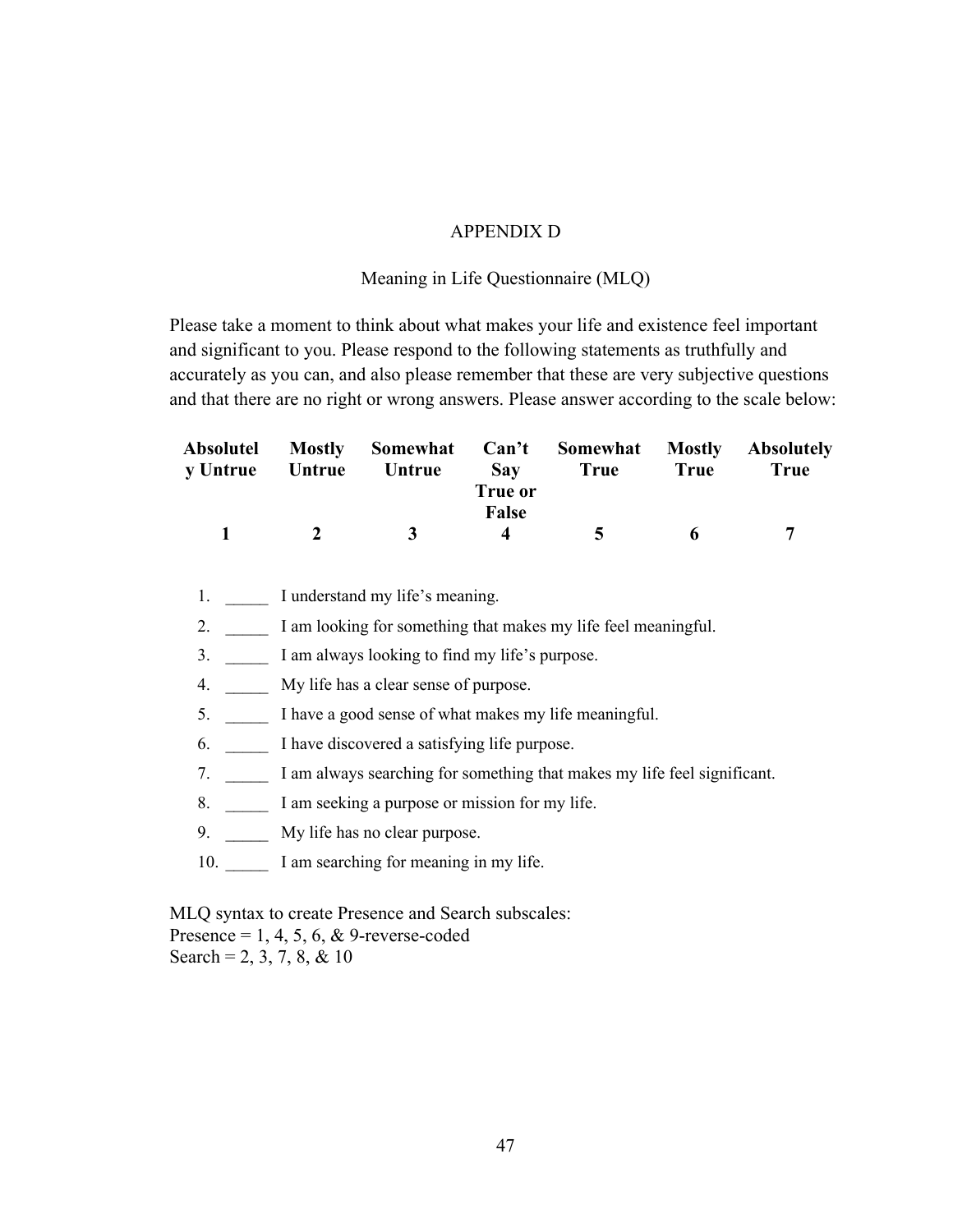# APPENDIX E

Satisfaction with Life Scale (SWLS)

Below are five statements that you may agree or disagree with. Using the 1 - 7 scale below, indicate your agreement with each item by placing the appropriate number on the line preceding that item. Please be open and honest in your responding.

- 7 Strongly agree
- $\bullet$  6 Agree
- $\bullet$  5 Slightly agree
- 4 Neither agree nor disagree
- $\bullet$  3 Slightly disagree
- $\bullet$  2 Disagree
- 1 Strongly disagree

In most ways my life is close to my ideal.

The conditions of my life are excellent.

I am satisfied with my life.

So far, I have gotten the important things I want in life.

If I could live my life over, I would change almost nothing.

- **•** 31 35 Extremely satisfied
- 26 30 Satisfied
- 21 25 Slightly satisfied
- 20 Neutral
- 15 19 Slightly dissatisfied
- 10 14 Dissatisfied
- 5 9 Extremely dissatisfied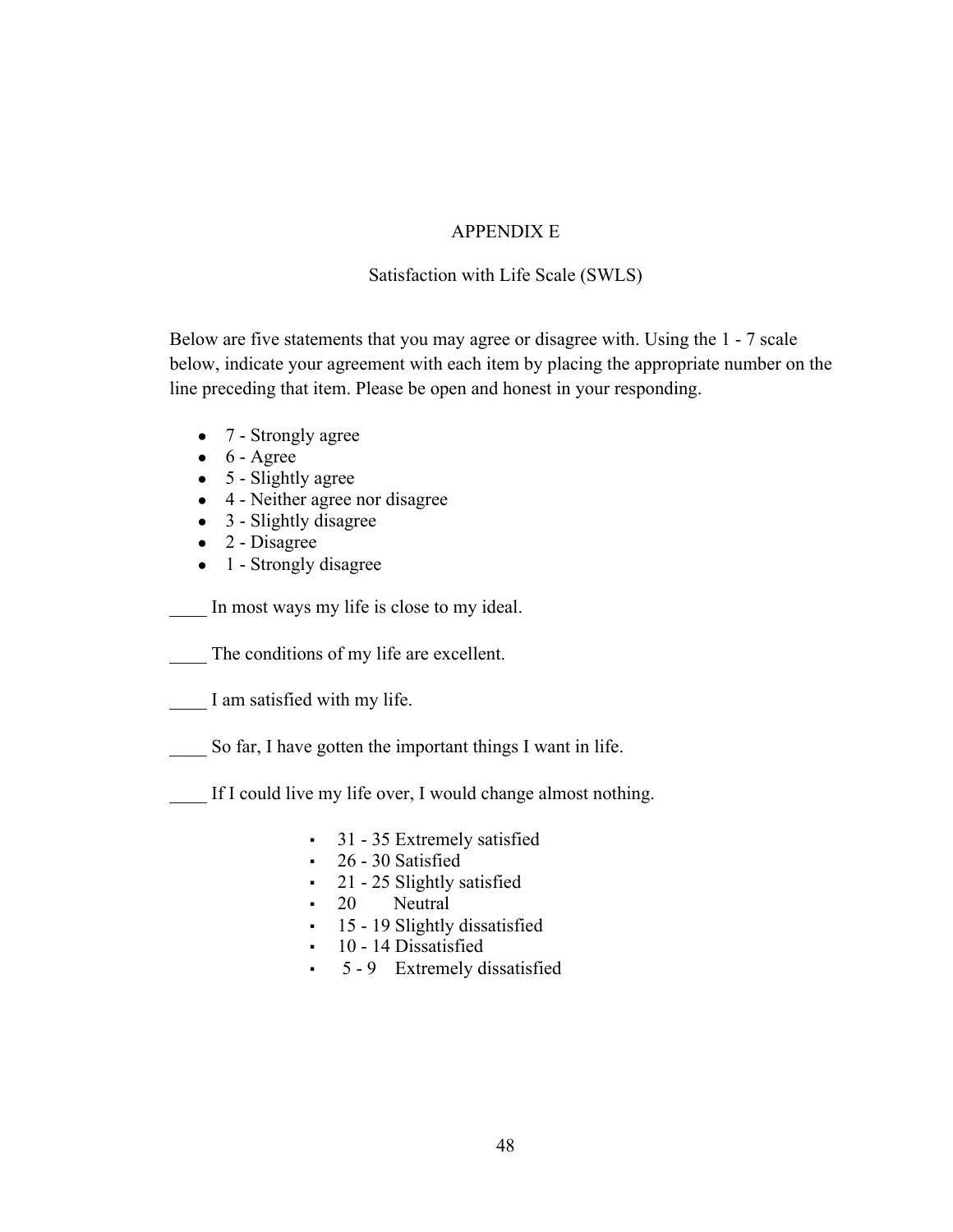# APPENDIX F

# Spiritual Well-Being Scale

For each item, mark the degree to which you agree or disagree with each statement using the following key:

> $1$  = Strongly disagree  $6$  = Strongly agree

1. I don't find much satisfaction in private prayer with God (i.e., the Sacred).

2. \_\_\_\_\_ I don't know who I am, where I came from, or where I'm going.

3. \_\_\_\_\_ I believe God (i.e., the Sacred) loves me and cares about me.

4. \_\_\_\_\_ I feel that life is a positive experience.

5. \_\_\_\_\_ I believe that God (i.e., the Sacred) is impersonal and not interested in my daily situations.

6. I feel unsettled about my future.

7. \_\_\_\_\_ I have a personally meaningful relationship with God (i.e., the Sacred).

8. \_\_\_\_\_ I feel very fulfilled and satisfied with life.

9. \_\_\_\_\_ I don't get much personal strength and support from my God (i.e., the Sacred).

10. I feel a sense of well-being about the direction my life is headed in.

11. I believe that God (i.e., the Sacred) is concerned about my problems.

12. I don't enjoy much about life.

- 13. \_\_\_\_\_ I don't have a personally satisfying relationship with God (i.e., the Sacred).
- 14. I feel good about my future.
- 15. \_\_\_\_\_ My relationship with God (i.e., the Sacred) helps me not to feel lonely.
- 16. \_\_\_\_\_ I feel that life is full of conflict and unhappiness.
- 17. I feel most fulfilled when I'm in close communion with God (i.e., the Sacred).
- 18. Life doesn't have much meaning.
- 19. My relationship with God (i.e., the Sacred) contributes to my sense of well-
- being.
- 20. I believe there is some real purpose for my life.